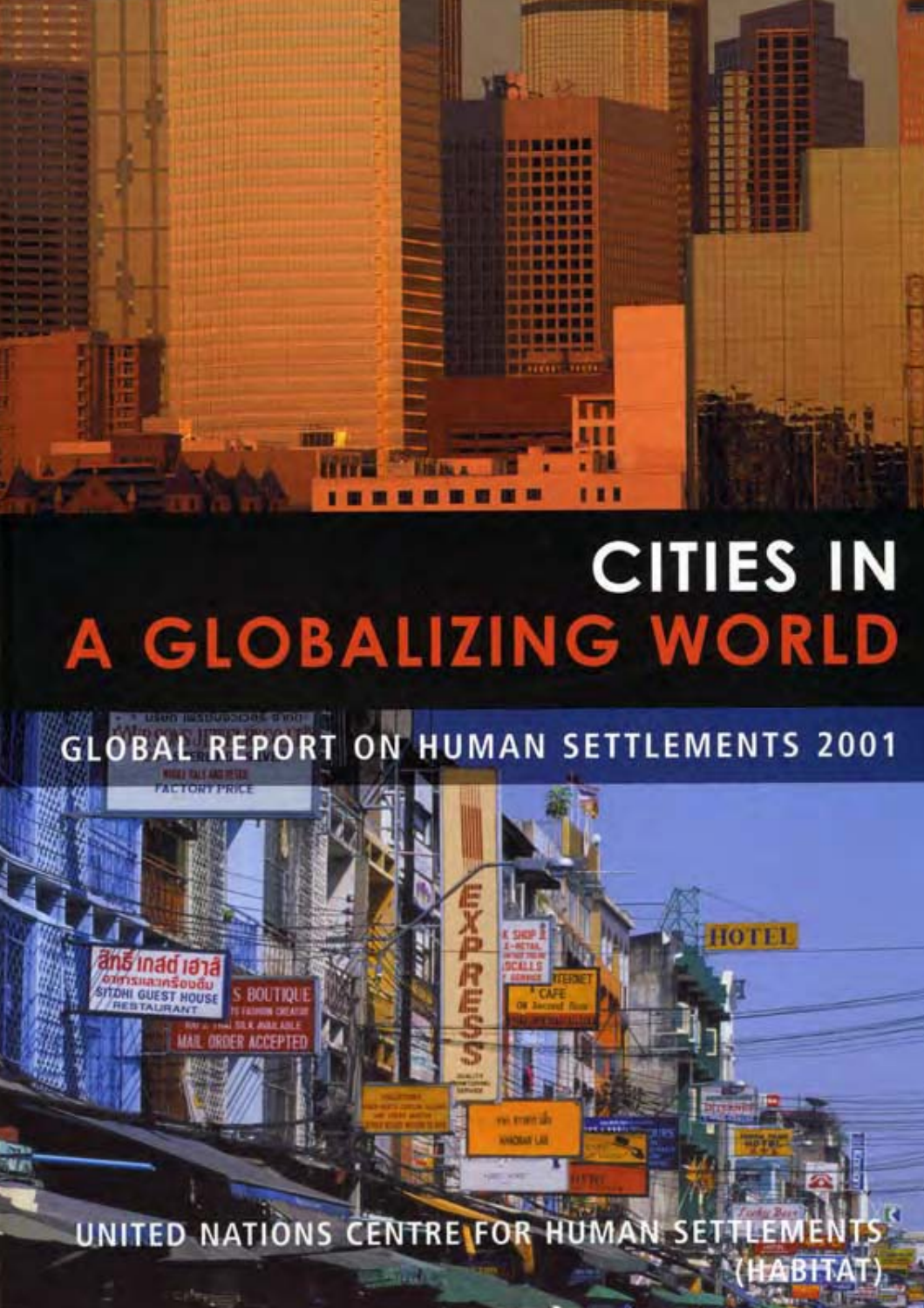## **CITIES IN A GLOBALIZING WORLD**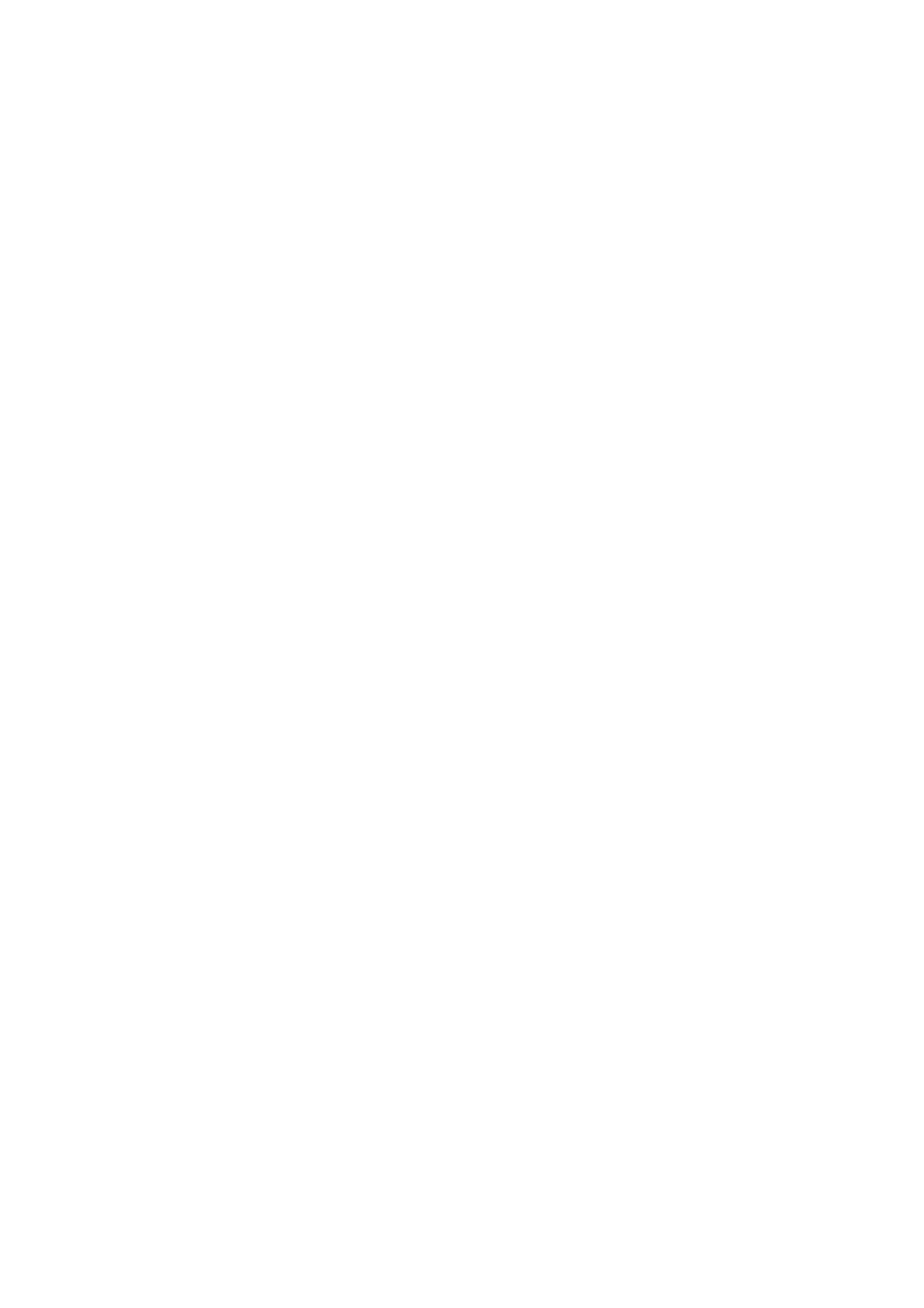## **CITIES IN A GLOBALIZING WORLD** GLOBAL REPORT ON HUMAN SETTLEMENTS 2001

**United Nations Centre for Human Settlements (Habitat)**



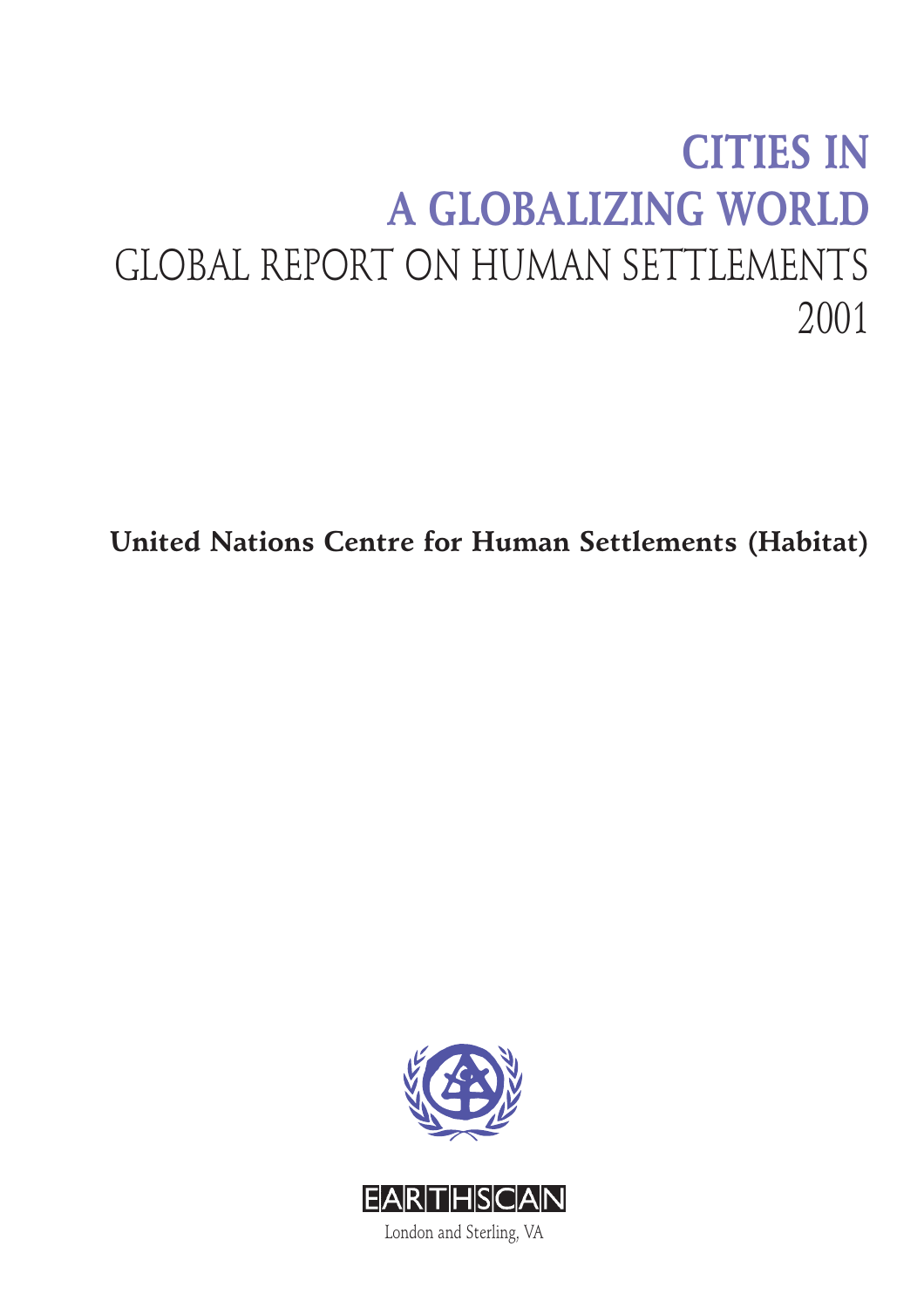First published in the UK and USA in 2001 by Earthscan Publications Ltd for and on behalf of the United Nations Centre for Human Settlements (Habitat) Reprinted 2002, 2006

Copyright © United Nations Centre for Human Settlements (Habitat), 2001

#### **All rights reserved**

United Nations Centre for Human Settlements (Habitat) PO Box 30030, Nairobi, Kenya Tel: +254 2 621 234 Fax: +254 2 624 266 http://www.unchs.org

#### **DISCLAIMER**

The designations employed and the presentation of the material in this publication do not imply the expression of any opinion whatsoever on the part of the Secretariat of the United Nations concerning the legal status of any country, territory, city or area, or of its authorities, or concerning delimitation of its frontiers or boundaries, or regarding its economic system or degree of development. The analysis, conclusions and recommendations of the report do not necessarily reflect the views of the United Nations Centre for Human Settlements (Habitat), the Commission on Human Settlements or its Member States

#### HS/621/01/E

ISBN 10: 1 85383 806 3 ISBN 13: 978-1-85383-806-4

Typesetting by MapSet Ltd, Gateshead, UK Page design by S&W Design Ltd Cover design by Susanne Harris Printed and bound in Malta by Gutenberg Press

For a full list of publications please contact:

Earthscan 8–12 Camden High Street, London, NW1 0JH, UK Tel: +44 (0)20 7387 8558 Fax: +44 (0)20 7387 8998 Email: earthinfo@earthscan.co.uk http://www.earthscan.co.uk

22883 Quicksilver Drive, Sterling, VA 20166-2012, USA

Earthscan is an imprint of James and James (Science Publishers) Ltd and publishes in association with the International Institute for Environment and Development

A catalogue record for this book is available from the British Library

#### Library of Congress Cataloging-in-Publication Data

Cities in a globalizing world : global report on human settlements 2001 / United Nations Centre for Human Settlements (Habitat).

p. cm.

Includes bibliographical references and index.

ISBN 1-85383-805-5 (hardback) — ISBN 1-85383-806-3 (pbk.)

1. Human settlements. 2. Urbanization. 3. Urban policy. 4. Municipal services. 5. Urban poor. 6. Globalization. I. United Nations Centre for Human Settlements.

[DNLM: 1. Urban Health-trends. 2. Urbanization-trends. 3. Housing economics. 4. Poverty. 5. Public Policy. 6. Sanitation. 7. Socio-economic Factors. WA 380 C5815 2001]

HT65.C57 2001 307.76—dc21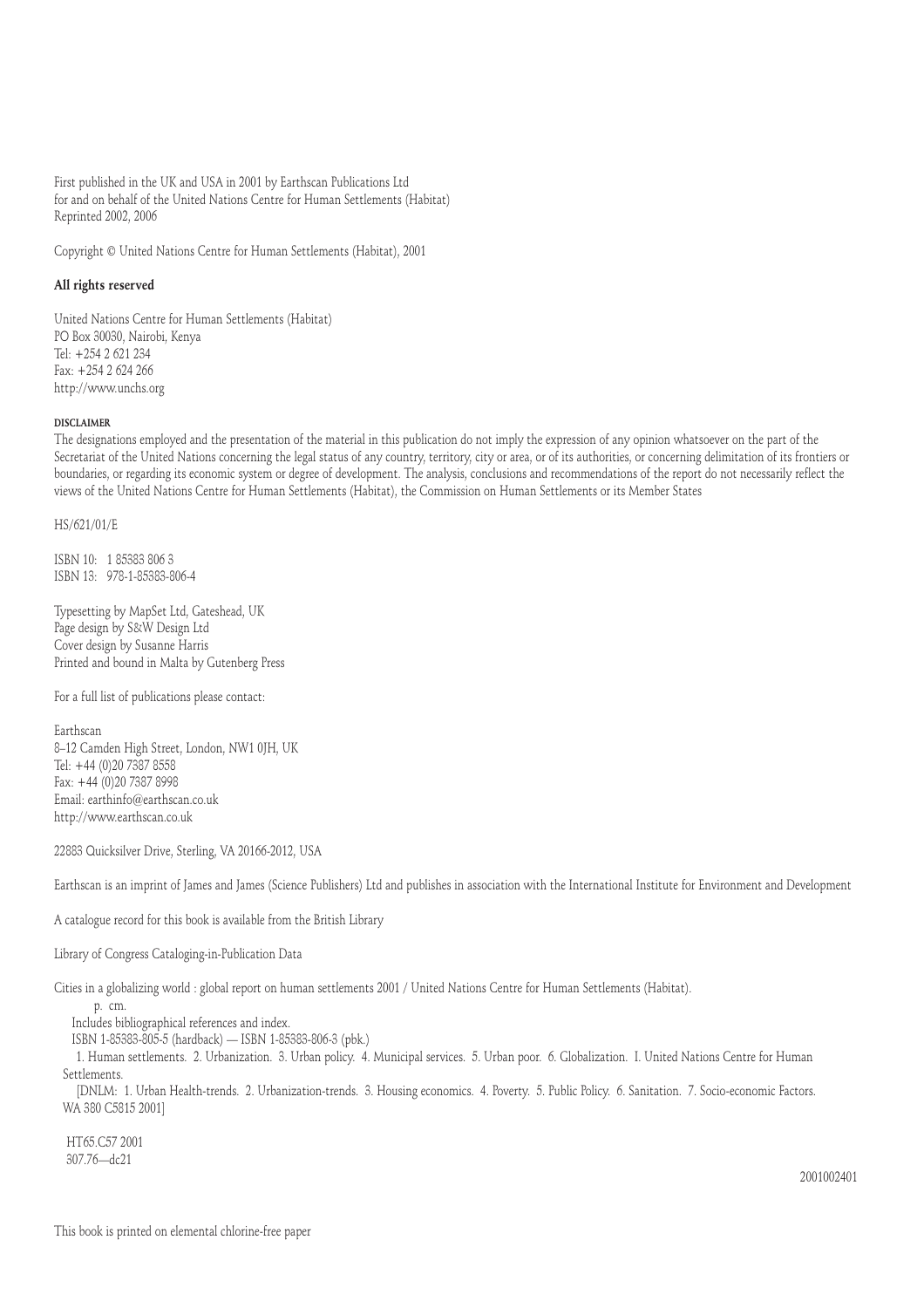## FOREWOR

The world has entered the urban millennium. Nearly half the world's people are now city dwellers, and the rapid increase in urban population is expected to continue, mainly in developing countries. This historic transition is being further propelled by the powerful forces of globalization. The central challenge for the international community is clear: to make both urbanization and globalization work for all people, instead of leaving billions behind or on the margins.

Although globalization certainly affects rural areas, the impact of global economic change is largely centred on cities. Globalization is changing the structure of employment; it is altering the demographic make-up of cities; and it is introducing a strong international context to local concerns. At the same time, cities and their surrounding regions are themselves shaping and promoting globalization by providing the infrastructure and labour upon which globalization depends, as well as the ideas and innovation that have always emerged from the intensity of urban life.

The benefits of globalization are being spread unevenly. Cities present some of the starkest of these contrasts: homeless people living in cardboard boxes, next to skyscrapers occupied by corporations whose budgets exceed those of many countries; growing gaps between the salaries offered by labour markets and the housing costs determined by urban land markets; enormous levels of consumption alongside great pyramids of waste that threaten the environment and human health; and hitherto unseen patterns of segregation, with pockets of wealth at the centre and vast enclaves of poverty on the periphery.

The combined processes of urbanization and globalization have thrust additional responsibilities on city governments. Public administration and economic development are linked more and more to global markets and investment, but this is also an opportunity: to entrench democracy at the local level and to build new partnerships with the private sector, citizens' groups and other cities confronting similar challenges. National governments, for their part, will continue to play a key role in the governance of cities, not only in terms of finance, but also in overall strategic planning and in crucial matters such as justice, equity and social cohesion.

*Cities in a Globalizing World: Global Report on Human Settlements 2001* is a comprehensive review of conditions in the world's cities and the prospects for making them better, safer places to live in an age of globalization. I hope that it will provide all stakeholders – foremost among them the urban poor themselves – with reliable and timely information with which to set our policies right and get the machinery of urban life moving in a constructive direction. At the United Nations Millennium Summit in September 2000, world leaders pledged to achieve, by the year 2020, significant improvement in the lives of at least 100 million slum dwellers. As we strive to meet this target and to implement the Habitat Agenda adopted at the Istanbul conference in 1996, the United Nations system, including the United Nations Centre for Human Settlements (Habitat), will continue to place its unique services at the disposal of all the world's peoples.

**Kofi A Annan** *Secretary-General United Nations*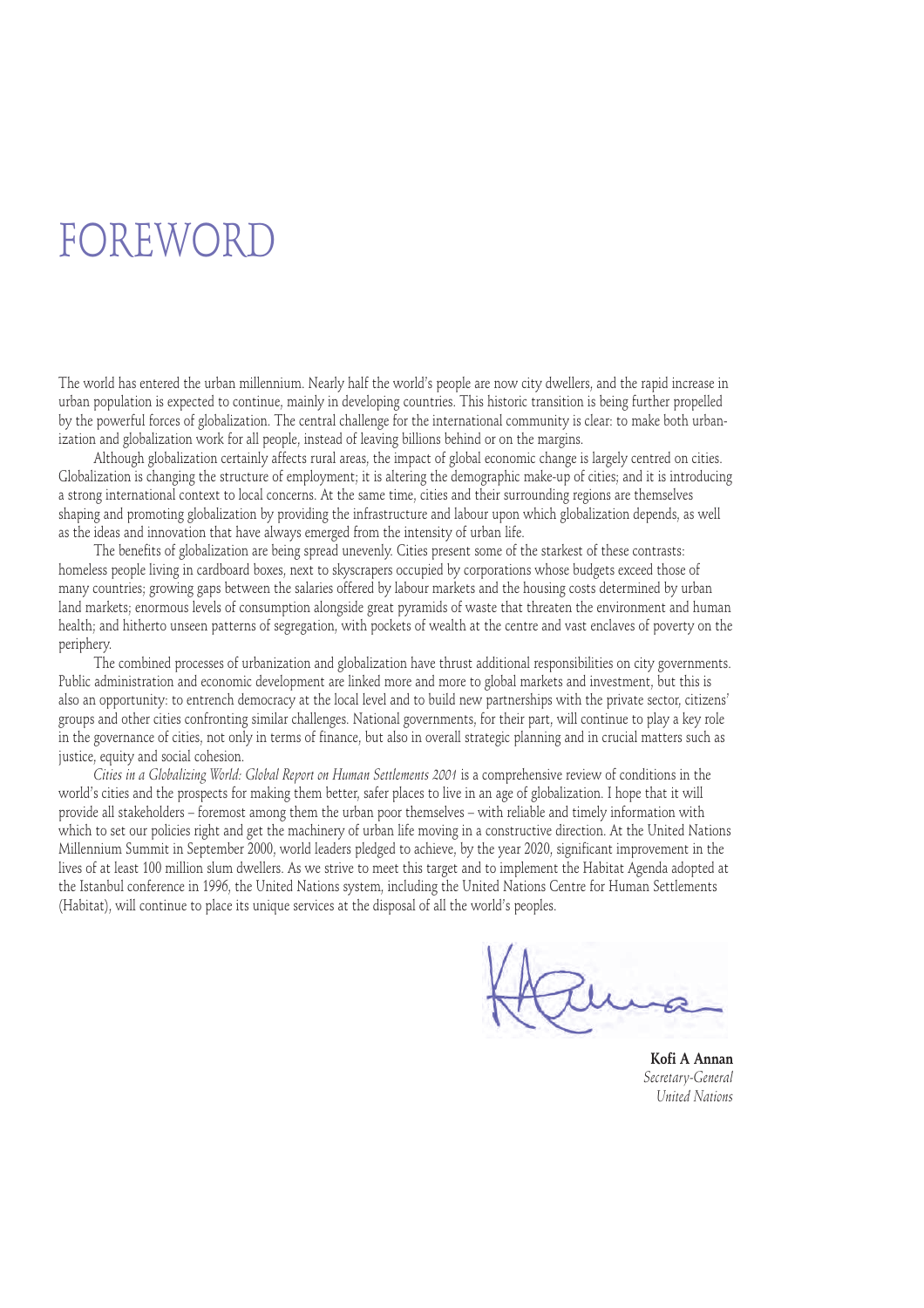## INTRODUCTION

The *Global Report on Human Settlements 2001* chronicles human settlement conditions and trends since the second United Nations Conference on Human Settlements (Habitat II) convened in Istanbul in June 1996, emphasizing both progress made in the past five years and the issues that continue to confront a changing world. In addressing these issues, the structure of the report follows the two main strategic themes of the Habitat Agenda adopted by Habitat II: adequate shelter for all and sustainable human settlements development in an urbanizing world.<sup>1</sup>

The previous edition of the *Global Report on Human Settlements*, written prior to the Habitat II conference, contributed to worldwide understanding of the human settlements issues that became the focus of the Habitat Agenda. The 1996 report, entitled *An Urbanizing World*, characterized cities around the world as places of opportunity and presented a view of cities as engines of growth.

Today, the trend of urbanization continues, although intertwined with globalization. Like urbanization, globalization brings opportunities as well as problems, and its impacts are increasingly being observed worldwide, most clearly in the cities. The challenge is to develop solutions to problems associated with globalization, while at the same time strengthening its positive aspects. Human settlements can play a significant role in this process by fostering good governance and effective partnerships.

*Cities in a Globalizing World* acknowledges the positive consequences of globalization: facilitated diffusion of knowledge; facilitated spread of norms of democratic governance, environmental justice and human rights; increased city-tocity exchanges of knowledge, experiences, best practices and lessons learned; and increased awareness in both citizens and city managers of the potentials of peer-to-peer learning. The report also draws attention to many urgent and unresolved problems.

In Africa, only one-third of all urban households is connected to potable water. In Latin America, urban poverty stands at 30 per cent. In Asia Pacific, a mere 38 per cent of urban households are connected to a sewerage system. In Europe, processes of social exclusion marginalize many low-income and minority households, while urban crime and the decline of peripheral housing estates undermine the social cohesion of many communities. In North America, problems of residential segregation, discrimination in housing markets and affordability persist, particularly in the larger cities, despite recent economic growth. Worldwide, hundreds of millions of people live under conditions of abject poverty or experience highly unequal access to resources.

Studies presented in this report indicate that, while some population groups have improved their housing conditions, a disproportionate share of the world population has seen its situation deteriorate further. In many countries, real incomes have fallen, the costs of living have gone up and the number of poor households has grown, particularly in urban areas. Sixty countries have become steadily poorer since 1980. Many studies portray increasing economic disparities between nations, cities, neighbourhoods and households, revealing strong increases in polarization and growing global inequality.

The growing demand for public services in many countries is increasingly being met by local authorities and, in some cases, by the private sector, as these entities take on responsibility for functions previously ascribed to national governments. Furthermore, as civil society becomes more organized, effective and politically active, municipal institutions are becoming more democratic and adopting more participatory local structures.

Local political coalitions, together with representative groups from civil society, are attempting to shape their cities and towns in ways that help to maximize the opportunities as well as to minimize the social and economic disadvantages associated with globalization. Whether this involves campaigns against crime or plans to improve the local environment in order to attract tourists, or whether it involves strategies to reduce local taxes or develop more comprehensive educational or health systems, municipal officials and their partners are increasingly responsive to the potential benefits of competitive strategies.

As a result, and as pointed out in this report, many cities have experienced a shift in the policies of urban government from managerialism to entrepreneurialism. This entrepreneurial attitude views the city as a product that needs to be marketed. The emphasis on marketing underpins the restructuring of cities so that they appeal to global investors. By the same token, cities that do not always have the resources to attract outside interest and investment may find themselves even more bereft and impoverished. Local capacity building is essential to reducing the risk of global polarization. In this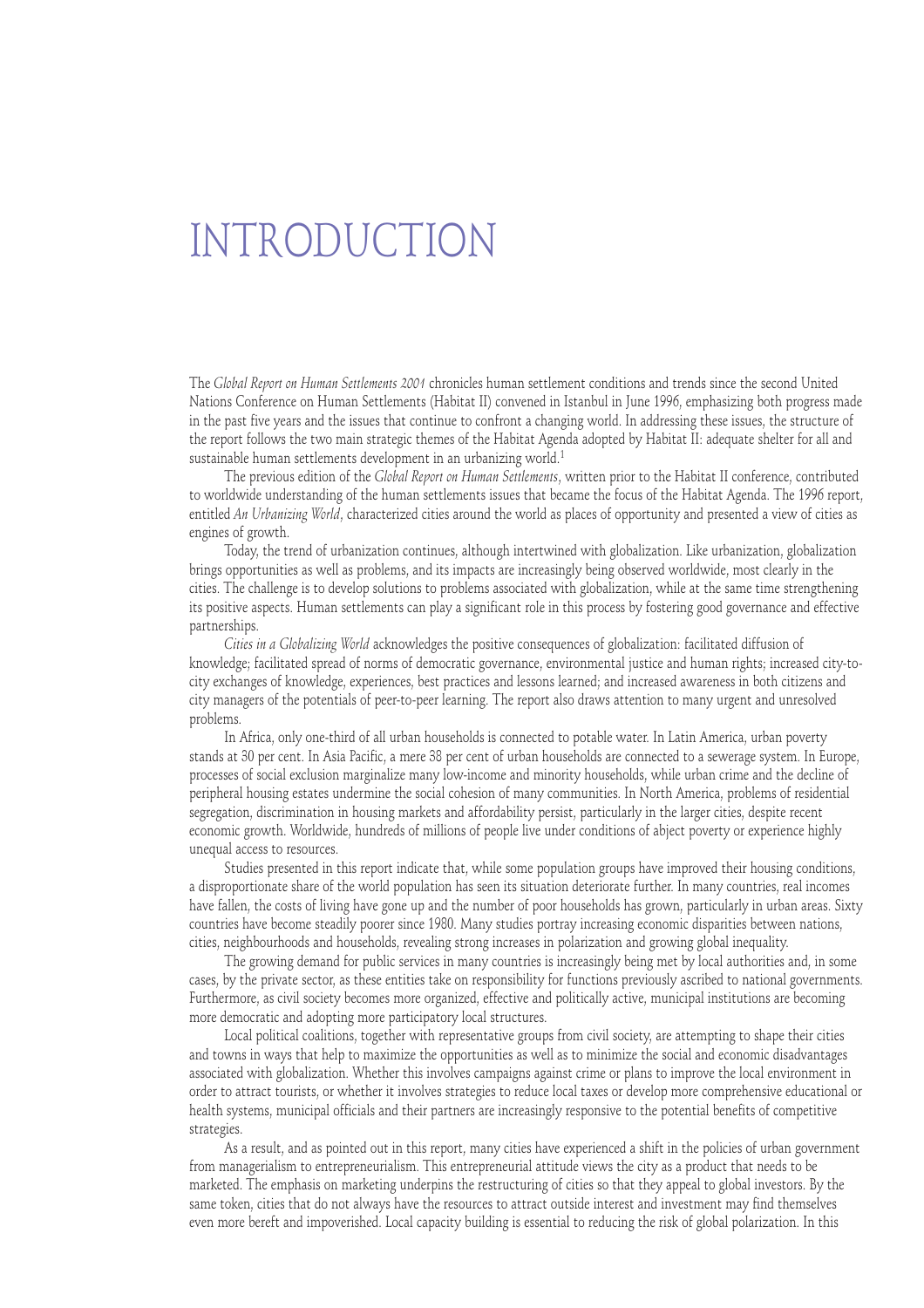connection, it is encouraging that international cooperation in the form of city-to-city exchanges is rapidly growing in popularity. Public–private partnerships are also increasingly being broadened to include civil society groups and there is increasing evidence of the potential of community-based networks based on direct people-to-people interactions. The challenge at national and international levels is to create an enabling legal framework in which the various forms of community-to-community cooperation can be intensified and strengthened.

Considering the trends that are reshaping the world's urban structures, the report places emphasis on 'metropolization of the world economy'. It describes the archipelagic spatial structure of emerging global urban networks. Megacities, comprising urban cores and associated hinterlands, are theoretically able to address all kinds of technical problems, including urban service provision and environmental management. However, they are facing difficult governance challenges, owing to obsolete municipal political structures and inhabitants who are more and more concerned with only their immediate individual and local neighbourhood interests than with their common future as citizens of the same city.

Urban planners are inescapably caught up in this dynamic of the new urban political economy. Urban planning today is less codified and technical, and more innovative and entrepreneurial. It is also more participatory and concerned with projects rather than whole urban systems. Planning expertise is increasingly sought not only by states, but also by the corporate sector and civil society which seek to forge agreements through negotiation and mediation among contesting parties. Urban planning is no longer the prerogative of national and local governments, who previously claimed to possess privileged knowledge about the 'public interest'. As pointed out in the report, what is controversial is not urban planning per se, but how to reconcile its multiple goals of efficiency, equity and liveability.

Globalization not only increases competition but also fragmentation, with contradictory effects on cities. To compete effectively, cities must act as a collective unit. However, their growing social, political, economic and physical polarization hampers their capacity to build coalitions, mobilize resources and develop good governance structures. Given that metropolitan areas are the chief arenas for global competition, it is necessary to strengthen them by giving them greater authority and autonomy. However, the enabling and regulatory role of governments must be broader than just facilitating the functioning of markets. It must also include responsibility for social cohesion, equity and conflict resolution.

This report reflects the significance of human settlements for sustainable social and economic development in a globalizing world and focuses on key strategies to promote and facilitate the implementation of the Habitat Agenda, the main policy document and plan of action signed by 171 member states at Habitat II.

Auchoral Hibszpher

**Anna Kajumulo Tibaijuka** *Executive Director United Nations Centre for Human Settlements (Habitat)*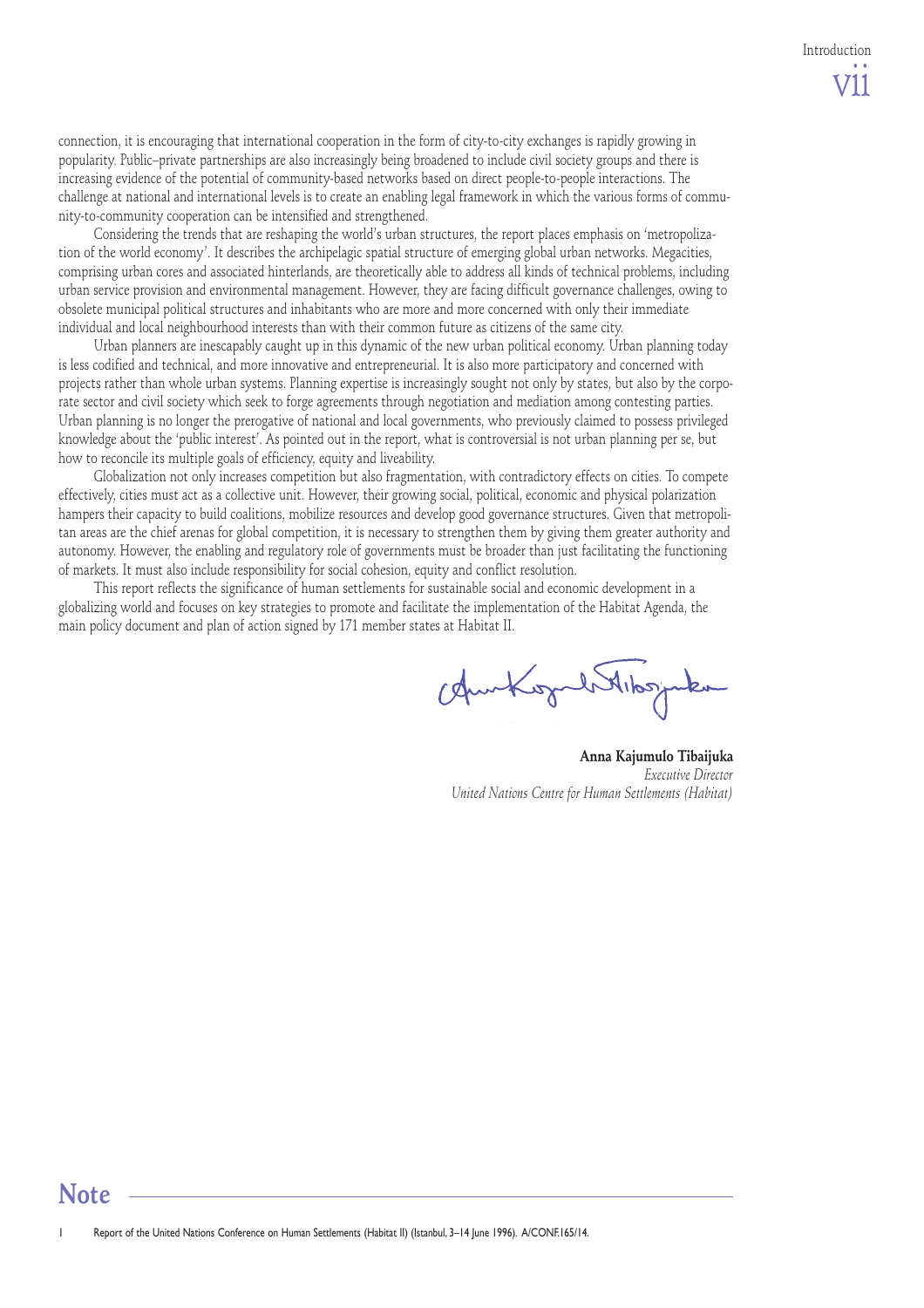## ACKNOWLEDGEMENTS

It is highly appropriate that the preparation of a work concerned with globalization was itself predicated on the global mobilization of specialized expertise from multiple disciplines and professions. Input contributed by members of overlapping international networks, in a very short period of time, was only possible thanks to a combination of modern information and communication technologies and strong personal commitments to the goals of social equity and environmental sustainability in human settlement development that are the concern of this report.

*Cities in a Globalizing World* was prepared under the general guidance of Daniel Biau, Director of the Global Division of UNCHS (Habitat), and the supervision of Nefise Bazoglu and Jochen Eigen, Urban Secretariat Chiefs. The Policy Analysis and Reporting Unit, headed by Jay Moor, had primary responsibility for the production of the report, with Iouri Moisseev coordinating its preparation. Pietro Garau, Axumite Gebre-Egziabher, William Cobbett, Paul Taylor and Farouk Tebbal provided strategic advice for its development.

Willem van Vliet– (University of Colorado, USA) was the main consultant and principal resource person for the preparation of this report. Alain Durand-Lasserve (Centre National de la Recherche Scientifique, France) and Yap Kioe Sheng (Asian Institute of Technology, Thailand) also provided assistance at the initial stage.

This publication reflects the contributions of numerous people. Regrettably, it is impossible to mention and do justice to them all, but it is in order that their roles at least be acknowledged.

On 12–15 April 1999, the United Nations Centre for Human Settlements (UNCHS (Habitat)) organized an Expert Group Meeting in Nairobi, Kenya. Participants representing major world regions and a variety of research and training institutes, NGOs and various international agencies worked with United Nations staff to develop an initial outline for the report. Those present included Sylvester Abumere, Koffi Attahi, Lamin G Barrow, Daniel Biau, William Cobbett, Cor Dijkgraaf, Yamina Djacta, Alain Durand-Lasserve, Selman Erguden, Richard Groves, Angela Hakizimana, Mathias Hundsalz, Inge Jensen, Guenter Karl, Kyung-Hwan Kim, Cecilia Kinuthia-Njenga, Ousmane Laye, Michel Lachambre, Sylvie Lacroux, Iouri Moisseev, Donatus I Okpala, Peter Ondiege, William Parmena, Catherine Parmentier, Markandey Rai, Akio Sasahara, Ann Schlyter, Shekou Sesay, Daniela Simioni, Diana Lee-Smith, Sabine Springer, Catalina Trujillo, Sampson Ik Umenne, Willem van Vliet– and Yap Kioe Sheng.

A number of authors were commissioned to write papers related to various themes taken up in this report (see Background Papers, page 252): Cecilia Anderson; Susan Clarke; Forbes Davidson; Alan Doig; Alan Gilbert; Stephen Graham; Trudy Harpham; Gareth A Jones; Jeff Kenworthy; Nadezhda Kosareva; Scott Leckie; Christian Lefevre; Peter Marcuse; Diana Mitlin; Sassy Molyneux; Caroline Moser; Peter Newman; Geoffrey Payne; Alexander Puzanov; Carole Rakodi; Saskia Sassen; David Satterthwaite; Ann Schlyter; Mona Serageldin; AbdouMaliq Simone; Mark Stephens; and Emiel A Wegelin. The willingness of these authors to give of their time, and their responsiveness to requests for revision at short notice, is much appreciated.

Many colleagues generously agreed to share their expertise pro bono. Those who summarized recent work or wrote papers especially for this report include Alex K Abiko, Tariq Alam, A Al-Gilani, Gerardo M Gonzales Arrieta, Hazel Ashton, Tency Baetens, Bruce P Baird, Marcello Balbo, Milica Bajic Brkovic, Paulo Camara, Sylvia Chant, Mou Charles, Louise Chawla, Rebecca Chiu, Katherine Coit, Mary C Comerio, Geoff Davis, Flavio DeSouza, Nick Emmel, Francisco Escobar, Yang Fan, M E Feeney, Sukumar Ganapati, Gerardo M Gonzales, J Green, Chaolin Gu, Matthew Gutmann, Yosuke Hirayama, Robert Hodgson, S S A Jafri, R Jenkins, Jerry Hunsinger, Olga Kaganova, Philip F Kelly, Stephen Kendall, Michael Leaf, James Lee, Haiyong Liu, Kosta Mathey, Brian Muller, Patrick Mullin, Yip Ngai Ming, Janusz Niemczynowicz, Philip Oxhorn, Diane Perrons, Bruce Podobnik, A Rajabifard, P S N Rao, Robert J S Ross, Fahriye Sancar, R Sandhu, Mara Sidney, William Siembieda, Rubenio Simas, Ken R Smith, Gale Summerfield, Andrew Thornley, David Thorns, Ulpu Tiuri, Mary Tomlinson, H R Trivedi, Robert S K Tucker, Norman J Waitzman, Edmundo Werna, Ian P Williamson, Talmadge Wright and Xiaopei Yan. A full listing of the titles of their invaluable contributions is given in the list of background papers (see page 252).

At UNCHS (Habitat) a number of people provided vital support by reviewing and commenting on background papers and taking leadership in drafting additional sections of the report. Among them are Pietro Garau, Joseph Maseland, Iouri Moisseev, Jay Moor, Naison Mutizwa-Mangiza, Cecilia Kinuthia-Njenga, Rasna Warah, Brian Williams and Christopher Williams.

Several professionals of UNCHS (Habitat) made other valued contributions. Graham Alabaster, Christine Auclair, Jean-Yves Barcelo, Marjolein Benshop, Liz Case, Andre Dzikus, Mohamed El-Sioufi, Selman Erguden, Szilard Fricska, Jorge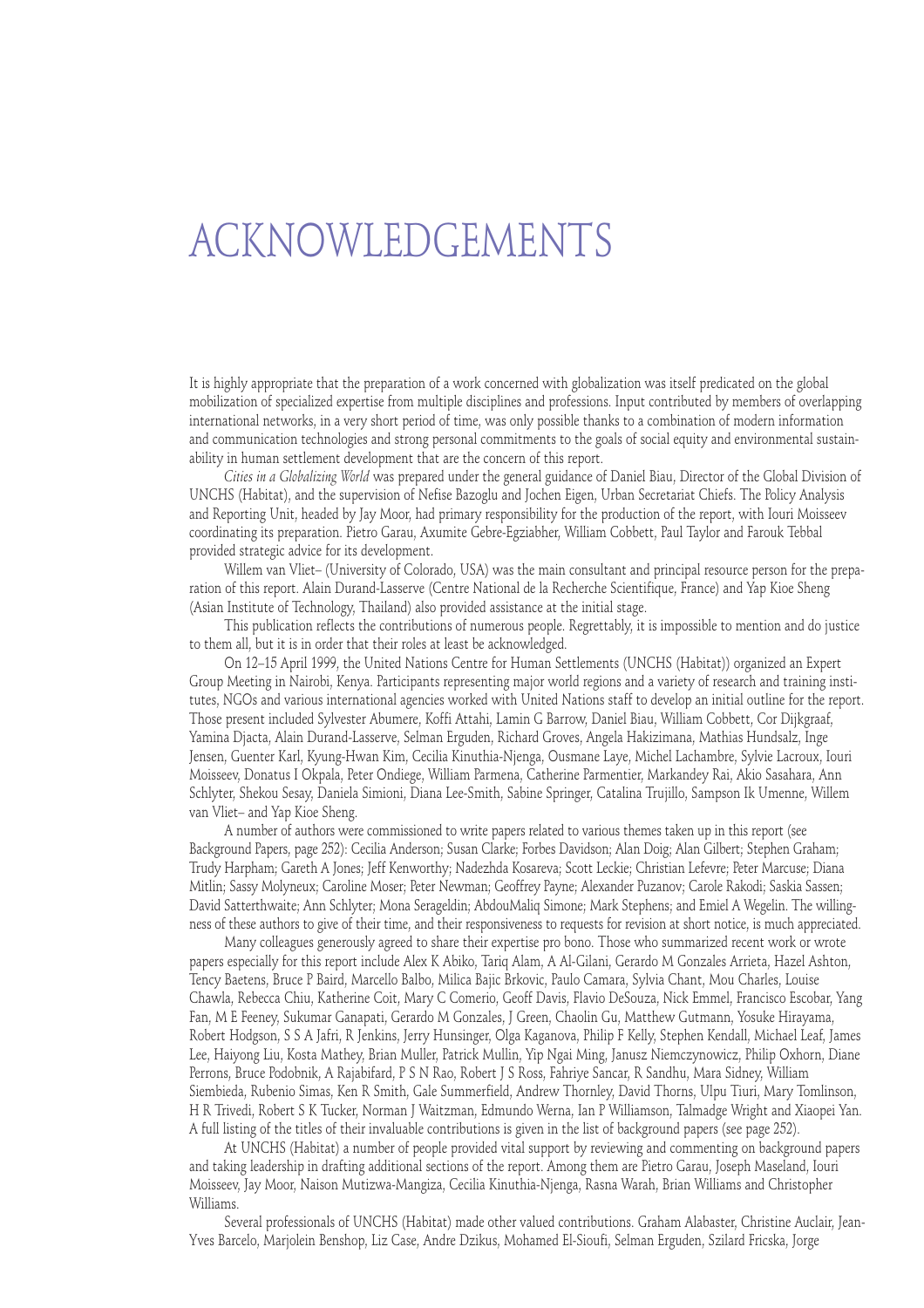Gavidia, Mathias Hundsalz, Inge Jensen, Sylvie Lacroux, Diana Lee-Smith, Uwe Lohse, Guenter Karl, Dinesh Mehta, Reiner Nordberg, Laura Petrella, Kalian Ray, Wandia Seaforth, Ali Shabou, Sharad Shankardass, Soraya Smaoun, Tomasz Sudra, Catalina Trujillo, Rafael Tuts, Franz Vanderschueren, Susanne Wadstein, Rolf Wichmann and Nicholas You, in particular, kindly gave of their time amidst competing commitments.

The following colleagues from UNCHS (Habitat) were involved in the preparation of the Statistical Annex: Guenter Karl; Iouri Moisseev and Markandey Rai. Sabine Springer prepared the second revision of the unique UNCHS (Habitat) household projections data. The first household projections data, prepared by Gabriela Doblhammer, were published in the preceding *Global Report on Human Settlements 1996*. Phillip Mukungu and Mugabi Nsibirwa assisted in data processing and preparation of camera-ready copy, and Srdjan Mrkic of the United Nations Statistical Division assisted in data checking.

In addition, many other people were helpful in reviewing and commenting on drafts, making available unpublished reports, compiling data, preparing graphs, contributing information and in a variety of other ways. They include Judith Allen (University of Westminster, UK), Arjun Appadurai (University of Chicago, USA), Melissa Auerbach (Making Opportunities for Upgrading Schools & Education (MOUSE), USA), Oleg Baevski (Institute of Moscow City Master Plan, Russian Federation), Banshree Banerjee (Institute for Housing and Urban Development Studies, The Netherlands), Ted Baumann (Bay Research and Consultancy Services, South Africa), Erhard Berner (Institute of Social Studies, The Hague), Clara Braun (Fundación TIAU (Taller de Investigación y Acción Urbana), Argentina), Anne-Marie Brival (Organisation for Economic Cooperation and Development (OECD), Paris), Barbara Buttenfield (University of Colorado, USA), Goran Cars (Sweden), Manish Chalana (University of Colorado, USA), Gary Chapman (University of Texas, USA), Charles Choguill (Royal Melbourne Institute of Technology, Australia), Terry Clark (University of Chicago, USA), Peter Dale (University College London, UK), Baris Der-Petrossian (United Nations Office at Vienna (UNOV), Austria), John Doling (University of Birmingham, UK), James Dunn (Council of Canadians, Canada), Francisco Escobar (University of Melbourne, Australia), Peter Evans (University of California, Berkeley, USA), Marja Exterkate (Netherlands Interdisciplinary Demographic Institute (NIDI), The Netherlands), Susan Fainstein (Rutgers University, USA), Clarissa Fourie (McIntosh, Xaba and Associates, South Africa), Doug Gibson (Office of US Foreign Disaster Assistance (OFDA), USA), Wolfgang Glatzner (Goethe University, Germany), Assunta Gleria (Abaton Ltd, Italy), Mark Gross (Washington University, USA), Chaolin Gu (Nanjing University, China), Josef Gugler (University of Connecticut, USA), Geoff Davis (Harvard University, USA), Angela Hottinger (University of Colorado, USA), Mark Hudson (York University, Canada), Ray Hudson (University of Durham, UK), Jerry Hunsinger (Virginia Tech, USA), Ivo Imparato (Diagonal Urbana, Brazil), Fraderick Kailage (University of Dar es Salaam, United Republic of Tanzania), Brian King (University of Colorado, USA), Andrew Kirby (University of Arizona, USA), Sarah Krieger (University of Colorado, USA), Amitabh Kundu (Jawaharlal Nehru University, India), Tamara Laninga (University of Colorado, USA), Scott Leckie (Centre on Housing Rights and Evictions (COHRE), Switzerland), Tunney Lee (Massachusetts Institute of Technology (MIT), USA), Maurice Leonhardt (Asian Coalition for Housing Rights, Thailand), John Logan (State University of New York, USA), Amanda Lonsdale (International City/County Management Association (ICMA), Washington, DC, USA), Alan Mabin (Witwatersrand University, South Africa), Robert Marans (University of Michigan, USA), Kosta Mathey (Trialog, Germany), Caroline Michellier (Centre for Research on the Epidemiology of Disasters (CRED), Belgium), Faranak Miraftab (University of Illinois at Urbana-Champaign, USA), Diana Mitlin (International Institute for Environment and Development (IIED), UK), Patrick Mullin (Australian Housing and Urban Research Institute (AHUR), Australia), Mary Fran Myers (University of Colorado, USA), Kristopher Olds (University of Singapore), Meghann Ormond (University of Colorado, USA), Jose Ospina (The Wooden House, UK), Catherine Parmentier (Fédération Européenne d'Associations Nationales Travaillant avec les Sans-Abri (FEANTSA), Belgium), Sheela Patel (Shack Dwellers International and Asian Coalition for Housing Rights, India), Ann Pawliczko (United Nations Population Fund (UNFPA)), Janice Perlman (Mega-Cities Project, USA), Minar Pimple (Youth for Unity and Voluntary Action (YUVA), India), Graham Riches (University of British Columbia, Canada), Juanita Rilling (OFDA, USA), Natalia Rousakova (Moscow Institute of Architecture, Russian Federation), Jeff Rusler (World Bank, USA), David Satterthwaite (IIED, UK), Diana Shannon (University of Colorado, USA), Steven Strong (Solar Design, USA), Vladimir Storchevus (Habitat Executive Bureau in Moscow, Russian Federation), David Thorns (University of Canterbury, New Zealand), Irene Tinker (University of California, Berkeley, USA), Mary Tomlinson (Banking Council of South Africa), Netta van Vliet (Winston Foundation for World Peace, USA), Dahlia van Vliet (USA), Sandra Karina Vivona (Fundación TIAU, Argentina), Gilbert White (University of Colorado, USA), Shujie Yao (University of Portsmouth, UK) and Andreas Zehnder (European Federation of Building Societies, Germany).

The report also benefited from an invitation to its main consultant to attend a meeting of the Panel on Urban Population Dynamics of the US National Academy of Sciences, held on 24–25 February 2000 in Mexico City. The panel members shared generously of their expertise, and, in particular, the support of Richard Stren, co-chair of the panel, and Barney Cohen, Director of the Committee on Population, is much appreciated.

Several people and publishers graciously granted permission to use copyrighted work. Those kind enough to cooperate and their respective publishers, with source material in parentheses, include: David Satterthwaite, IIED (*Environment and Urbanization*); David Clark, Elsevier Publishers (*Habitat International*); Margaret Bergen, World Bank (*The Urban Age*); Charmaine Falcon-Steward, Homeless International; Donald Holton, International Housing Finance Union (*Housing Finance International*); Rajul Pandya-Lorch, International Food Policy Research Institute (IFPRI) (*Vision 2020*); Reggie Modlich (*Women and Environments International*); Rose Robinson, University of California Press (*Livable Cities: The Politics of Urban Livelihood and Sustainability* by Peter Evans); and Carol Bell, Fannie Mae Foundation (*Housing Facts and Finance).*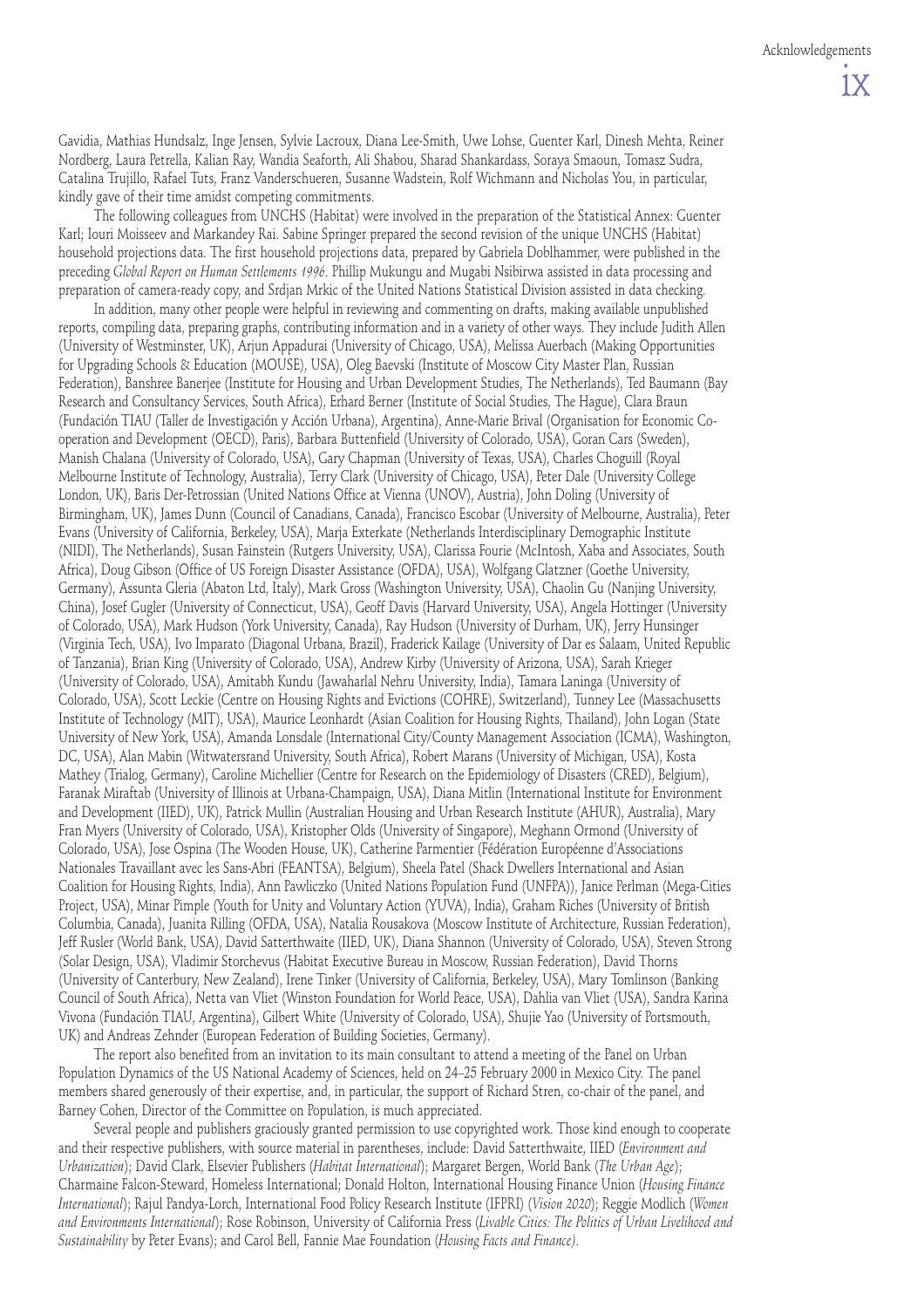Nick Bain, Sriadibhatla Chainulu and Henk Verbeek of UNCHS (Habitat) and Josie Villamin and Joerg Weich of the United Nations Office at Nairobi (UNON) provided administrative support for preparation of the report. Secretarial support was provided by Mary Kariuki, Mary Dibo, Salome Gathu, Stella Otieno, Claver Rwabudariko and Florence Bunei of UNCHS (Habitat) and Esther Kimani and Valentine Musoga of UNON.

Anirban Pal (University of Colorado, USA) assisted with completion of the list of references. Jennifer Steffel (University of Colorado, USA) prepared the manuscript for production and developed the subject index.

Special thanks are also due to the people at Earthscan Publications Ltd, in particular its Publishing Director Jonathan Sinclair Wilson, Publishing Manager Frances MacDermott, copy editor Gillian Bourn and Akan Leander, Nim Moorthy, Richard Reid and Sara Bearman.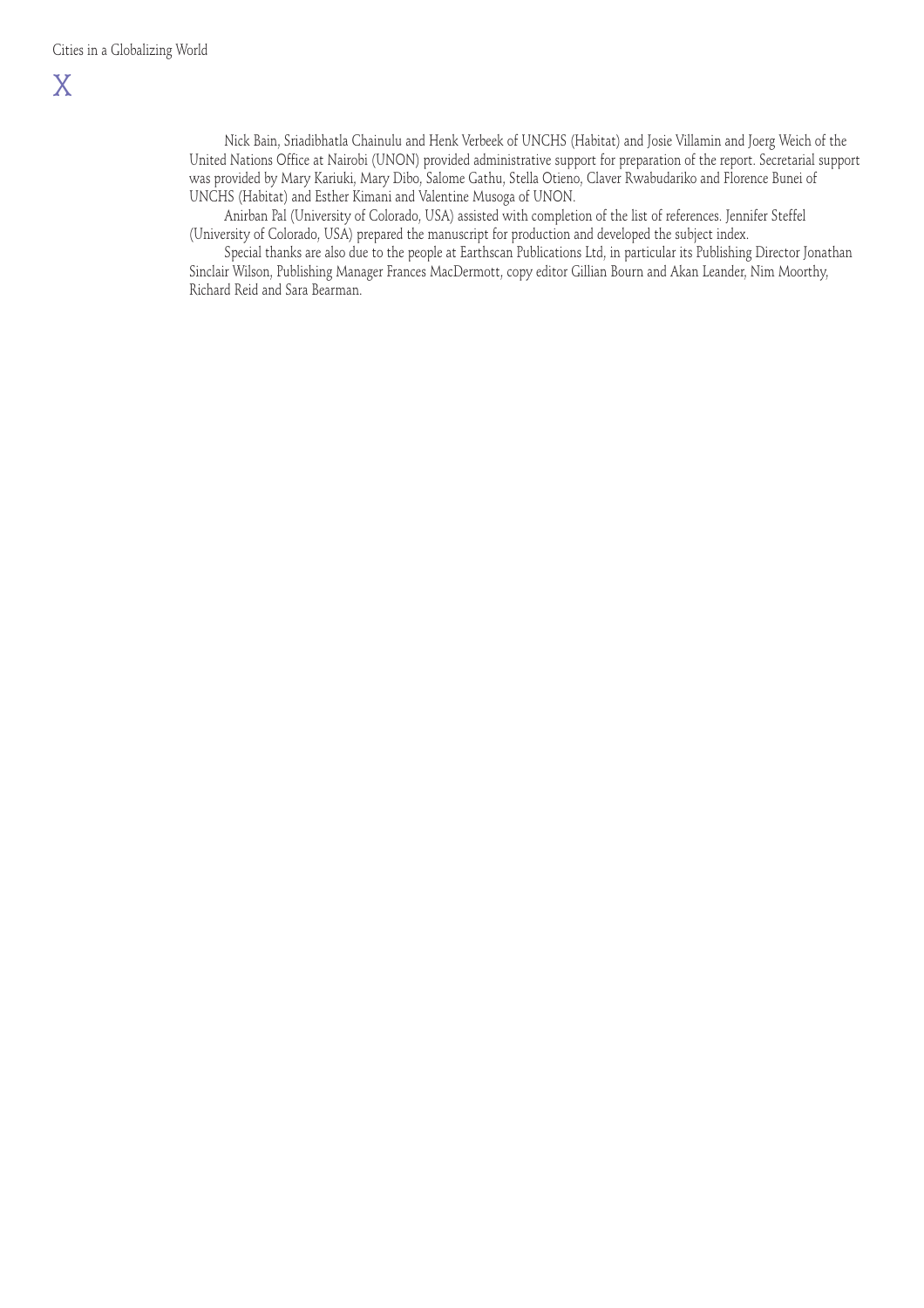## **CONTENTS**

| Foreword                                           | $\mathcal V$ |
|----------------------------------------------------|--------------|
| Introduction                                       | $\dot{vi}$   |
| Acknowledgements                                   | viii         |
| List of Boxes                                      | xviii        |
| List of Tables                                     | x x          |
| List of Figures                                    | xxi          |
| List of Maps                                       | xxii         |
| List of Acronyms and Abbreviations                 | xxiii        |
| <b>Key Issues and Messages</b>                     | xxvi         |
| Prologue: Human Settlements in a Globalizing World | <b>XXX</b>   |

#### **PART I**

#### **THE DEVELOPMENT CONTEXT: CHANGES AND CHALLENGES**

| 1 | <b>Development Contrasts in Human Settlements</b>                                               | 3                         |
|---|-------------------------------------------------------------------------------------------------|---------------------------|
|   | Highlights                                                                                      | $\ensuremath{\mathsf{3}}$ |
|   | Contrasts in urbanization patterns                                                              |                           |
|   | Contrasts in the wealth of cities                                                               | $\frac{3}{3}$             |
|   | Contrasts in competitiveness                                                                    | $\sqrt{3}$                |
|   | Contrasts in opportunities                                                                      | $\overline{4}$            |
|   | Contrasts in local and global priorities                                                        |                           |
|   | Contrasts within countries and regions                                                          | $\frac{4}{5}$             |
|   | Contrasts within urban areas                                                                    |                           |
|   | Uneven Development: Impacts of Information and Communication Technologies on Human Settlements  | $\frac{5}{5}$             |
|   | ICTs and contemporary urbanization: a critical nexus                                            | $\overline{5}$            |
|   | Challenges for urban analysis                                                                   | 6                         |
|   | Not the 'death of distance': why the dominant logic of ICT-based development supports urban     |                           |
|   | polarization                                                                                    | 7                         |
|   | New technologies tend to extend the reach of the economically and culturally powerful           | $\frac{7}{7}$             |
|   | Urban polarization and the internet                                                             |                           |
|   | The internet and the restructuring of US cities                                                 | 8                         |
|   | ICTs as supports to the restructuring of human settlements: integrating international divisions |                           |
|   | of labour                                                                                       | 9                         |
|   | ICTs, urban polarization and restructuring in developing cities                                 | 10                        |
|   | Cultural and economic biases of the international information marketplace                       | 12                        |
|   | Bridging the urban digital divide                                                               | 13                        |
|   | Human Settlements in a Polarizing World: Poverty and Inequity                                   | $13\,$                    |
|   | Decreases in income and increases in cost of living                                             | 13                        |
|   | The urbanization of poverty                                                                     | 14                        |
|   | Inequality and polarization                                                                     | $15\,$                    |
|   | The developing countries                                                                        | 16                        |
|   | The countries with economies in transition                                                      | 17                        |
|   | The industrialized countries                                                                    | 19                        |
|   | Assessment of trends                                                                            | 22                        |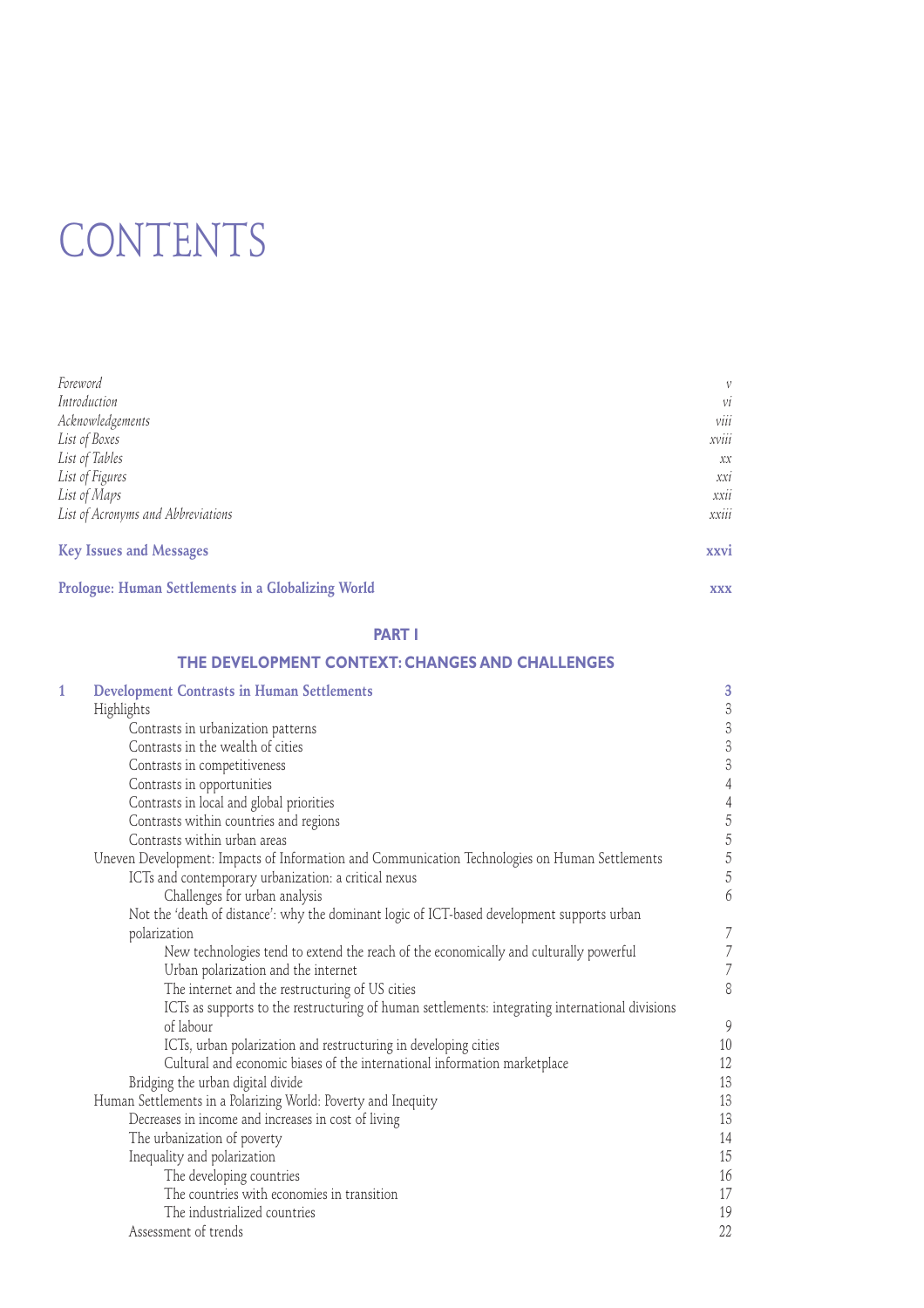| $\overline{2}$ | <b>Urban Impacts of Globalization</b>                                                       | 26     |
|----------------|---------------------------------------------------------------------------------------------|--------|
|                | Globalization, Urban Planning and Democracy                                                 | 26     |
|                | Physical Reflections of Globalization                                                       | 31     |
|                | Inequality and the quartering of urban space                                                | 32     |
|                | Mobile citadels of wealth and business                                                      | 34     |
|                | The quarter of gentrification                                                               | 34     |
|                | Suburbanization inside and outside the city                                                 | $35\,$ |
|                | The old working class quarter and the immigrant enclave                                     | $35\,$ |
|                | Abandonment and the new ghetto of exclusion                                                 | 36     |
|                | Walls between the quarters                                                                  | 37     |
|                | The debasing of the urban cultural environment                                              | 38     |
|                | The declining public orientation of the state and the distortions of land use by the market | 38     |
|                | The residualization of social housing                                                       | 39     |
|                | Countervailing Favourable Trends                                                            | 40     |
|                | The democratization of decision-making                                                      | 40     |
|                | The advance of knowledge                                                                    | 41     |
| 3              | <b>Framing Normative Policy Platforms</b>                                                   | 43     |
|                | Antecedents and Context                                                                     | 43     |
|                | Global Strategy for Shelter to the Year 2000                                                | 44     |
|                | Human Settlements Policy Issues in United Nations Development Agendas in the 1990s          | 46     |
|                | The focus on poverty and human rights                                                       | 46     |
|                | The emphasis on empowerment and gender equality                                             | 47     |
|                | United Nations Conference on Human Settlements (Habitat II) (Istanbul, 1996)                | 48     |
|                | Innovations                                                                                 | 49     |
|                | The Istanbul Declaration and Habitat Agenda                                                 | 49     |
|                | Goals and principles                                                                        | 49     |
|                | Commitments                                                                                 | 49     |
|                | Strategies                                                                                  | 50     |
|                | Evaluation                                                                                  | 50     |
|                | The Habitat Agenda in broader context                                                       | 52     |
|                |                                                                                             |        |

### **PART II**

### **EMERGING APPROACHES TO URBAN GOVERNANCE AND POLITICS**

| 4 | The Changing Context and Directions of Urban Governance              | 57 |
|---|----------------------------------------------------------------------|----|
|   | The Repertoire of Governance Strategies                              | 57 |
|   | Markets                                                              | 57 |
|   | Hierarchies                                                          | 58 |
|   | <b>Networks</b>                                                      | 58 |
|   | The Globalization Paradox                                            | 58 |
|   | Emerging Elements of Governance                                      | 59 |
|   | Decentralization and formal government reform at the area-wide level | 59 |
|   | Civil society participation in policy making                         | 60 |
|   | Multi-level governance and partnerships                              | 61 |
|   | Decision-making structures                                           | 61 |
|   | Lessons and Analyses                                                 | 62 |
|   | Formal public institutions are crucial actors in urban governance    | 62 |
|   | New key role for the state in urban governance                       | 63 |
|   | Partnerships cannot be a comprehensive form of urban governance      | 63 |
|   | Area-based policies and actions are not a panacea                    | 63 |
|   | Political leadership is a key element of governance                  | 63 |
|   | The political strengthening of metropolitan areas                    | 64 |
|   | The Democratic Challenge: Insights from Latin America                | 64 |
|   | Neopluralist democracy                                               | 65 |
|   | The need for inclusion                                               | 66 |
|   |                                                                      |    |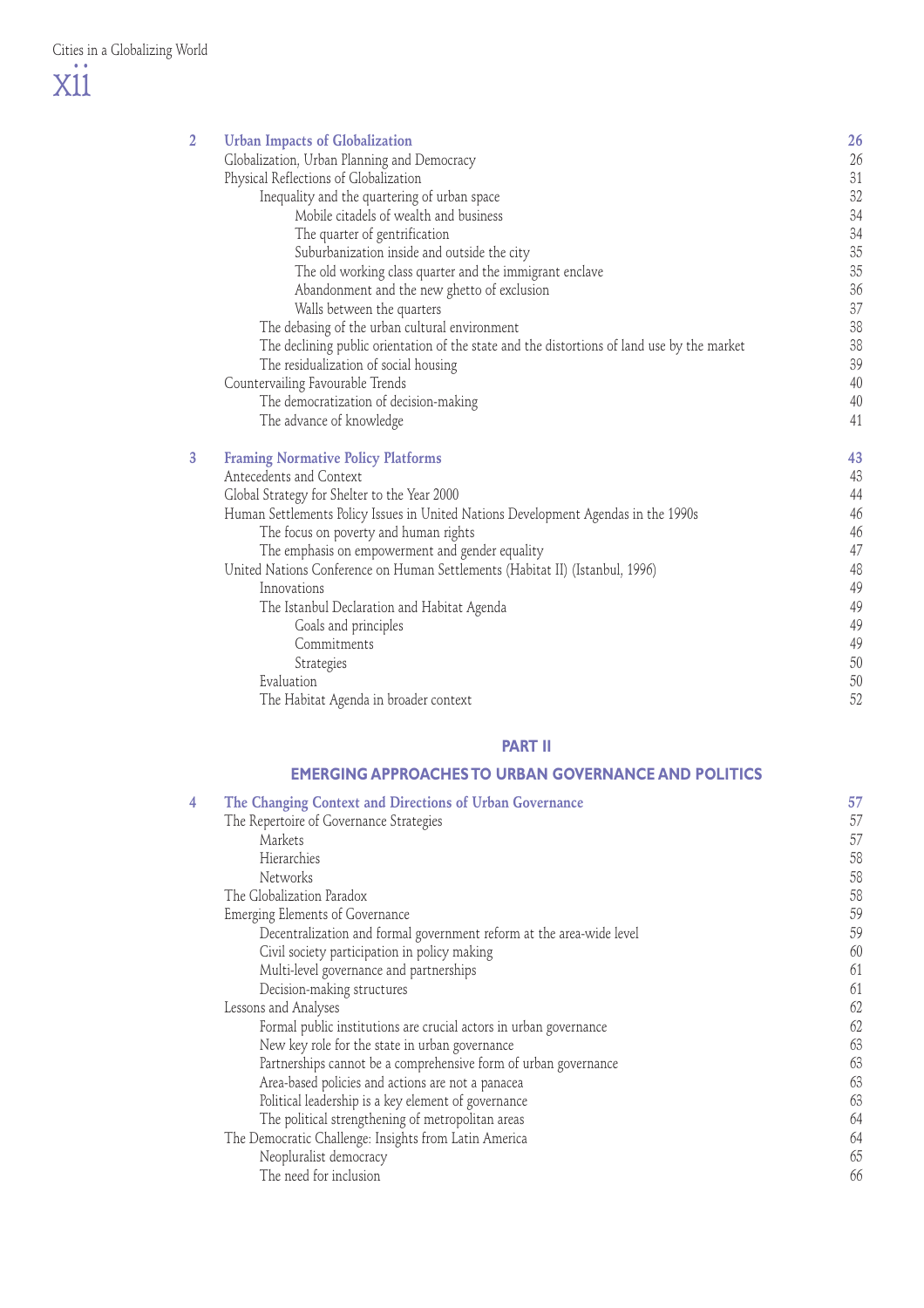xiii Contents

| $\mathbf b$ | Politics of the Global City: Claiming Rights to Urban Spaces | 69  |
|-------------|--------------------------------------------------------------|-----|
|             | Nation States and New Political Actors                       | 69  |
|             | Recovering Place                                             | 70  |
|             | A New Geography of Centrality and Marginality                | 71  |
|             | 'Glocalization': The Localization of the Global              | 72. |
|             | A Space of Power                                             | 73  |
|             | Making Claims on the City                                    | 74  |
|             | A Politics of Places and Cross-border Networks               | 75  |

#### **PART III**

#### **CHANGES IN HOUSING FINANCE AND SHELTER DELIVERY SYSTEMS**

| 6 | <b>The Developing Countries</b>                                                | 79  |
|---|--------------------------------------------------------------------------------|-----|
|   | Housing Finance: Needs and Capacity                                            | 79  |
|   | Direct investment by low-income residents                                      | 79  |
|   | State investment programmes                                                    | 79  |
|   | Formal financial sector                                                        | 81  |
|   | Micro-finance institutions                                                     | 81  |
|   | Housing Finance and Globalization                                              | 81  |
|   | Poverty                                                                        | 82  |
|   | Credit                                                                         | 82  |
|   | Land                                                                           | 82  |
|   | State funds                                                                    | 83  |
|   | Institutional responses                                                        | 84  |
|   | Local government                                                               | 84  |
|   | <b>NGOs</b>                                                                    | 84  |
|   | Civil society groups                                                           | 84  |
|   | Implications for Policy                                                        | 85  |
|   | Land and secure tenure                                                         | 85  |
|   | Access to credit                                                               | 85  |
|   | Partnerships with local communities                                            | 85  |
| 7 | The Countries with Economies in Transition                                     | 88  |
|   | Marketization                                                                  | 88  |
|   | Housing privatization                                                          | 88  |
|   | Formation of the rental market                                                 | 89  |
|   | Structural changes in the construction market                                  | 89  |
|   | Formation of the housing market: availability and affordability                | 90  |
|   | Development of financial markets                                               | 90  |
|   | Deregulation                                                                   | 90  |
|   | Changes in the state's social mandate in the housing sector                    | 90  |
|   | Termination of state rent control                                              | 91  |
|   | Regulation of local natural monopolies                                         | 92  |
|   | Growing income dependence of housing consumption rates and housing segregation | 92  |
|   | Decentralization                                                               | 93  |
|   | Increased role of local authorities and the burden of housing payments         | 93  |
|   | The danger of accelerated decay                                                | 93  |
|   | Concerns and Challenges                                                        | 93  |
| 8 | <b>The Industrialized Countries</b>                                            | 95  |
|   | Housing Ownership                                                              | 95  |
|   | Globalization and the Role of Government in Housing Finance                    | 99  |
|   | Globalization and the Ability to Pay for Housing                               | 100 |
|   | Countries with liberal/dualist housing systems                                 | 101 |
|   | Countries with social democratic housing systems                               | 101 |
|   | Countries with 'residual' housing systems                                      | 102 |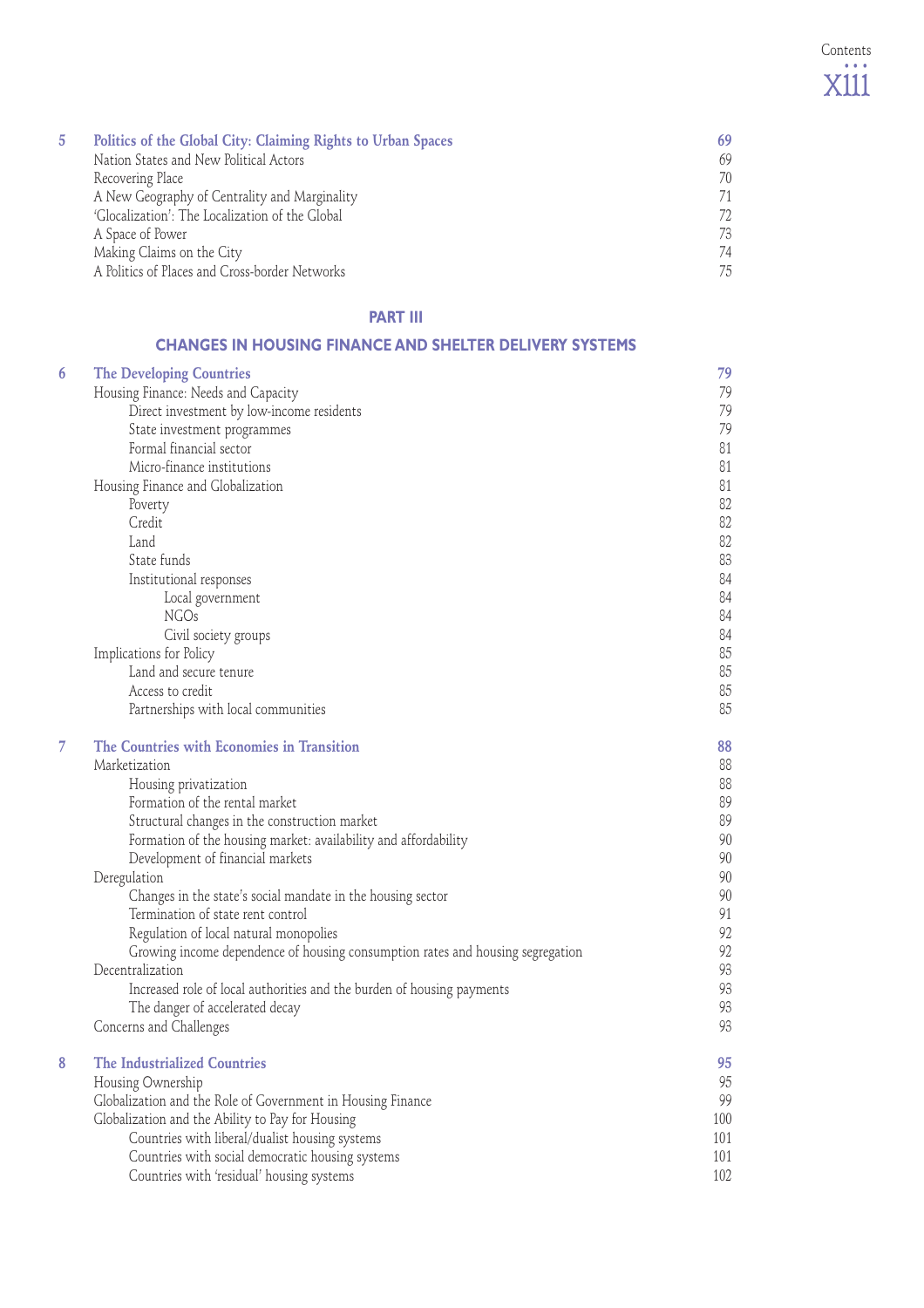

#### **PART IV**

### **DEVELOPMENTS IN THE URBAN ENVIRONMENT AND INFRASTRUCTURE 9 Urban Health in the Developing Countries 105** Urban Populations Lead the Health Transition 105 Injuries 106 Mental ill-health 106 Chronic or 'lifestyle' diseases 107 Emerging Evidence of an Urban Penalty? 107 Low-income Urban Populations: The Worst of Both Worlds? 108 Shifting the Focus from the Urban Poor to Urban Inequity 110 Beyond the Rural–Urban Divide 110 **10 Assessments of the Urban Environment: Water Supply and Sanitation Services 114** From Habitat II to The Hague World Water Forum: Global Patterns and Trends 114 The Hague Water Vision 21: Water for People 115 Persistent and Emerging Gaps 115 Gaps between water supply and sanitation 115 Gaps in gender equity and empowerment 116 Gaps in institutional and financial restructuring 116 Privatization and commodification of water 116 Gaps between water infrastructure and environmental management 118 Gaps between first principles, best practices and ex post evaluation 119 Gaps between water, sanitation and human settlements policy initiatives 120 Implications 121 Focus on gaps 121 Improve data, analytical tools and historical reviews 121 Develop clear objectives for coordinating water, sanitation and human settlements programmes 122 Basing Policies on Inaccurate Data? The Importance of Critical Scrutiny 122 The problem of inaccurate data 122 Water provision 223 Sanitation and the control of the control of the control of the control of the control of the control of the control of the control of the control of the control of the control of the control of the control of the control **11 Impacts of Recent Trends on Urban Transport 128** Transport and Urban Form 128 Wealthy Cities are Slowing Down in Car Use 128 Public Transport is Growing Nearly Everywhere 129 Transport and Social Exclusion 129 Cities in the more developed economies 129 Cities in the developing economies 129 Poor Cities are Being Trapped in Traffic 130 Reducing Car Dependence 132 **12 Energy Demands and Consumption 134** Historical Patterns of Energy Production and Consumption 134 Development Constraints Created by Urban Energy Consumption Patterns 136 Sustainable Energy Technologies Appropriate for Urban Applications 139 Strategies for Achieving Reform in Urban Energy Sectors 141 Appendix A: Energy Data Sources and Conversion Procedures 144 Appendix B: Methods Used to Calculate Energy Consumption Quintiles 144 **13 Decentralization and Urban Infrastructure Management Capacity 146** Overview 146 Decentralization and infrastructure policy 146 Decentralization of infrastructure services 146 Expanding the scope for private sector involvement 147 A growing role for NGOs and civil society 147

Challenges in the decentralization of infrastructure 148 Decentralized Institutional Frameworks, Participatory Processes and Capacity Building 148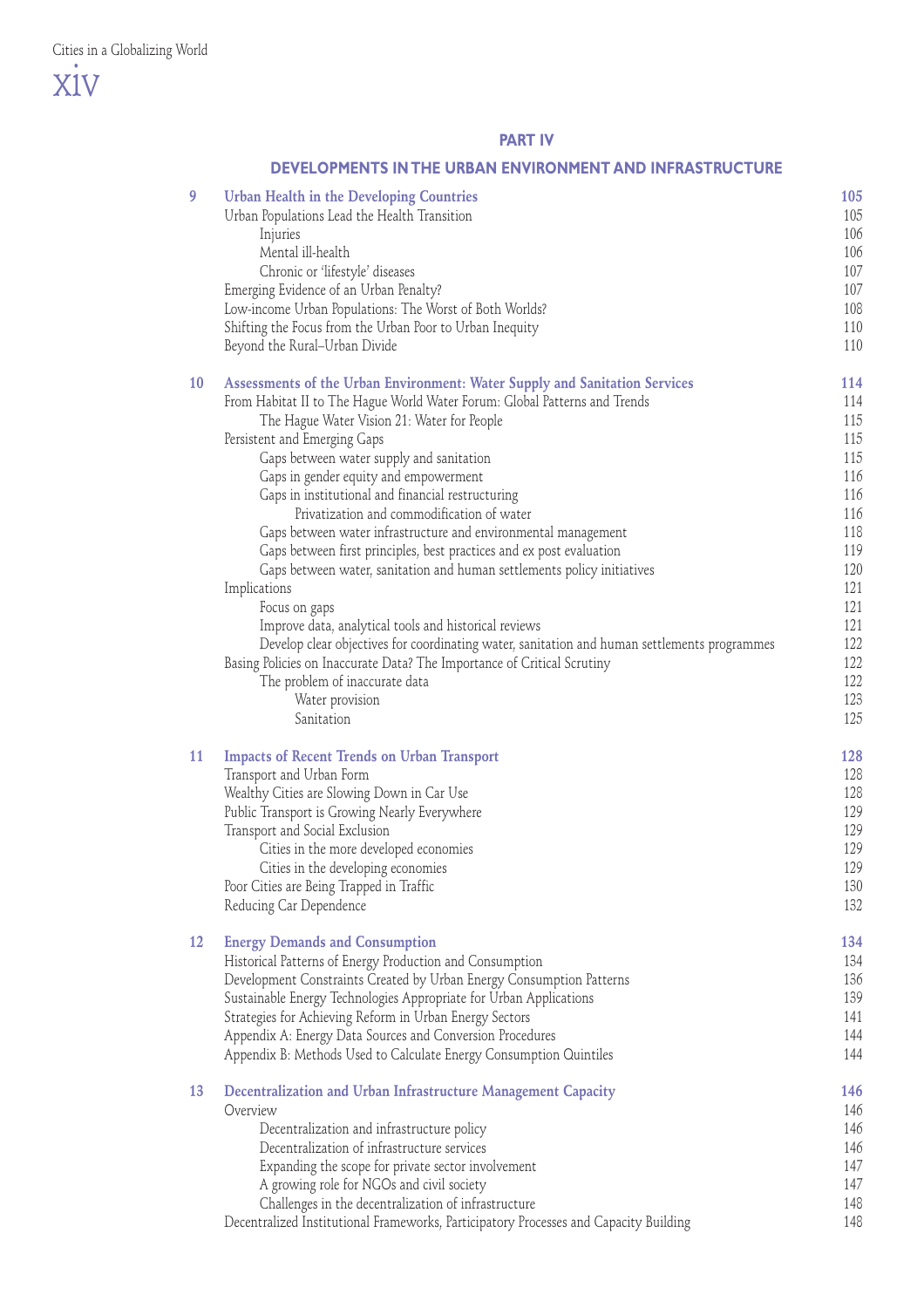

| The role of regional and intermediary institutions                                                            | 149 |
|---------------------------------------------------------------------------------------------------------------|-----|
| Strengthening local government leadership and initiative                                                      | 149 |
| Partnerships between municipalities and NGOs                                                                  | 150 |
| Community-based approaches to infrastructure services and neighbourhood revitalization                        | 151 |
| Financing Investments in Infrastructure: The Expanding Scope for Intermediary Institutions and Public-Private |     |
| Partnerships                                                                                                  | 152 |
| Public/private partnerships to finance infrastructure                                                         | 153 |
| The role of intermediary institutions in infrastructure finance                                               | 154 |
| Privatization of infrastructure services: Public utility companies                                            | 155 |
| Equitable Access to Infrastructure and the Empowerment of Poor and Marginalized Communities                   | 155 |
| Community-based financing of infrastructure projects                                                          | 156 |
|                                                                                                               |     |

#### **PART V**

### **ENSURING DEVELOPMENT PROSPECTS**

| 14 | <b>Building Capacity</b>                                               | 161 |
|----|------------------------------------------------------------------------|-----|
|    | Strengthening Capacity of Local Authorities and their Partners         | 162 |
|    | Drafting a world charter of local self-government                      | 162 |
|    | Funding to strengthen municipal capacity                               | 163 |
|    | Municipal international cooperation                                    | 163 |
|    | Evaluating MIC initiatives                                             | 164 |
|    | Capacity Building through Partnerships                                 | 165 |
|    | Issues involved in public-private partnerships                         | 166 |
|    | Criteria for assessing partnerships                                    | 169 |
|    | People-to-People Community-based Approaches                            | 171 |
|    | The Alliance                                                           | 171 |
|    | The setting                                                            | 171 |
|    | The politics of patience                                               | 172 |
|    | Words and deeds                                                        | 172 |
|    | The international horizon: globalization-from-below                    | 175 |
|    | The Role of Development Agencies in Capacity Building                  | 176 |
|    | 'Going to scale' in supporting community initiatives                   | 177 |
|    | Working with NGOs and civil society groups                             | 178 |
| 15 | <b>Strengthening Post-disaster Reconstruction of Human Settlements</b> | 182 |
|    | Consequences of Armed Conflict, Natural and Technological Disasters    | 182 |
|    | Post-disaster Recovery: Learning from Recent Experience                | 183 |
|    | Enhancing the Classical Post-disaster Recovery Model                   | 187 |
|    | The institutional framework: globalization and disaster recovery       | 188 |
|    | The classical recovery model defined                                   | 188 |
|    | Enhancing the classical model                                          | 189 |
|    | Opportunities for local capacity building                              | 189 |
|    |                                                                        |     |

#### **PART VI**

#### **BUILDING A COMMON FUTURE**

| 16 | Adequate Shelter for All: Strategic Foci                     | 195 |
|----|--------------------------------------------------------------|-----|
|    | <b>Combating Homelessness</b>                                | 195 |
|    | The diversity of homelessness                                | 195 |
|    | Framing policies to overcome the limits of market mechanisms | 198 |
|    | Supporting the Realization of Housing Rights                 | 201 |
|    | Recent developments                                          | 202 |
|    | Property restitution                                         | 203 |
|    | Addressing forced evictions                                  | 203 |
|    | Security of tenure                                           | 204 |
|    | Focusing further actions                                     | 205 |
|    | Reappraising housing rights standards                        | 205 |
|    | Creating a global property registry                          | 205 |
|    | Developing housing rights indicators                         | 206 |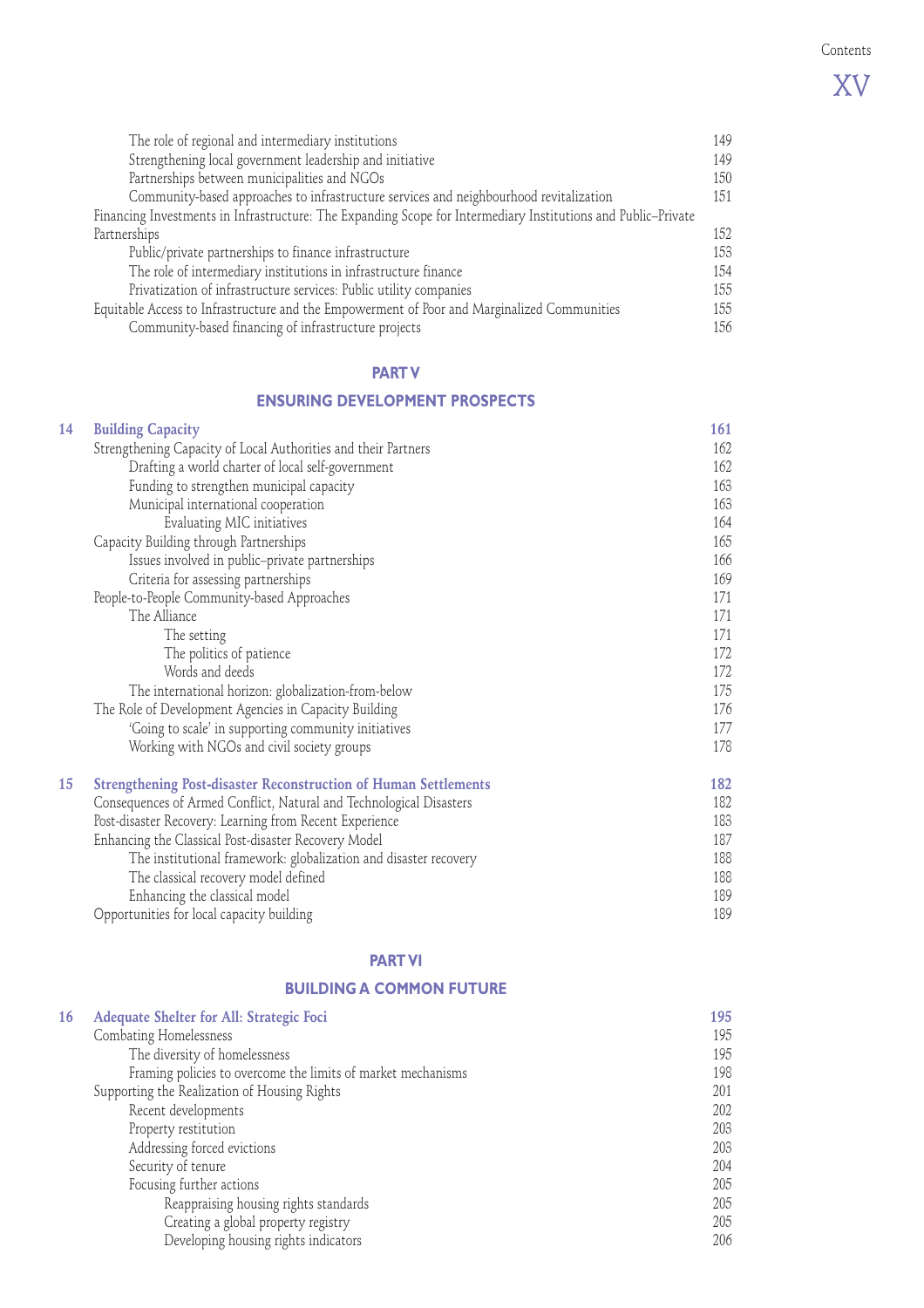|    | Improving complaint mechanisms<br>Strengthening Appropriate Forms of Housing Tenure<br>Recognizing the diversity of relevant tenure forms | 206<br>207<br>207 |
|----|-------------------------------------------------------------------------------------------------------------------------------------------|-------------------|
|    | Rent                                                                                                                                      | 207               |
|    | Leasehold                                                                                                                                 | 207               |
|    | Freehold                                                                                                                                  | 207               |
|    | Conditional freehold: 'rent-to-buy'                                                                                                       | 207               |
|    | Communal tenure                                                                                                                           | 207               |
|    | Forms of collective tenure                                                                                                                | 207               |
|    | Housing cooperatives                                                                                                                      | 208               |
|    | Advantages for low-income housing                                                                                                         | 208               |
|    | Potential problems                                                                                                                        | 208               |
|    | Government policies                                                                                                                       | 208               |
| 17 | Sustaining Human Settlement Development: Strategic Foci                                                                                   | 211               |
|    | Supporting the Governance of More Inclusive Cities                                                                                        | 211               |
|    | The growing importance of good governance                                                                                                 | 211               |
|    | Poverty eradication at the local level                                                                                                    | 212               |
|    | The informal sector                                                                                                                       | 212               |
|    | Investing in the poor                                                                                                                     | 213               |
|    | Combating Corruption                                                                                                                      | 216               |
|    | Corruption within municipalities: what can be done?                                                                                       | 216               |
|    | A preventive strategy                                                                                                                     | 216               |
|    | Assessing corruption                                                                                                                      | 217               |
|    | Corruption in the water sector                                                                                                            | 218               |
|    | International initiatives                                                                                                                 | 219               |
|    | Country responses                                                                                                                         | 219               |
|    | Reconceptualizing transparency: grassroots movements for accountability to the poor                                                       | 220               |
|    | Local participatory auditing of the public sector                                                                                         | 220               |
|    | Private sector transparency that goes beyond disclosure of financial performance                                                          | 222               |
|    | Lessons                                                                                                                                   | 222               |
|    | Reducing Urban Violence                                                                                                                   | 223               |
|    | Definitional issues                                                                                                                       | 223               |
|    | Measurements                                                                                                                              | 223               |
|    | Categories of urban violence                                                                                                              | 223               |
|    | Causes of urban violence                                                                                                                  | 224               |
|    | Individual level                                                                                                                          | 224               |
|    | Interpersonal level                                                                                                                       | 224               |
|    | Institutional level                                                                                                                       | 224               |
|    | Structural level                                                                                                                          | 225               |
|    | Characteristics of urban violence                                                                                                         | 225               |
|    | Costs and consequences of violence in urban areas                                                                                         | 226               |
|    | The erosion of physical capital                                                                                                           | 226               |
|    | The erosion of human capital                                                                                                              | 226               |
|    | The erosion of natural capital                                                                                                            | 227               |
|    | The erosion of social capital                                                                                                             | 227<br>227        |
|    | Interventions to reduce urban economic and social violence: 'good practice' examples                                                      | 228               |
|    | Criminal justice approach                                                                                                                 | 228               |
|    | Public health approach                                                                                                                    | 229               |
|    | Conflict transformation approach                                                                                                          | 229               |
|    | Human rights approach<br>Social capital approach                                                                                          | 229               |
|    | Towards integrated approaches to urban violence reduction                                                                                 | 230               |
|    |                                                                                                                                           |                   |
|    | Epilogue: Liveability of Cities in a Globalizing World                                                                                    | 232               |

| References        | 236 |
|-------------------|-----|
| Background Papers | 252 |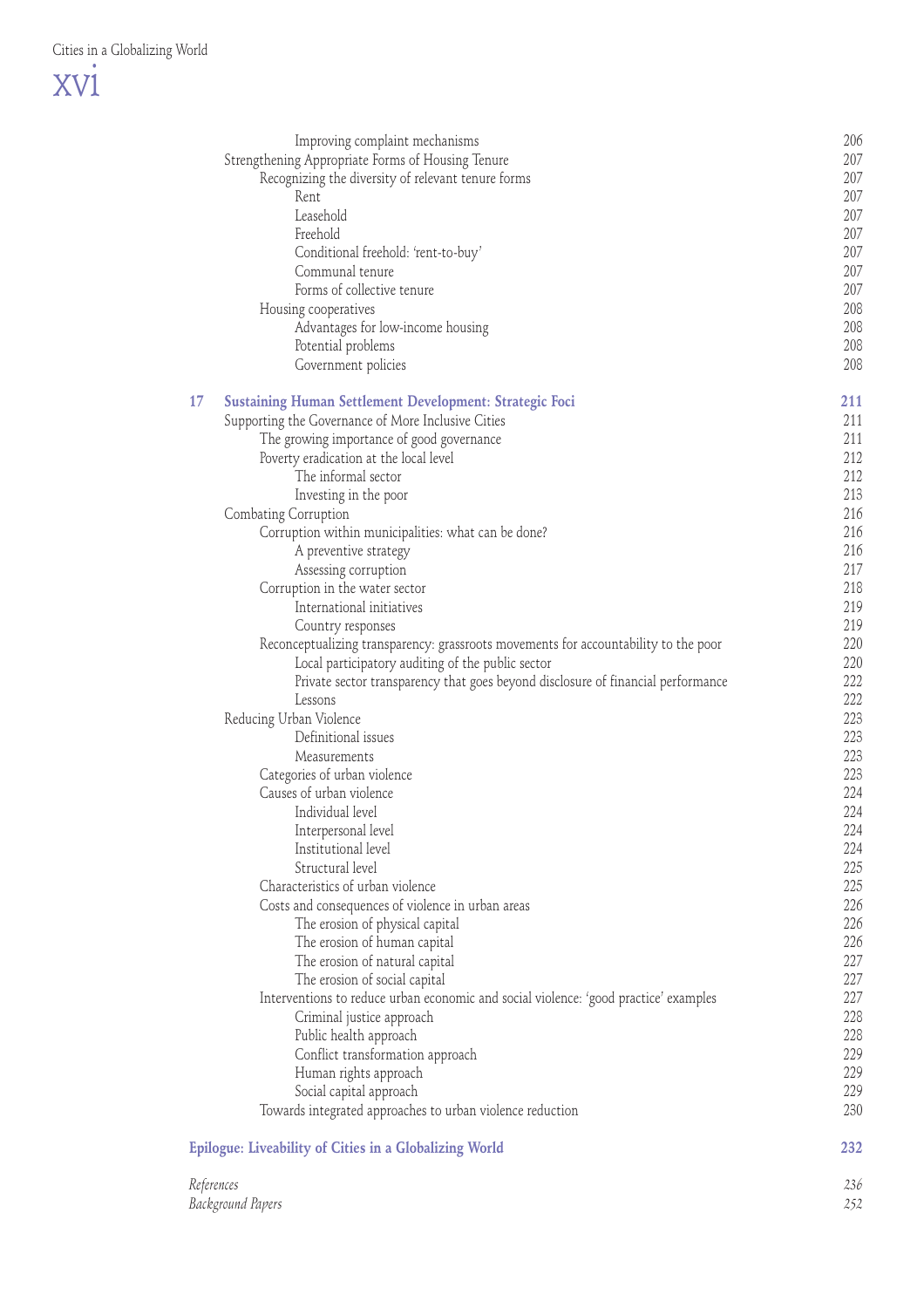#### **PART VII**

### **STATISTICAL ANNEX**

| List of Tables                                   | 257 |
|--------------------------------------------------|-----|
| Technical Notes                                  | 258 |
| <b>Country Level Data</b>                        | 268 |
| Demographic Indicators and Household Projections | 268 |
| Housing and Infrastructure Indicators            | 277 |
| Spatial and Economic and Social Indicators       | 291 |
| <b>City Level Data</b>                           | 300 |
| Demographic Indicators and Household Projections | 300 |
| Housing and Infrastructure Indicators            | 312 |
| Economic and Social Indicators                   | 324 |
| Index                                            | 331 |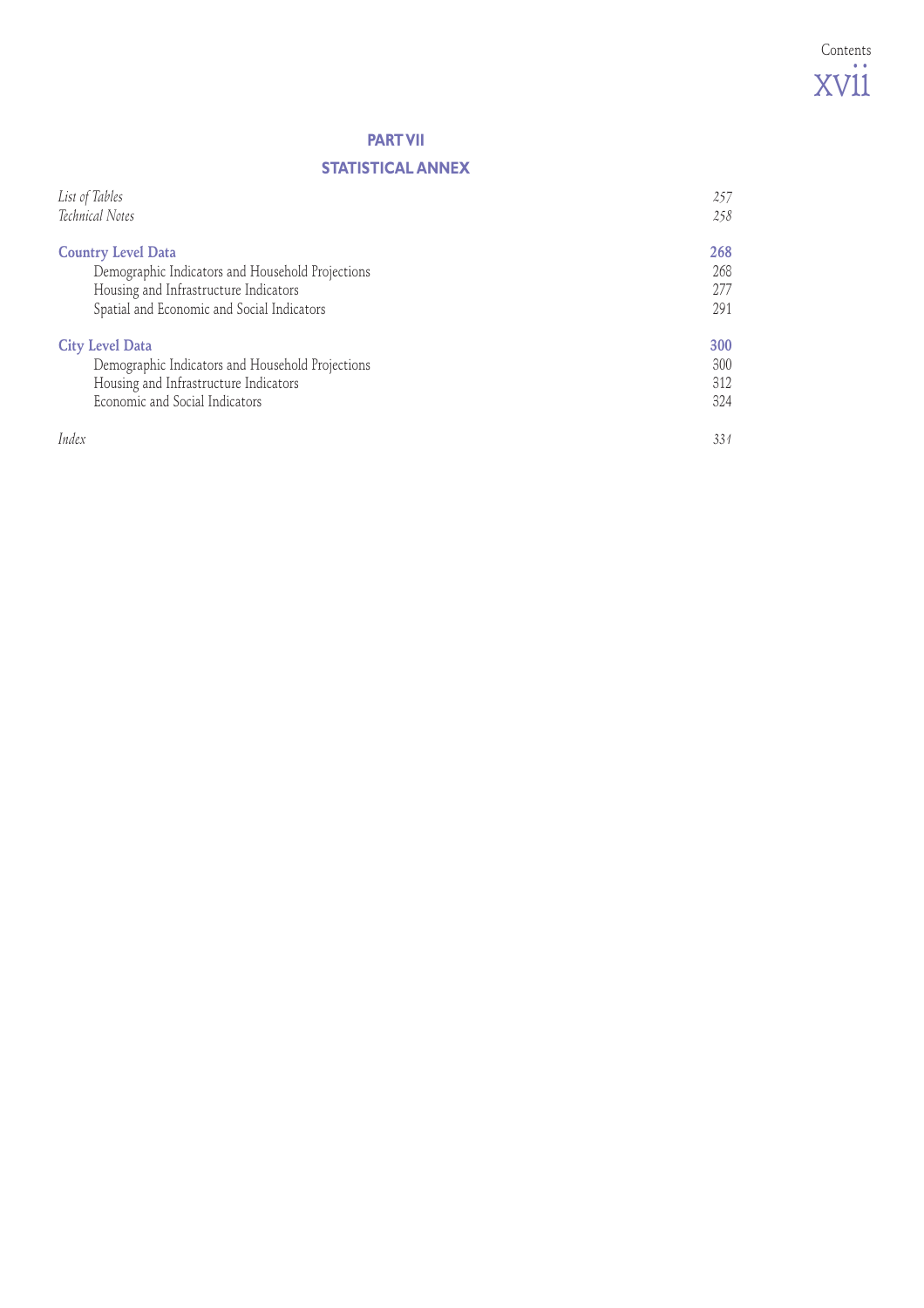## LIST OF BOXES

| 1.1  | En-gendering poverty                                                                                         | $\ensuremath{\mathsf{3}}$ |
|------|--------------------------------------------------------------------------------------------------------------|---------------------------|
| 1.2  | Feeding the cities: urban food supply and distribution                                                       | $15\,$                    |
| 1.3  | The underestimation of the scale and nature of urban poverty                                                 | 16                        |
| 1.4  | United for a fair economy and responsible wealth                                                             | 21                        |
| 2.1  | Globalization in a regional capital: Sydney                                                                  | $27\,$                    |
| 2.2  | Globalization in a city-state: Singapore                                                                     | $28\,$                    |
| 2.3  | Globalization in a world city: London                                                                        | 29                        |
| 2.4  | Globalization of land and housing markets: the Mexican experience                                            | 31                        |
| 2.5  | Globalization, real estate markets and the drug trade                                                        | $32\,$                    |
| 2.6  | Planning to prevent 'unbalanced' development in Manila's mega-urban region                                   | $33\,$                    |
| 2.7  | The conservation of historic centres: for whom?                                                              | 39                        |
| 4.1  | The Digital City: an electronic forum for citizen interaction                                                | 60                        |
| 4.2  | Politicking on the Web                                                                                       | 61                        |
| 4.3  | The Agency for the Sustainable Development of the North Milano (ASNM) area and the involvement of            |                           |
|      | civil society: lessons from a failure?                                                                       | 62                        |
| 4.4  | The French 'Contrats de Plan Etat-Régions' (CPER) and metropolitan areas                                     | 64                        |
| 6.1  | Estimates of citizen direct investment in housing in India                                                   | 79                        |
| 6.2  | Housing improvements, women and empowerment                                                                  | $80\,$                    |
| 6.3  | Partnerships to provide housing finance for the poor                                                         | 83                        |
| 6.4  | The changing Mexican loan market for housing finance                                                         | 83                        |
| 6.5  | Housing plus: the Urban Community Development Office                                                         | 86                        |
| 8.1  | Capacity building in mortgage finance                                                                        | 97                        |
| 9.1  | Environmental health inequalities in Accra, Jakarta and São Paulo                                            | 109                       |
| 9.2  | Inequalities in health: absolute versus relative poverty                                                     | 111                       |
| 9.3  | Promoting health: more than medicine                                                                         | 112                       |
|      | 10.1 Cochabamba's water war: organized protest against privatization of a public resource                    | 117                       |
|      | 10.2 Conserving water must start in cities                                                                   | 121                       |
|      | 10.3 The burden of water collection                                                                          | 124                       |
|      | 10.4 Water supply and sanitation in Dar es Saalam: self-help and sustainable technology                      | 125                       |
|      | 10.5 Women building toilets and government-community partnerships                                            | 126                       |
|      | 11.1 Eliminating gender inequality in transport                                                              | 130                       |
|      | 11.2 Buses for women only in Bangkok                                                                         | 131                       |
|      | 11.3 Urban transport and poverty                                                                             | 131                       |
|      | 13.1 Democratization of municipal management for equitable and sustainable development in Cotachachi Canton, |                           |
|      | Ecuador                                                                                                      | 152                       |
|      | 13.2 Public-private partnerships in Chengdu, China                                                           | 153                       |
|      | 13.3 FINDETER, Colombia: an innovative municipal development fund                                            | 154                       |
|      | 13.4 The South African Government's grant-funded municipal infrastructure programme                          | 156                       |
| 14.1 | Sharing land development benefits in Mumbai, India                                                           | 166                       |
| 14.2 | Facilitating partnerships by requests for proposals in Bulgaria                                              | 166                       |
| 14.3 | The Birmingham Heartlands Development Corporation, England                                                   | 166                       |
| 14.4 | Women form partnership to upgrade 'Masese slum' in Uganda                                                    | 167                       |
| 14.5 | Public-private partnerships for housing finance                                                              | 169                       |
| 14.6 | The role of information technologies in supporting partnerships                                              | 169                       |
| 14.7 | Evaluating partnership projects                                                                              | 170                       |
| 14.8 | The cooking pots                                                                                             | 173                       |
| 14.9 | Face-to-face community exchanges                                                                             | 175                       |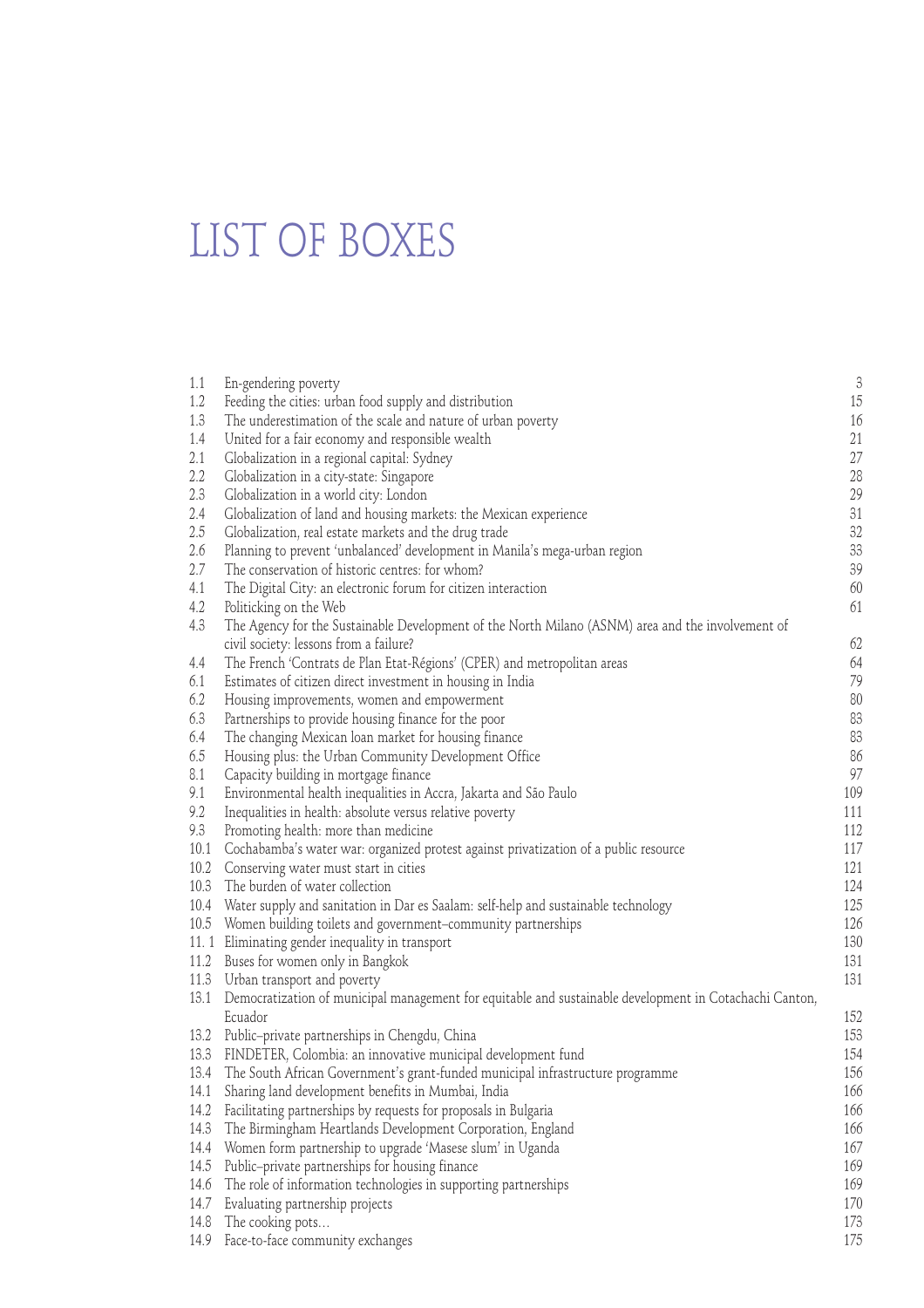

|      | 14.10 The poor are armed  with solutions                                                                     | 176 |
|------|--------------------------------------------------------------------------------------------------------------|-----|
|      | 14.11 The most important aid project characteristics from two different viewpoints                           | 177 |
|      | 14.12 A city-based fund for community initiatives                                                            | 179 |
| 16.1 | Houselessness and inadequate shelter: seeking clarification                                                  | 196 |
| 16.2 | Measuring shelter poverty                                                                                    | 197 |
| 16.3 | Housing deficits in Latin America and the Caribbean                                                          | 198 |
| 16.4 | Housing need in India                                                                                        | 199 |
| 16.5 | Empowerment by partnerships: relocation of the railway slum dwellers in Mumbai, India                        | 200 |
| 16.6 | Eviction, exclusion and resistance                                                                           | 201 |
| 17.1 | Creating jobs that benefit urban infrastructure and services                                                 | 213 |
| 17.2 | The hidden significance of urban agriculture                                                                 | 214 |
| 17.3 | Using ICTs to franchise access to information                                                                | 215 |
| 17.4 | Design matters: best practices in affordable housing                                                         | 216 |
| 17.5 | MOUSE: building partnerships to bridge the urban digital divide                                              | 217 |
| 17.6 | Using the internet as a tool for improving urban neighbourhoods and preserving affordable housing            | 218 |
| 17.7 | The village internet programme: using ICTs to create jobs and stem urban migration                           | 220 |
| 17.8 | Sign the contract yourself!                                                                                  | 221 |
| 17.9 | Examples of intra-urban violence                                                                             | 226 |
|      | 17.10 Four kinds of capital and their associated assets                                                      | 226 |
|      | 17.11 Shifts in policy approaches for violence reduction                                                     | 227 |
|      | 17.12 An innovative approach to criminal justice: the Colombian Casas de Justicia                            | 228 |
|      | 17.13 Combining policy approaches to address economic and social violence: Cali (Colombia) DESEPAZ programme | 228 |
|      | 17.14 The SERVOL programme in Trinidad and Tobago                                                            | 229 |
|      | 17.15 Innovative government solutions to gender-based domestic violence: women-only police stations          | 229 |
|      |                                                                                                              |     |

17.16 *Nos do Morro* theatre group, Rio de Janeiro 230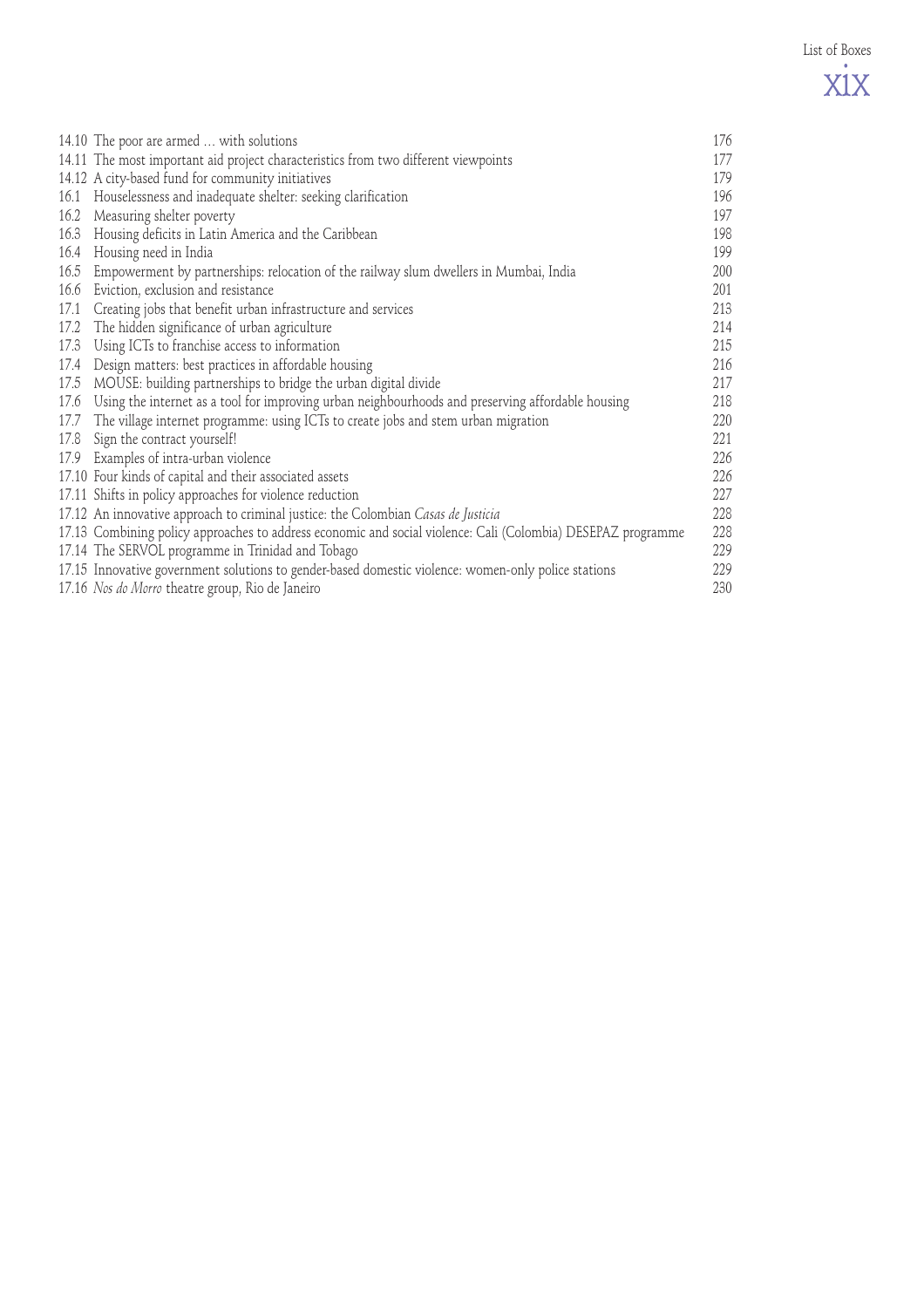## LIST OF TABLES

| 1.1<br>1.2 | Population living on less than US\$1 per day in developing and transitional economies, selected years, 1987–1998<br>Percentage of people living on less than US\$1 per day in developing and transitional economies, selected years, | 14     |
|------------|--------------------------------------------------------------------------------------------------------------------------------------------------------------------------------------------------------------------------------------|--------|
|            | 1987-1998                                                                                                                                                                                                                            | $15\,$ |
| 1.3        | Coefficient of variation of GDP per capita across countries                                                                                                                                                                          | 17     |
| 1.4        | Income inequality by country                                                                                                                                                                                                         | 18     |
| $1.5\,$    | Average Canadian family income before transfers, 1973-1996; families with children (CAN\$1996)                                                                                                                                       | 21     |
| 1.6        | National income distributions compared                                                                                                                                                                                               | $22\,$ |
| 1.7        | National poverty rates: before and after the impact of transfers                                                                                                                                                                     | 22     |
| 3.1        | Characteristics of selected United Nations conferences, 1990-1996                                                                                                                                                                    | 44     |
| 7.1        | Changes in tenure, 1990-1994                                                                                                                                                                                                         | 88     |
| $7.2\,$    | Households with units exceeding social space standards, by income group                                                                                                                                                              | 93     |
| 8.1        | Housing tenure and mortgage debt                                                                                                                                                                                                     | 96     |
| 8.2        | Mortgage terms                                                                                                                                                                                                                       | 96     |
| 8.3        | Mortgage public sector agencies                                                                                                                                                                                                      | 97     |
| 8.4        | Mortgage intermediaries                                                                                                                                                                                                              | 98     |
| 8.5        | Tax treatment of owner-occupied housing                                                                                                                                                                                              | 99     |
| 8.6        | Social rented housing                                                                                                                                                                                                                | 100    |
| 8.7        | Income inequality before and after taxes and transfers (Gini coefficient)                                                                                                                                                            | 101    |
| 9.1        | Household environmental indicators in Accra, Jakarta and São Paulo                                                                                                                                                                   | 110    |
| 9.2        | Household environmental indicators in Accra, by affluence of neighbourhood                                                                                                                                                           | 110    |
| 9.3        | Relative risk of diarrhoea among children under six in Accra                                                                                                                                                                         | 111    |
| 10.1       | UNCHS Best Practices Database: water resource examples, 1998                                                                                                                                                                         | 119    |
| 10.2       | Proportion of the urban population reportedly having 'access to safe water' and 'access to sanitation' in                                                                                                                            |        |
|            | selected countries, 1990-1996                                                                                                                                                                                                        | 123    |
| 11.1       | Projected growth of global motor vehicle fleet by national income level, 1995-2050                                                                                                                                                   | 129    |
| 11.2       | Average speed by mode and relative speed of public transport to traffic in selected cities, 1990                                                                                                                                     | 132    |
| 12.1       | Estimated global average costs of grid-connected electricity, circa 1995                                                                                                                                                             | 141    |
| 15.1       | Homelessness resulting from armed conflict, natural and technological disasters, 1990-1999                                                                                                                                           | 182    |
| 15.2       | Total number of people affected by armed conflict, natural and technological disasters, 1990-1999                                                                                                                                    | 183    |
| 15.3       | Homelessness and total affected by armed conflict, natural and technological disasters (per 10,000 of                                                                                                                                |        |
|            | population), 1990-1999                                                                                                                                                                                                               | 183    |
|            | 15.4 Comparison of housing loss and recovery: Mexico City, Kobe and the Northridge earthquakes                                                                                                                                       | 187    |
| 16.1       | Latin America and the Caribbean (19 countries): housing situation in the 1990s                                                                                                                                                       | 198    |
| 17.1       | Categories of violence                                                                                                                                                                                                               | 224    |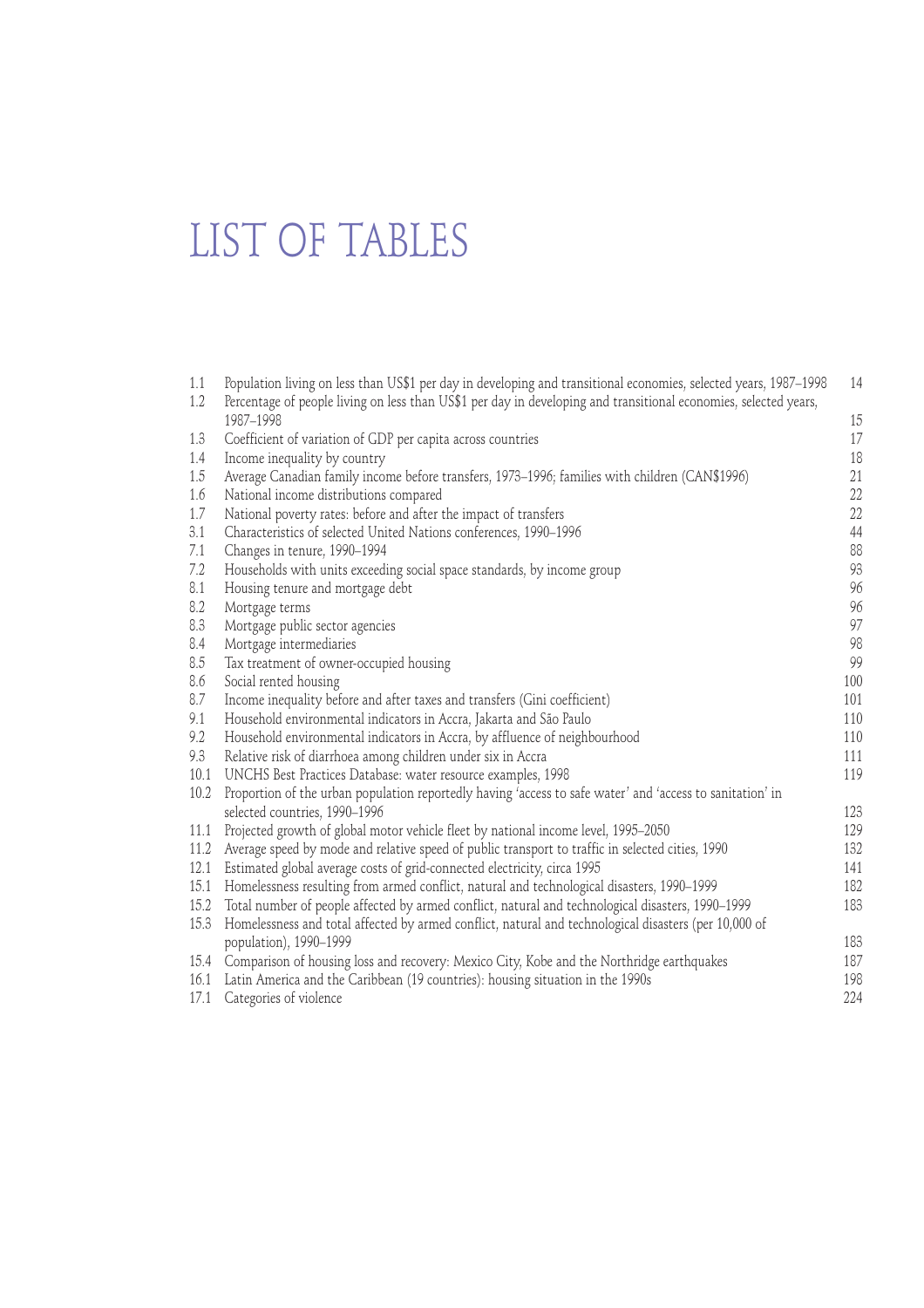## LIST OF FIGURES

| -1.1 | Frequency of 'globalization' in publication titles, 1990–1999      | XXX  |
|------|--------------------------------------------------------------------|------|
| 1.2  | Interfaces of societal sectors                                     | XXXV |
| 1.1  | Percentage change in after-tax income, 1977–1999 (US)              | 20   |
| 1.2  | Shares of after-tax income versus shares of wealth (US)            | 20   |
| 1.3  | Global poverty in 2015: effects of growth and inequality           | 23   |
| 2.1  | Legal publications on environmental justice, 1990-1999             | 41   |
| 8.1  | Changing wage inequality                                           | 101  |
| 12.1 | World commercial energy consumption by quintiles, 1958-1998        | 135  |
| 12.2 | Per capita commercial energy consumption, 1950–1995                | 136  |
| 12.3 | Per capita commercial energy consumption relative to US, 1998      | 137  |
| 12.4 | Average US electricity generation costs                            | 141  |
| 14.1 | Capacity building concept                                          | 161  |
| 14.2 | Role of capacity building strategy                                 | 162  |
|      | 15.1 Classical and enhanced recovery model                         | 189  |
| 16.1 | Conceptualizing homelessness: inadequate shelter and houselessness | 197  |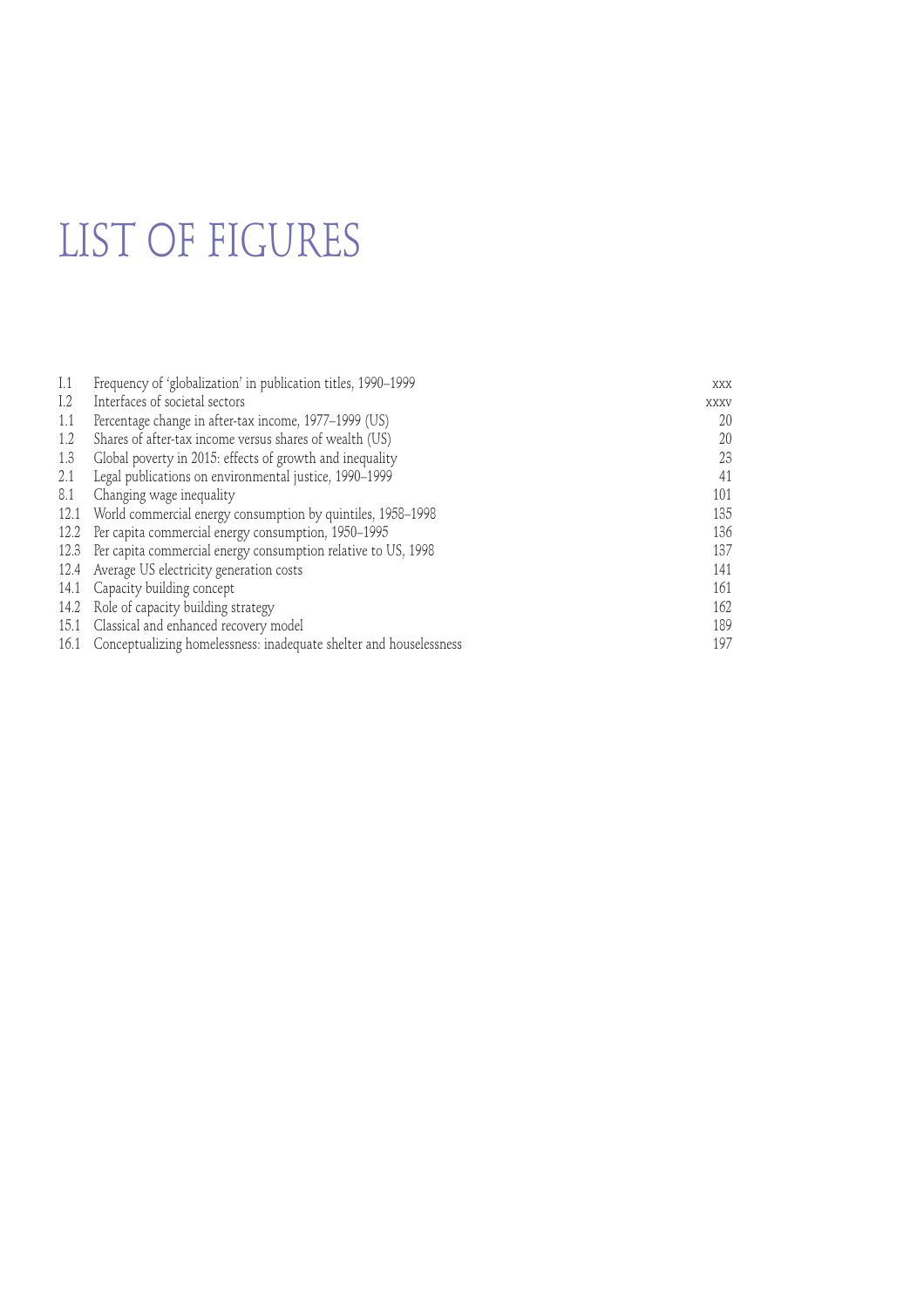## LIST OF MAPS

|  |  |  |  | Distribution of homelessness due to armed conflict (1990–1999) | 184 |
|--|--|--|--|----------------------------------------------------------------|-----|
|  |  |  |  |                                                                |     |

2 Distribution of homelessness due to natural disasters (1990–1999) 185 3 Distribution of homelessness due to technological disasters (1990–1999) 186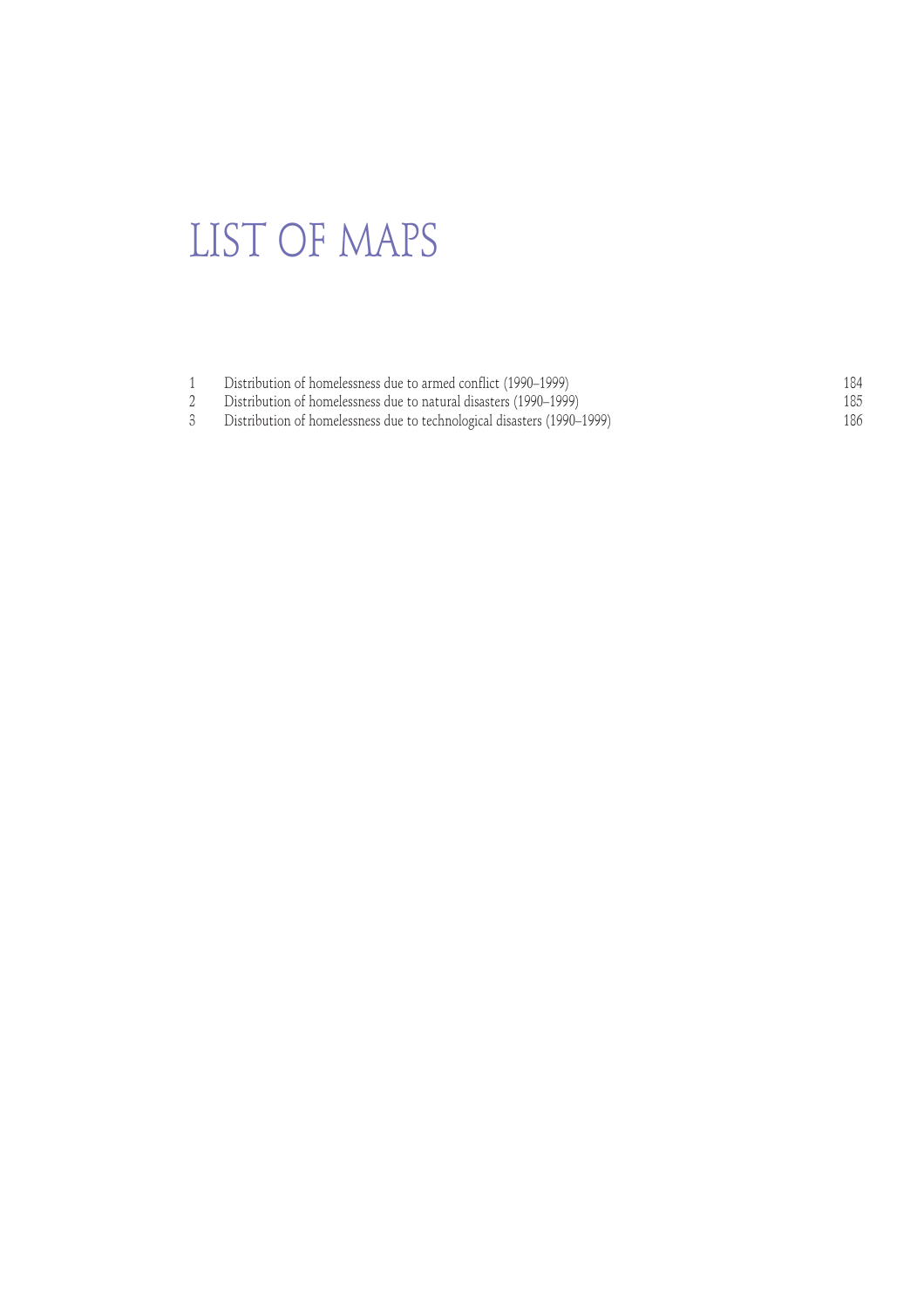## LIST OF ACRONYMS AND ABBREVIATIONS

| AHUR            | Australian Housing and Urban Research Institute                                   |
|-----------------|-----------------------------------------------------------------------------------|
| ARI             | acute respiratory infection                                                       |
| ASEAN           | Association of Southeast Asian Nations                                            |
| <b>ASNM</b>     | Agency for the Sustainable Development of the North Milano Area                   |
| BANANA          | build absolutely nothing anywhere near anyone                                     |
| BITs            | bilateral investment treaties                                                     |
| BOOT            | build–own–operate–transfer                                                        |
| BOT             | build-operate-transfer                                                            |
| CBD             | central business district                                                         |
| CBO             | community-based organization                                                      |
| CBO             | Congressional Budget Office                                                       |
| <b>CCTV</b>     | closed-circuit television                                                         |
| <b>CEDAW</b>    | Convention on Elimination of All Forms of Discrimination Against Women            |
| CEES            | Central and Eastern European States                                               |
| CEO             | chief executive officer                                                           |
| CID.            | common interest development                                                       |
| CILP            | community infrastructure lending programme                                        |
| CIP             | community infrastructure programme                                                |
| <b>CIS</b>      | Commonwealth of Independent States                                                |
| COHRE           | Centre on Housing Rights and Evictions (Switzerland)                              |
| <b>CPER</b>     | Contrats de Plan Etat-Régions                                                     |
| CRED            | Centre for Research on the Epidemiology of Disasters (Belgium)                    |
| <b>CRPC</b>     | Commission on Real Property Claims                                                |
| DAC             | Development Assistance Committee (of the OECD)                                    |
| DALY            | disability adjusted life year                                                     |
| DESA            | Department of Economic and Social Affairs (United Nations Population Division)    |
| DESEPAZ         | Programa Desarrollo, Salud y Paz (Colombia)                                       |
| DFID            | Department for International Development (UK)                                     |
| DHS             | demographic and health surveys                                                    |
| EBRD            | European Bank for Reconstruction and Development                                  |
| <b>EDURB</b>    | Empresa de Desenvolvimento Urbano Lda (Angola)                                    |
| <b>END</b>      | European Nuclear Disarmament                                                      |
| EU              | European Union                                                                    |
| FAO             | Food and Agriculture Organization                                                 |
| FDI             | foreign direct investment                                                         |
| FEANTSA         | European Federation of National Organizations Working with the Homeless (Belgium) |
| FID             | International Federation for Information and Documentation                        |
| <b>FINDETER</b> | Financiera de Desarrollo Territorial (Colombia)                                   |
| FIRE            | fire, insurance and real estate                                                   |
| <b>GARNET</b>   | Global Applied Research Network                                                   |
| <b>GATT</b>     | General Agreement on Tariffs and Trade                                            |
| GDI             | Gender-related Development Index                                                  |
| GDP             | gross domestic product                                                            |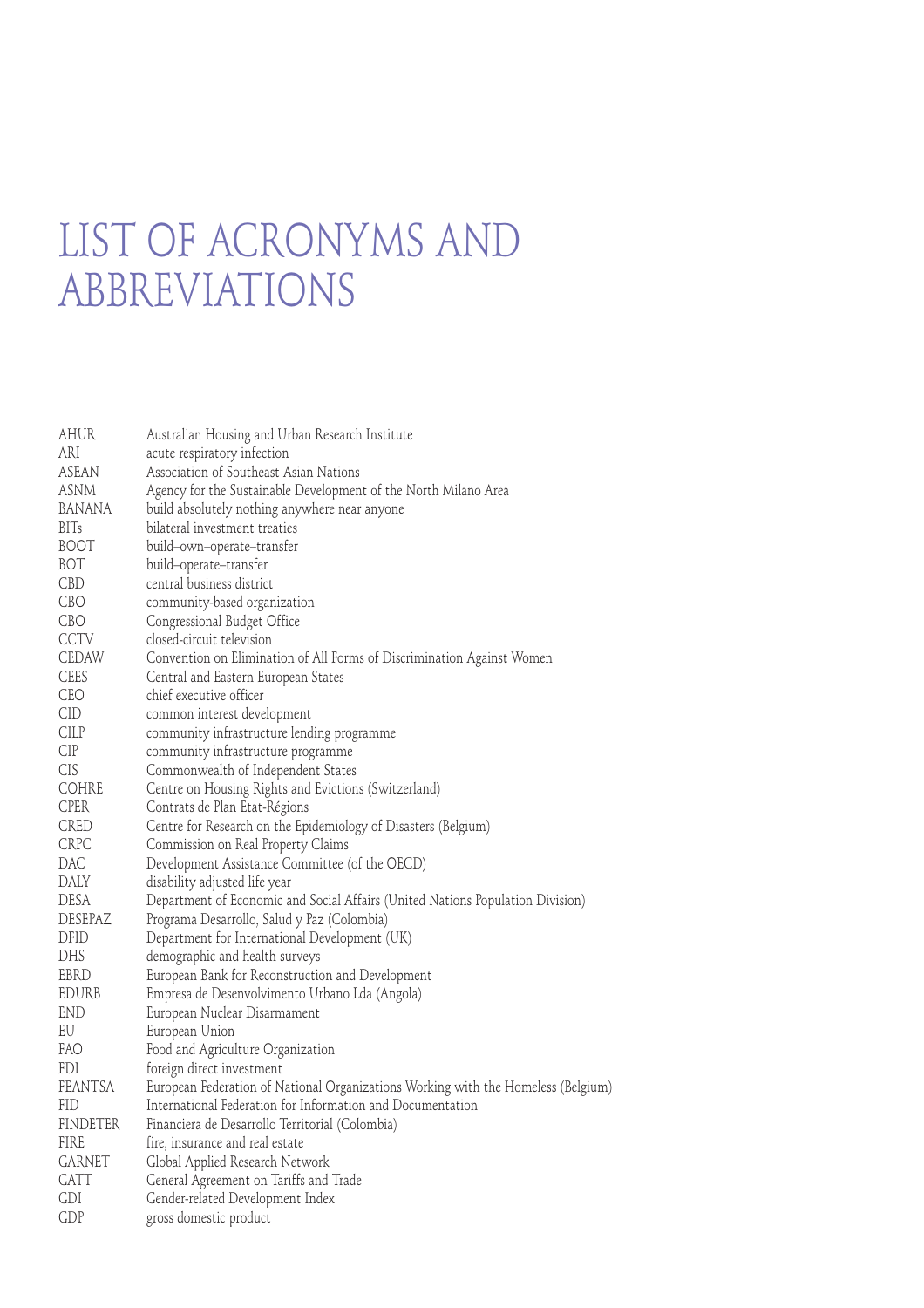## xxiv

| GEF           | Global Environment Facility                                                                   |
|---------------|-----------------------------------------------------------------------------------------------|
| GEM           | Gender Empowerment Measure                                                                    |
| <b>GESI</b>   | Global Environmental Sanitation Initiative                                                    |
| GIWA          | Global International Waters Assessment                                                        |
| GKSS          | Textile Workers Struggle Committee (India)                                                    |
|               | gross national product                                                                        |
| GNP           |                                                                                               |
| GPI           | genuine progress indicator                                                                    |
| GSS           | Global Strategy for Shelter to the Year 2000                                                  |
| Habitat I     | first United Nations Conference on Human Settlements (Vancouver, 1976)                        |
| Habitat II    | second United Nations Conference on Human Settlements (Istanbul, 1996)                        |
| HDI           | Human Development Index                                                                       |
| HUDCO         | Indian State Bank                                                                             |
| ICDDR,B       | International Centre for Diarrhoeal Disease Research, Bangladesh                              |
| ICLEI         | International Council on Local Environmental Initiatives                                      |
| ICMA          |                                                                                               |
|               | International City/County Management Association                                              |
| ICPD          | International Conference on Population and Development                                        |
| ICTs          | information and communication technologies                                                    |
| IDB           | Inter-American Development Bank                                                               |
| IDP           | internally displaced person                                                                   |
| IDRC          | International Development Research Centre                                                     |
| IEA           | International Energy Agency                                                                   |
| IFPRI         | International Food Policy Research Institute (USA)                                            |
| IHS           | Institute for Housing and Urban Development Studies                                           |
| IIED          | International Institute for Environment and Development (UK)                                  |
| ILO           | International Labour Organization                                                             |
| IMF           |                                                                                               |
|               | International Monetary Fund                                                                   |
| IMR           | infant mortality rate                                                                         |
| IRC           | International Water and Sanitation Centre                                                     |
| IRS           | Internal Revenue Service (US)                                                                 |
| ISI           | Institute of Scientific Information                                                           |
| ISI           | International Statistical Institute (The Netherlands)                                         |
| <b>IUCN</b>   | World Conservation Union (formerly International Union for Conservation of Nature and Natural |
|               | Resources)                                                                                    |
| IULA          | International Union of Local Authorities (The Netherlands)                                    |
| IWMI          | International Water Management Institute                                                      |
| <b>ICU</b>    | local government unit                                                                         |
| <b>LULUS</b>  | locally unwanted land uses                                                                    |
| MBS           | mortgage-backed security                                                                      |
|               |                                                                                               |
| MDF           | Municipal Development Fund (Colombia)                                                         |
| <b>MDHC</b>   | Mersey Docks and Harbour Company                                                              |
| MDP           | Municipal Development Plan (Philippines)                                                      |
| MHT           | Mahila Housing SEWA Trust (India)                                                             |
| MIC           | municipal international cooperation                                                           |
| МIС           | mortgage indemnity guarantee (UK)                                                             |
| MKSS          | Worker and Farmer Power Organization (India)                                                  |
| MOSOP         | Movement for the Survival of the Ogoni People                                                 |
| <b>MSC</b>    | Multimedia Super Corridor                                                                     |
| MOUSE         | Making Opportunities for Upgrading Schools & Education (USA)                                  |
| <b>NATO</b>   | North Atlantic Treaty Organization                                                            |
| <b>NDC</b>    | New Deal for Communities (UK)                                                                 |
| <b>NGO</b>    | non-governmental organization                                                                 |
|               |                                                                                               |
| <b>NIMBY</b>  | not in my back yard                                                                           |
| <b>NIMTOO</b> | not in my term of office                                                                      |
| <b>NSDF</b>   | National Slum Dwellers' Federation                                                            |
| <b>NUREC</b>  | Network on Urban Research in the European Union                                               |
| OCLC          | Online Computer Library Center                                                                |
| ODA           | Overseas Development Agency                                                                   |
| OECD          | Organisation for Economic Co-operation and Development                                        |
| OFDA          | Office of US Foreign Disaster Assistance (USA)                                                |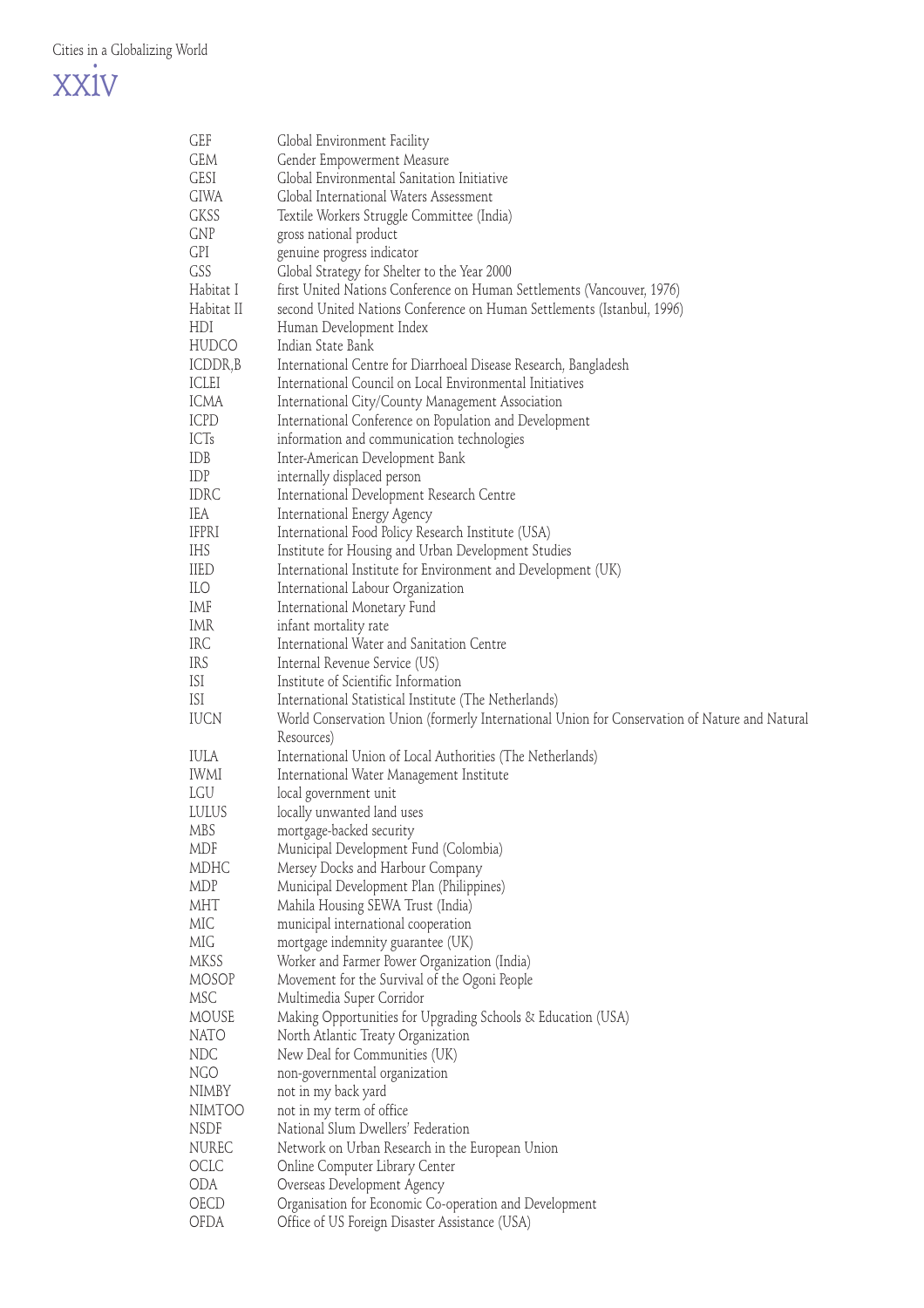

| <b>OFWAT</b>  | Office of Water (UK)                                                 |
|---------------|----------------------------------------------------------------------|
| OPEC          | Organization of Petroleum Exporting Countries                        |
| PPP           | purchasing power parity                                              |
| PROWWESS      | Promotion of the Role of Women in Water and Environmental Sanitation |
| SAP           | structural adjustment programme                                      |
| SDI           | Slum/Shack Dwellers International                                    |
| SDI           | spatial data infrastructure                                          |
| SEWA          | Self-employed Women's Association                                    |
| SOEs          | state-owned enterprises                                              |
| SPARC         | Society for the Promotion of Area Resources Centres (India)          |
| SRB           | Single Regeneration Budget (UK programme)                            |
| TB            | tuberculosis                                                         |
| TI            | Transparency International                                           |
| <b>TIAU</b>   | Taller de Investigación y Acción Urbana (Argentina)                  |
| <b>TNCs</b>   | transnational corporations                                           |
| TOADS         | temporarily obsolete and derelict sites                              |
| UCDO          | Urban Community Development Office (Thailand)                        |
| UI            | Unemployment Insurance                                               |
| <b>UNCED</b>  | United Nations Conference on Environment and Development             |
| <b>UNCHS</b>  | United Nations Centre for Human Settlements (Habitat)                |
| <b>UNDP</b>   | United Nations Development Programme                                 |
| <b>UNECLA</b> | United Nations Economic Committee on Latin America                   |
| UNEP          | United Nations Environment Programme                                 |
| <b>UNESCO</b> | United Nations Educational, Scientific and Cultural Organization     |
| <b>UNFPA</b>  | United Nations Population Fund                                       |
| <b>UNICEF</b> | United Nations International Children's Fund                         |
| <b>UNICRI</b> | United Nations Interregional Crime and Justice Research Institute    |
| UNIFEM        | United Nations Development Fund for Women                            |
| <b>UNON</b>   | United Nations Office at Nairobi                                     |
| UNSD          | United Nations Statistical Division                                  |
| <b>USAID</b>  | United States Agency for International Development                   |
| VDPA          | Vienna Declaration and Programme of Action                           |
| WEDC          | Water Engineering Development Centre (UK)                            |
| WMO           | World Meteorological Organization                                    |
| WSS           | water supply and sanitation                                          |
| WSSCC         | Water Supply and Sanitation Collaborative Council                    |
| <b>WTO</b>    | World Trade Organization                                             |
| <b>WUA</b>    | Water User Association                                               |
| YUVA          | Youth for Unity and Voluntary Action (India)                         |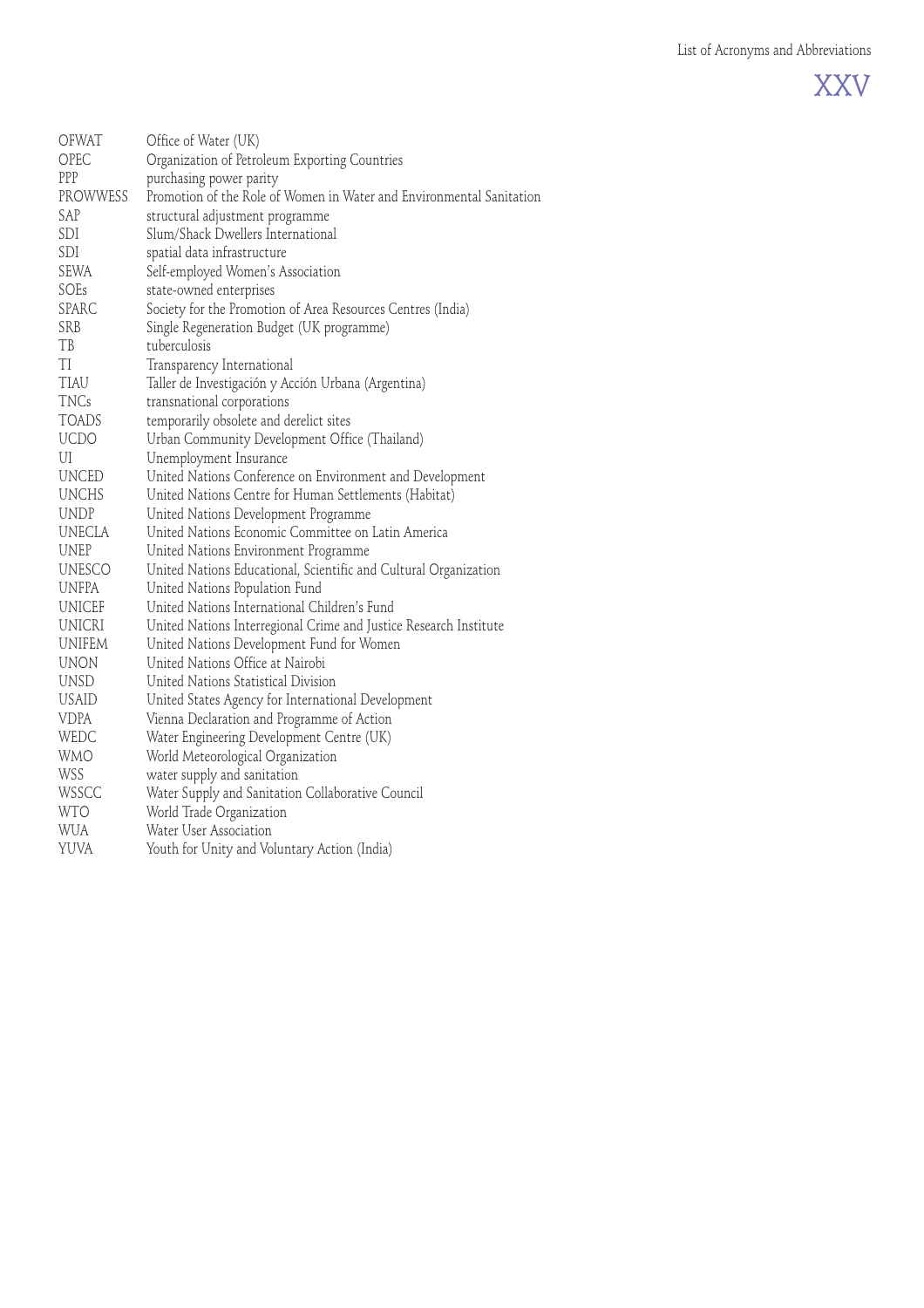## KEY ISSUES AND MESSAGES

To portray human settlements conditions and development trends is a challenging task for the Global Report series. *Cities in a Globalizing World* looks at the liveability of human settlements and their development prospects in the context of globalization. To encourage understanding of the dynamic nature of liveability, the following episode is presented.

On 11 July 2000, the collapse of a rubbish dump in Payatas, Manila, killed 218 people living in shanties at the bottom of the site and left another 300 people missing under the rotting garbage. The tragedy of their burial underneath the trash of a world city, off its edge and in the darkness of night, symbolizes the invisible, daily plight of innumerable poor people in today's globalizing world.

On 27 August 2000, the Housing Secretary of the Philippines and experts and slum dwellers from India, Indonesia and Sri Lanka joined 7000 residents from the Payatas dump site community for a week of meetings and activities, during which community leaders proposed plans for resettlement and showcased self-built model houses with details on construction costs and site plans. The successful gathering celebrated the competence and capabilities of the poor, evidenced the potential of international networks and demonstrated the enabling role of globalization-from-below.

The preceding episode captures in a microcosm several key findings of this report. First, and most obviously, the landslide, triggered by heavy rains, is an example of the death and devastation brought about by natural and human-made disasters. Those most affected are often the poor who live on steep hillsides, in low-lying riverbeds or other hazardous areas. Chapter 15 documents for the first time the enormous human impacts of such calamities across the world and reviews mitigating strategies and post-disaster reconstruction approaches.

At another level, the collapse of the Payatas garbage heap acutely illustrates what may happen when consumption patterns, made possible by globalization, produce waste that accumulates in unmanageable volumes to threaten environmental and human health. The scavenger families eked out a living from recycling the final discards of a global consumer culture. They dwelled daily amid fumes from synthetic decomposition whose toxicity prompted the cessation of emergency aid operations out of concern for the health of the rescue workers. This report stresses the importance of balancing the goals of globalization. It recognizes the importance of economic growth, but emphasizes that such growth must be guided by criteria of social justice and environmental sustainability.

Finally and perhaps most importantly, the Payatas experience illustrates the positive power of people living in poverty who adopt approaches that go beyond a confrontational face-off and who use astute initiatives to construct collaborative partnerships as a means to improve their living conditions. The disaster received much attention on television and in the printed media around the world. The initial response involved emergency aid and rescue actions. As bulldozers removed mangled corpses, shock and compassion for the survivors prevailed. However, soon after, official reaction declared the victims guilty. The Payatas residents countered this criminalization of their poverty with recriminations against the responsible authorities. Some survivors filed a US\$22 million class-action suit against the local government and private waste contractors for gross negligence and flagrant violation of environmental laws, zoning and health regulations. More noteworthy and unusual, however, was the proactive response of other residents. Rather than getting trapped in a spiralling war of attrition, the families used insights about how poor communities can make choices. They strategically timed their invitation to the Housing Secretary to coincide with the ceremony for the prestigious Magsaysay award for International Understanding to Jockin Arputham, a founder and president of Slum/Shack Dwellers International. With the support of international networks, the slum dwellers created evidence of their own abilities, winning not only financial support but also earning official recognition as a legitimate partner in the joint development of long-term policy options.

This report highlights the vital contributions that people living in poverty can make to improve their situation. It acknowledges that lack of resources, insufficient institutional capacity and persistent corruption often greatly circumscribe the problem-solving abilities of governments. Parts V and VI underscore that, in light of these limitations, it is crucial that appropriate frameworks and strategies for cooperation are developed among governments, civil society and the private sector.

The Payatas episode illustrates the complexity of the message of this report. It is a message about poverty and prosperity – and the differences between them. It conveys despair about wasted and lost lives, but it also brings hope and raises expectations for the future.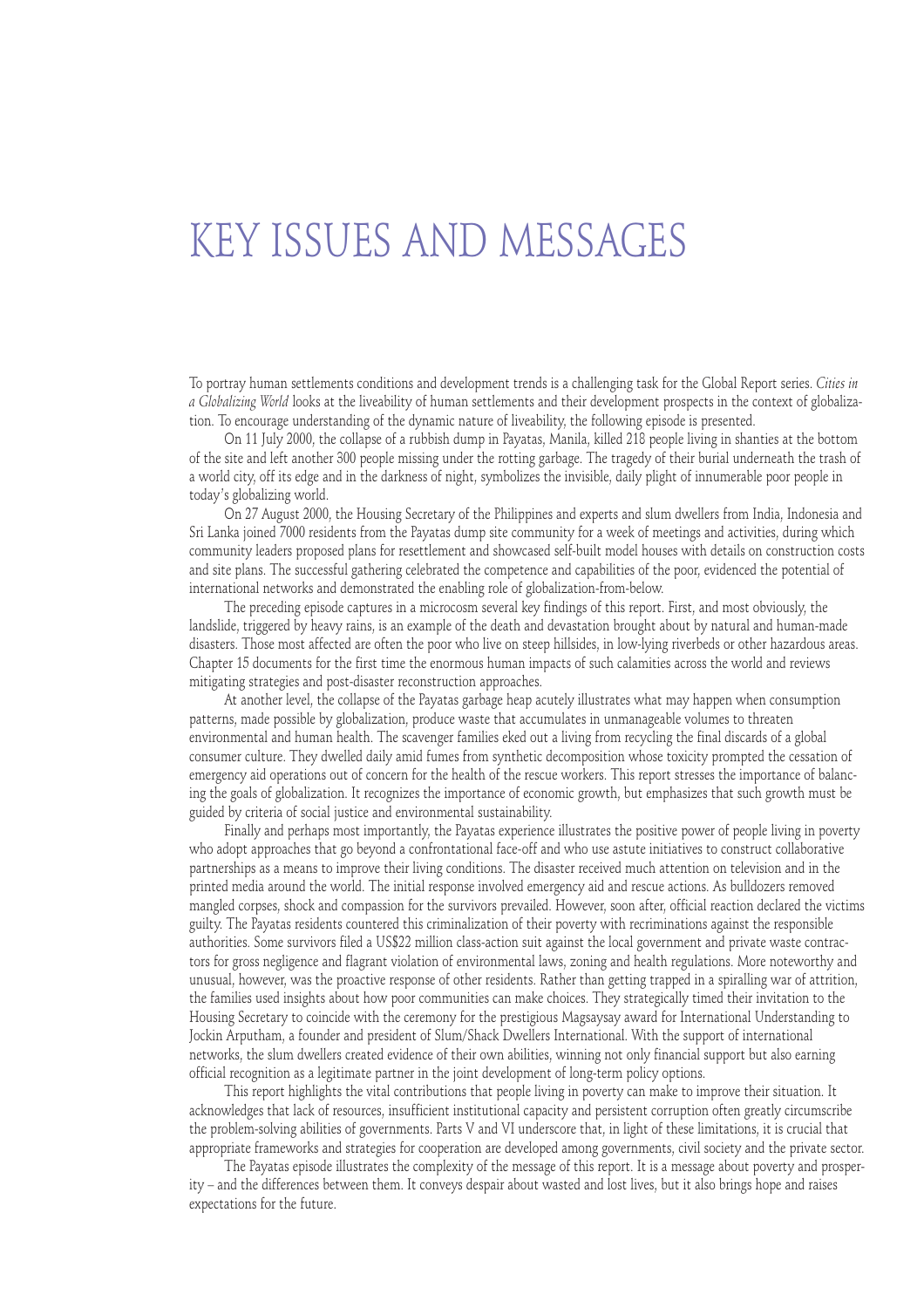When looking at human settlements around the world today, one can observe gains in wealth, made possible by globalization, in such forms as newly constructed luxury apartments, fashionable shopping malls, gleaming office towers, trendy restaurants, stylish department stores, modern airports and high-tech parks. On the other hand, various alarming trends must be of serious concern: in large regions, the number of poor people has increased and existing inequalities are getting worse. The negative effects of spatial segregation and social exclusion are becoming more and more evident. What are the implications of these contrasting developments for the planning, development and management of human settlements?

There is increasing evidence that present human settlements policies and programmes in many countries do not effectively address urgent problems of access to adequate housing, infrastructure and basic services, as documented in the chapters that follow. There is also greater recognition that many current developments are not only harmful to the poor but also detrimental to general economic growth and political health in the long run as well. The world cannot continue with 'business as usual' if it is to be successful in tackling the urban challenges of the new millennium. Support is growing for new approaches that hold more hope for the future. In particular, this report calls for better appreciation of policies that support the poor and help to develop their unrealized human capital potential, with benefits for the *whole* of society. The question then becomes, which strategies hold most promise?

This report examines this question within the context of globalization. It starts with the observation that globalization has brought valuable benefits, but that these benefits have been unevenly distributed. It stresses that this uneven distribution of benefits (and costs) is not coincidental but a function of the dominant logic that drives current globalization processes: the logic of market mechanisms, facilitated by advances in information and communication technologies and liberalization policies. Market mechanisms can be effective for some purposes and are often viewed as the best way to promote economic growth. However, market mechanisms do not perform well in several important respects. For example, markets do not respond well when household incomes are too low to translate need into effective demand or for providing universal access to public goods. Markets also tend to externalize costs to people living elsewhere or in future times, and they are ill suited to strengthen societal integration or to steer development according to a long-term vision.

This report develops the argument that globalization must serve other goals besides economic growth, particularly when this growth benefits some a great deal more than others. These other goals derive from the normative platforms that emerged from the plans of action formulated at the United Nations conferences of the 1990s, discussed in Chapter 3. They predicate provision of basic needs less on ability-to-pay and more on human rights. First and foremost, they accentuate social justice and strengthen support for sustainable development.

Human settlements are important in the realization of these goals in that they link economic globalization to human development. Cities can modulate the impacts of globalization and channel its associated processes to support development scenarios evolving from local democratic practices. They can play key roles in supporting a globalization-from-below to counterbalance present top-down processes. As constraints of geographical distance are becoming *less* important, the specific features of human settlements are becoming *more* important in the locational decision-making of businesses and households. This creates opportunities for local development choices. Rather than being at the mercy of global capital, cities can take advantage of their unique qualities as they seek to attract investment and develop employment markets. Therefore, far from exerting a deterministic, homogenizing effect, globalization can allow for local differentiation.

The capacity of cities to play a part in their own development, to exercise a degree of choice, makes them increasingly strategic sites for contesting alternative claims by stakeholders pursuing different and sometimes conflicting goals. In order to advance local urban agendas that give higher priority to social justice and environmental sustainability, urban policies should support the transition of cities' function as 'engines of growth' to their new important role as 'agents of change'. These changes require new political strategies for urban liveability and new forms of governance. Globalization has created new conditions for decision-making: interdependent, complex, loosely linked actors and institutions that may have shared purposes but no shared authority. Such governance requires that actors seeking mutual gains find ways to coordinate their efforts.

What is envisioned is not a precipitous transformation, but a slow, long-term process of incremental, cumulative changes that will increase the capabilities of citizens to address the problems they face. It is a process that involves a reconstituting of the relationships between the public and private sectors and civil society: the formation of broad-based cooperative partnerships. It is important that such partnerships are not restricted to ad hoc arrangements, set up just to realize a particular project, but are, instead, oriented to create lasting capacity for development.

It is also crucial that such partnerships include the poor as equal participants. This goal of inclusive capacity building can be assisted by the horizontal, community-based exchange of information, experience and support through transnational networks, as in the case of the Payatas community described above. The key roles played by women must be recognized, as women work to improve living conditions not just for themselves, but also for their families and communities. Finally, equitable ways to allocate funds that enable poor local communities to develop their own options have to be found.

From this background, several key points come to the fore, identified in the following summary and presented in greater detail in this report: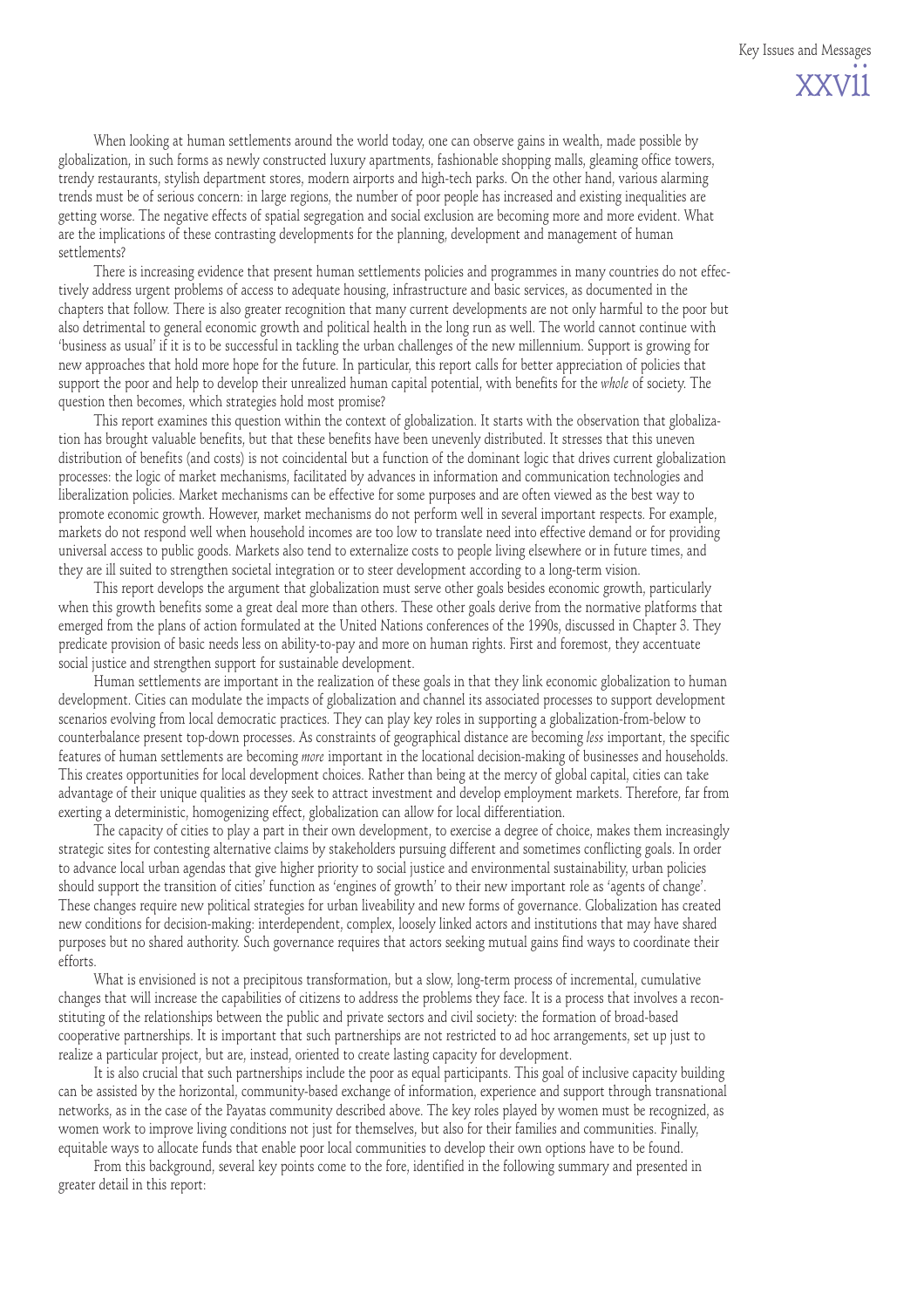### **The Uneven Distribution of the Benefits and Costs of Globalization**

Without question, globalization has stimulated overall economic growth. However, the benefits and costs of this growth have been spread unevenly. In many countries, real incomes have fallen, the costs of living have gone up and the number of poor households has grown, especially in cities. Inequalities are getting worse, and high inequality sustains poverty, as smaller shares of total income reach those at the bottom. Inequality weakens the impact of growth on fighting poverty. Indeed, research shows that decreasing inequality can have as much impact on reducing poverty as increasing economic growth. The challenge is to share the fruits of globalization more equally.

## **The Unbalanced Nature of Globalization**

Advances in modern information and communication technologies (ICTs) have facilitated the opening of global markets. Market-led processes are geared to economic growth, and accumulation of wealth has dominated globalization. However, ICTs should also serve goals of social justice and environmental sustainability. This requires the strengthening of appropriate governance and planning mechanisms. The challenge is to balance the goals of globalization and to blend the roles of government, private sector and civil society in cooperative arrangements.

### **Human Settlements Link Economic Globalization to Human Development**

Globalization increases competition between, as well as fragmentation within, cities, with contradictory effects. Growing fragmentation hampers the capacity to build coalitions, mobilize resources and develop sufficient governance structures. Urban government has shifted from a managerial approach to entrepreneurialism that treats the city as a product to be marketed. This marketing approach, and the emphasis on restructuring the city so that it appeals to global business, has led to the dominance of economic interests in urban planning. The challenge is to develop enabling strategies that are not narrowly restricted to the economic functioning of markets, but that also include support for the exercise of citizenship – of 'the rights to the city', including the realization of housing rights.

### **Decentralization and the Growing Role of Local Government**

Decisions regarding development and management of infrastructure and services should rest with the level of government closest to the community that is able to deliver these services in a cost-effective and equitable way while minimizing the externalization of environmental costs. The extent of decentralization depends on the ability of central governments to devise appropriate regulatory frameworks for central–local relations and their willingness to provide local authorities with assets and intergovernmental transfers. Metropolitan areas are de facto pivotal arenas in today's processes of global competition. This requires that they be strengthened by giving them more political legitimacy, responsibilities and resources.

## **Need for New Cooperative Frameworks**

Governments have important roles, but limited abilities to address urgent challenges of shelter, infrastructure and services. They need to develop broad-based cooperative partnerships with the private sector and civil society. Integrated implementation of the Habitat Agenda adopted by the second United Nations Conference on Human Settlements (Habitat II) also requires effective, institutionalized coordination within the United Nations system. Further, it is necessary to strengthen the capacity of local governments and low-income communities to participate as equal partners in human settlements development. In addition, aside from the usual top-down decision-making, horizontal linkages through municipal international cooperation and community-based networks need to be reinforced. In these arrangements, people in poverty and women must be empowered to play key roles. In the end, the bottom line is a point that bears repeating: people living in poverty represent unrealized human capital potential, and the eradication of their poverty will bring benefits to the *whole* of society.

## **Strengthening the Policy Development Process**

Effective policies require careful monitoring and evaluation. Information and communication technologies facilitate the dissemination of such information through urban observatories and best practices databases. However, no matter how good the practices are, they can never be more than a reflection of what is possible under the current circumstances. Therefore, assessments of best practices against criteria derived from normative goals with measurable benchmarks are needed. Such information must be collected at the individual and local level to capture differences by gender, locality and other relevant dimensions. The transferability of approaches that work requires policy makers to distinguish between technical description of successful prototypes diffused through simple replication, on the one hand, and more analytical lesson-drawing based on prospective evaluations of differences in political, economic and cultural contexts, on the other.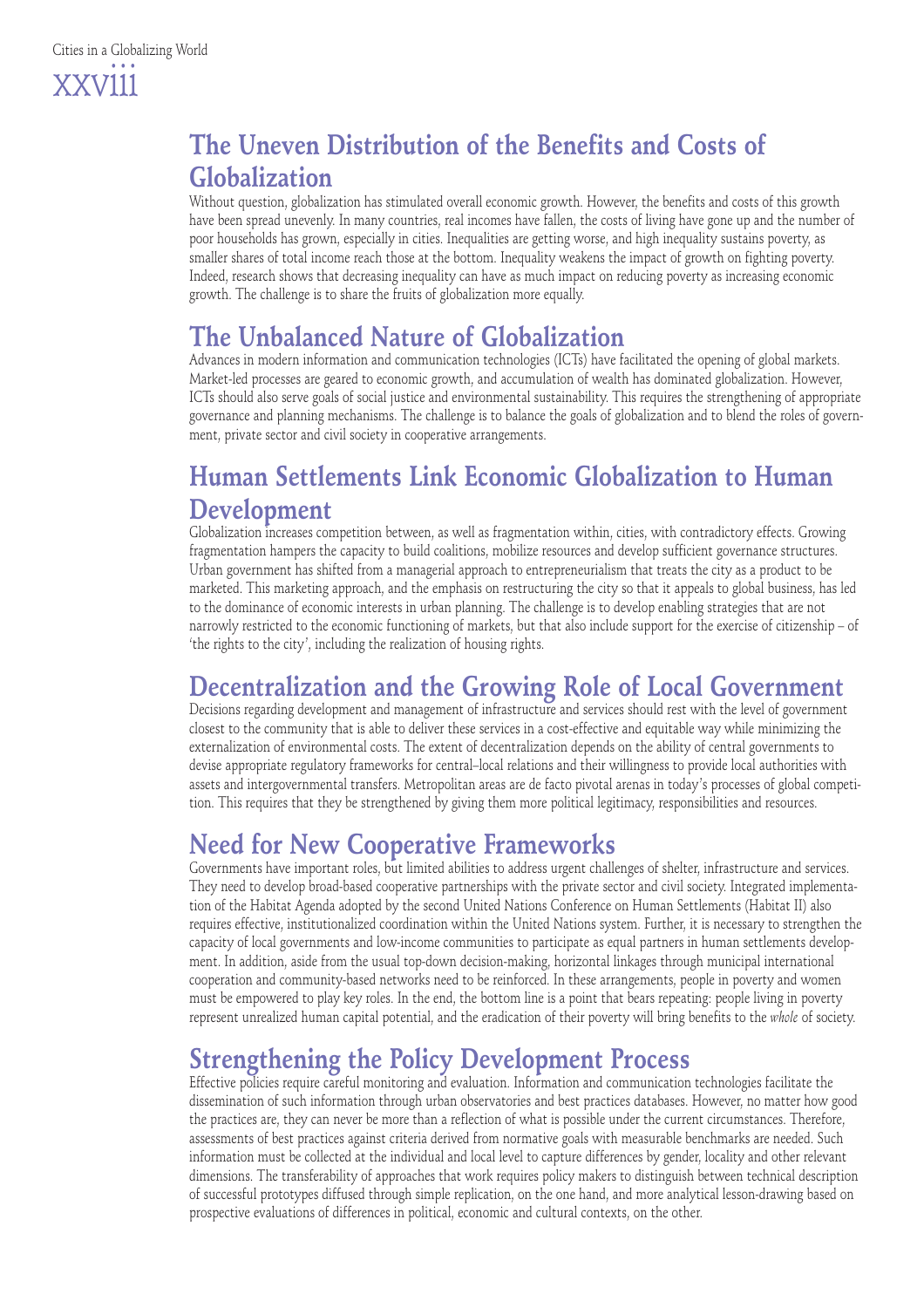### **New Forms of Governance and Political Strategies for Urban Liveability**

Governance strategies relying on market mechanisms to coordinate multiple, interdependent interests and shared resources and purposes ultimately fail to address critical governance tasks of steering and integration. The complementarity of civil society and government is at the core of good governance. Urban liveability depends on the state's capacity to perform as a public institution and deliver the collective goods and services that cities and communities need, but it depends in equal measure on the extent to which communities and civil society groups can build ties with people and agencies within the state who share the same agenda. Non-governmental organizations (NGOs) without a community base lack legitimacy, and communities that lack external ties are politically weak and parochial. Further, state agencies rely on political pressure from communities to enact legislation and implement policies. The challenge is to adopt approaches for working in interconnected, complementary ways in all aspects of human settlements development.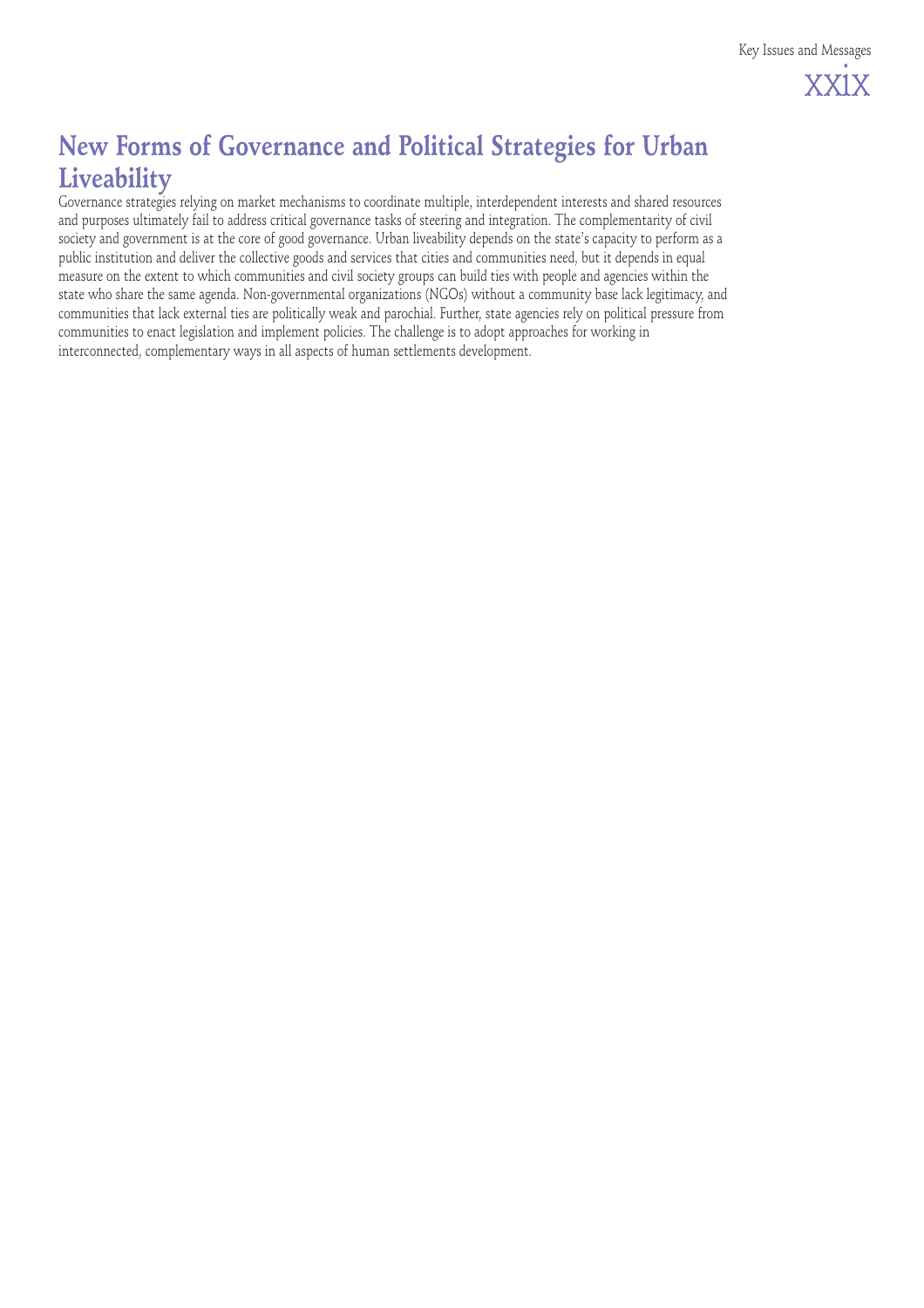## HUMAN SETTLEMENTS IN A GLOBALIZING WORLD

In 1996, the United Nations Centre for Human Settlements (Habitat) produced its second Global Report on Human Settlements, characterizing cities around the world as places of opportunity. Aptly titled *An Urbanizing World*, it presented a view of cities as engines of growth. The report identified problems associated with urbanization but it also revealed cities as holding the potential for solving these problems.<sup>1</sup>

Today, the trend of urbanization continues<sup>2</sup> but, more so than five years ago, it is intertwined with globalization, a process whose salience is reflected in recent international events and publications, including the *Human Development Report 1999*<sup>3</sup> of the United Nations Development Programme (UNDP) and the World Bank's *World Development Report 1999/2000*. <sup>4</sup> An inventory of research literature since 1990 reveals an exponential growth of publications dealing with globalization. Figure I.1 illustrates this sharp rise during the last decade, showing a manifold increase.

In addition to the overall strong upward trend, it is noteworthy that the growth rate of publications on legal aspects of globalization is lagging behind that of publications on the subject in other fields (Figure I.1). The reason may be that the tradition of law tends to be reactive – rather than proactive – based on precedents which take time to establish. At any rate, the striking disparity is suggestive of an asynchronous and imbalanced relationship between the ongoing globalization of commerce and the delayed development of normative frameworks to guide its direction, generating pressing challenges with which *Cities in a Globalizing World* concerns itself.

Like urbanization, globalization brings opportunities as well as problems, both most clearly seen in cities. The challenge is to develop solutions to the problems associated with globalization, while at the same time realizing its positive prospects.6 Human settlements can play a key role in this regard. Through good governance and effective partnerships, they can help eliminate poverty and reduce inequality. Their challenge is to function not only as engines of economic growth, but also as agents of social justice.

### **A Globalizing World**

Globalization is not a new phenomenon. The Silk Road is but one example of an early economic and cultural linking of diverse societies across large distances.7

**Globalization is not a new phenomenon. However, what is new is the** *speed***, the** *scale***, the** *scope* **and the** *complexity* **of global connections today.**

However, global connections today differ in at least four important ways. First, they function at much greater *speed* than ever before. Improved technologies enable much faster transportation of people and goods and the instantaneous transmission of information. Second, globalization operates on a much larger *scale*, leaving few people unaffected and making its influence felt in even the most remote places. Third, the *scope* of global connections is much broader and has multiple dimensions – economic, technological, political, legal, social and cultural, among others – each of which has multiple facets.<sup>8</sup> Linkages have proliferated to involve multiple, interdependent flows of a greater variety of goods, services, people, capital, information and diseases. Significant in this expanded scope is the growing globalization of human rights and the rule of law, which may conflict with established commercial routines and political practices. Fourth, the dynamic and often unmediated interactions among numerous global actors create a new level of *complexity* for the relationships between policy and practice.

It is important to acknowledge the positive consequences of globalization. Indeed, it would be short-sighted to ignore these benefits. Globalization has facilitated, for example, the diffusion of medical advances that have

#### **Figure I.1**

**Frequency of 'globalization' in publication titles, 1990–19995**

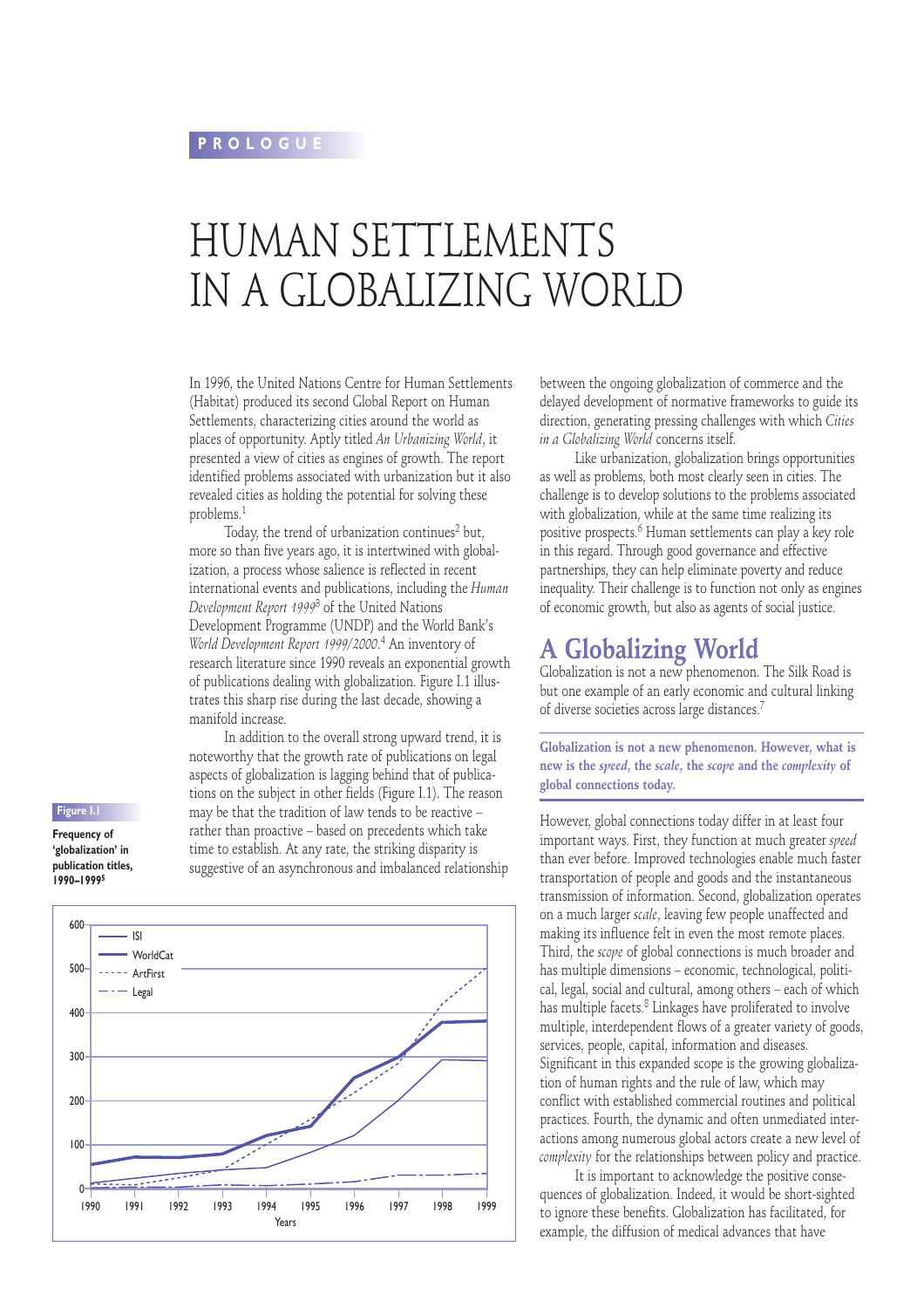## xxxi

reduced mortality rates<sup>9</sup> and agricultural technologies that have boosted food production.<sup>10</sup> Globalization has also enabled the spread of norms of democratic governance,<sup>11</sup> environmental justice and human rights, helping to provide criteria against which the actions, policies and legislation of governments can be judged.12 These valuable outcomes must be recognized and further encouraged.

The world welcomes these successes of globalization, but many urgent problems remain unresolved. In Africa, only one-third of all urban households are connected to potable water.13 In Latin America, urban poverty stood at 30 per cent in 1997, and the estimated quantitative housing deficit for 19 countries with available data totalled more than 17 million units.<sup>14</sup> In Asia Pacific, a mere 38 per cent of urban households are connected to a sewerage system.15 In Europe, processes of social exclusion marginalize many lowincome and minority households,<sup>16</sup> while urban crime and the decline of peripheral housing estates undermine many communities.17 In the United States, problems of residential segregation, discrimination in housing markets, and affordability persist, particularly in large cities.18 Worldwide, innumerable people live under conditions of abject poverty or experience very unequal access to resources.

> **'***The central challenge we face today is to ensure that globalization becomes a positive force for all the world's people, instead of leaving billions of them behind in squalor***' – Kofi Annan,** *We the Peoples* **(2000) p 6**

It is clear that benefits attributed to globalization have not accrued to everyone alike. Indeed, studies indicate that, while the conditions of many have improved, others have seen their situation deteriorate. In many countries, real incomes have fallen, the costs of living have gone up and the number of poor households has grown, especially in cities. Sixty countries have been getting steadily poorer since 1980.<sup>19</sup> Many studies report increasing economic disparities between nations, cities, neighbourhoods and households.<sup>20</sup> The evidence reveals strong polarization, with inequalities getting worse.

> **The world welcomes the successes of globalization, but, at the same time, important challenges remain. Pressing problems of poverty, inequity and polarization urgently demand action**

This focus on social justice in an increasingly marketoriented world is consistent with Article 11 of the International Covenant on Economic, Social and Cultural Rights,<sup>21</sup> which 'recognizes the right of everyone to an adequate standard of living, including adequate food, clothing and housing, and to the continuous improvement of living conditions.'<sup>22</sup>

> **The international community has universally recognized the right to an adequate standard of living, including housing, and the fundamental obligation of governments in the provision of shelter and the improvement of homes and neighbourhoods**

It is also in accordance with the Istanbul Declaration on Human Settlements,<sup>23</sup> in which States announce that they will:

> *'intensify (their) efforts to eradicate poverty and discrimination, to promote and protect all human rights and fundamental freedoms for all, and to provide for basic needs, such as education, nutrition and life-span health care services, and, especially, adequate shelter for all'*

while committing themselves to the objectives, principles and recommendations contained in the Habitat Agenda<sup>24</sup> and pledging to attain its goals of adequate shelter for all and sustainable human settlement development in a urbanizing world.<sup>25</sup>

### **Globalization and Human Settlements**

In recent years, several publications<sup>26</sup> and public  $discourse<sup>27</sup>$  have focused attention on various questions of globalization and development. These reviews and discussions have mainly dealt with aspects of *macroeconomic* development and *human* development. The development of *human settlements* has received much less attention. This is unfortunate because the outcomes of economic and human development are strongly linked to conditions and processes in human settlements.<sup>2</sup>

The processes of globalization have a distinct spatial specificity. Their outcomes also show particular geographic patterns. Although globalization certainly affects rural areas,<sup>29</sup> global forces are centred in cities. It is in cities where global operations are centralized and where one can see most clearly the phenomena associated with their activities: changes in the structure of employment, the formation of powerful partnerships, the development of monumental real estate, the emergence of new forms of local governance, the effects of organized crime, the expansion of corruption, the fragmentation of informal networks and the spatial isolation and social exclusion of certain population groups.

> **Human settlements form an important link in processes of globalization and their economic implications for human development**

The characteristics of cities and their surrounding regions, in turn, help shape globalization; for example, by providing a suitable labour force, making available the required physical and technological infrastructure, creating a stable and accommodating regulatory environment, offering the bundle of necessary support services, contributing financial incentives and possessing the institutional capacity without which globalization cannot occur.<sup>30</sup>

Thus, urban settlements mediate the reciprocal relationships between globalization, on the one hand, and economic and human development, on the other.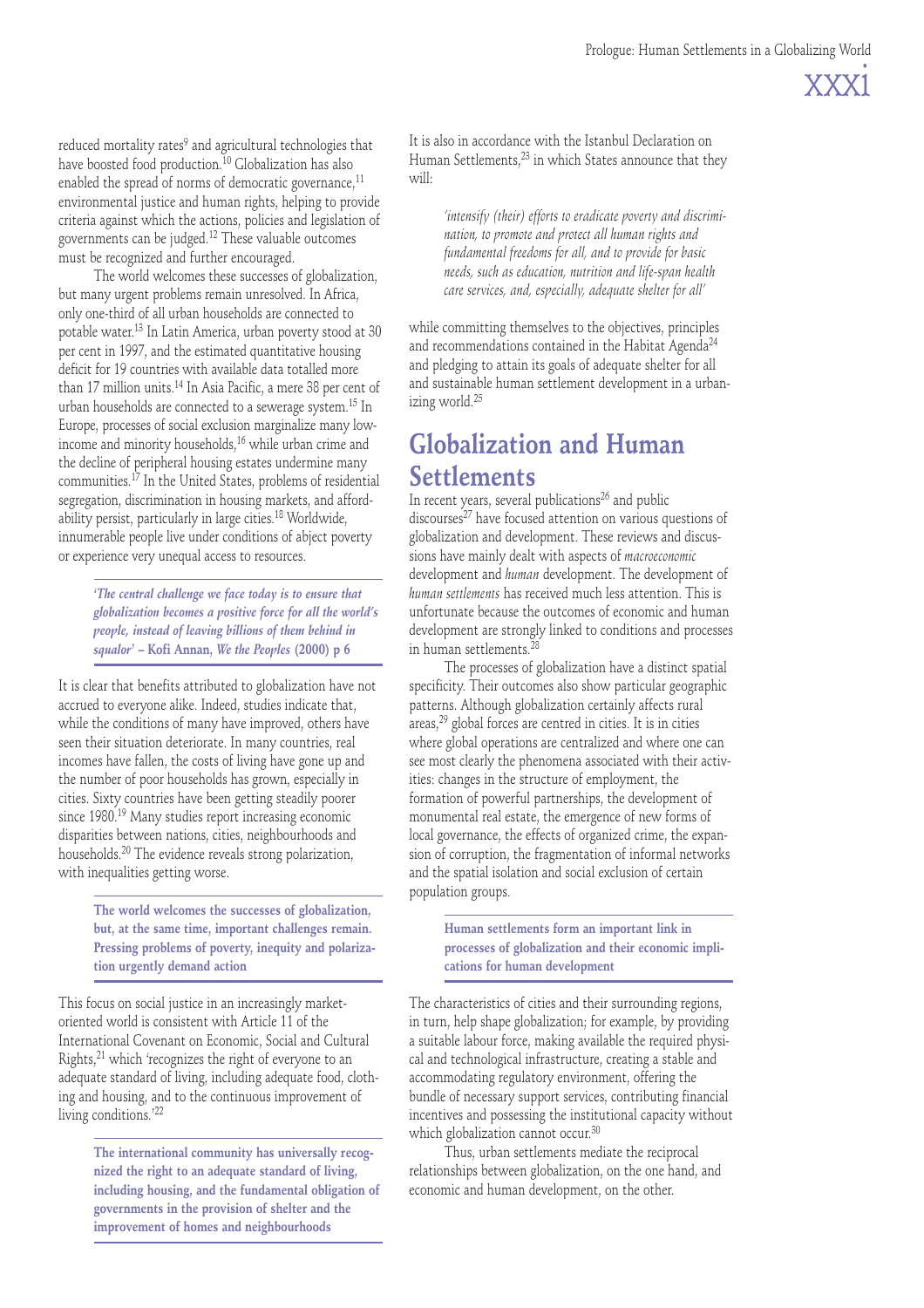xxxii

### **Making Choices: Globalization as a Purposeful Process**

**'***We know that the global dilemma of squalor amid splendour is a creature of human agency, and that it can be reversed by human agency***' – Kofi Annan, Address to the World Bank Conference on 'Global Knowledge '97', Toronto, 22 June 1997**

Transportation and communication technologies are often seen as the driving forces behind globalization.<sup>31</sup> These technologies, however, are neutral tools that merely make globalization possible and that may be used to various ends.32 Purposeful actors produce globalization as they develop and exploit technologies to their advantage. Among these actors, transnational corporations (TNCs) have been dominant. Motives of private gain have propelled their actions. Their chief purpose has been to maximize profit. Policies favouring market expansion have supported this purpose. Usually referred to as the neo-liberal platform, these include Structural Adjustment Programmes (SAPs) of the International Monetary Fund (IMF)<sup>33</sup> and World Bank, international financial rules of the IMF, trade rules of the General Agreement on Trade and Tariffs (GATT) and more recently the World Trade Organization (WTO), $34$  and investment rules under Bilateral Investment Treaties (BITs).35

To date, objectives of economic growth have dominated the policy agenda. However, for development to be successful, economic growth must be pursued in the context of social justice and environmental sustainability.<sup>36</sup>

This sets up a conflict between the economic and social components of globalization and a dialectic on what the normative goals of globalization ought to be. There is little that is neutral about the content on either side as each seeks advantage by diminishing the effective power of the other.37 The normative goals of globalization deserve and demand deliberate choices, informed by careful study of facts guided by agreed upon principles and standards of human living. The argument made in this report is that globalization strategies, which, up to now, have been dominated by economic interests, must give priority to the well-being and quality of life of the billions of people who are suffering increased hardship as a result of policies that have promoted, first and foremost, the global expansion of markets.

### **Need for New Institutional Arrangements**

During the era of industrialization, the introduction of new manufacturing technologies affected the physical, economic and social characteristics of human settlements. The beneficiaries were first of all the capitalist investors and owners of the means of production, seeking the accumulation of wealth. Millions of workers and their families provided the labour that produced this wealth. They lived in rapidly

growing cities under abominable conditions that have been well documented.<sup>38</sup> Mobilization of various interest groups led to new roles for national and local governments, which assumed responsibilities for ensuring the public welfare; for example, by requiring a minimum living wage, proscribing the use of child labour, creating universal access to potable water, greatly improved provisions for sanitation (drains, sewers, garbage collection), basic health care and elementary education.

Similarly, during the present time of globalization, the widespread application of newly emerging transportation and communication technologies is reshaping the physical, economic and social fabric of cities everywhere. The benefits and costs of these changes are unevenly distributed. Homeless people are living in cardboard boxes next to gleaming skyscrapers occupied by corporations whose budgets exceed those of many developing countries. Just as in centuries past, industrialization brought in its wake advances and problems whose resolution demanded new institutional arrangements, so also does globalization at present.

> **Just as in centuries past, industrialization brought in its wake advances and problems whose resolution demanded new institutional arrangements, so also does globalization at present**

### **The Role of Government**

As global forces have increasingly asserted themselves, particularly in the form of TNCs, the sovereignty of national governments has declined. The gap in serving the public interest is being more and more taken up by local authorities and, paradoxically, by the private sector as these entities become responsible for functions previously ascribed to national governments. This 'hollowing out of the state' (upwards, sideways and downwards) can be observed, in various forms and to different degrees, in many countries around the world. However, this development does not render national governments impotent or irrelevant. In contrast, as shown in this report, important responsibilities remain and new roles are presenting themselves.39

These new roles must be given form under difficult circumstances. Not only do national governments face critical domestic issues, they are also constrained by major international interests that favour solutions thought to result from the workings of market mechanisms. The World Bank and the International Monetary Fund,<sup>40</sup> among others, have argued that the task of national governments should be to remove barriers that prevent the smooth functioning of markets. From their perspective, competition between cities and regions is something positive, leading to economic growth, which, in turn, is seen as the solution to poverty. According to this viewpoint, governments should eliminate regulations that hamper market dynamics and play an active role in 'levelling the playing field.'41

However, research reported in Chapter 1 shows that reducing inequality can have as much impact on reducing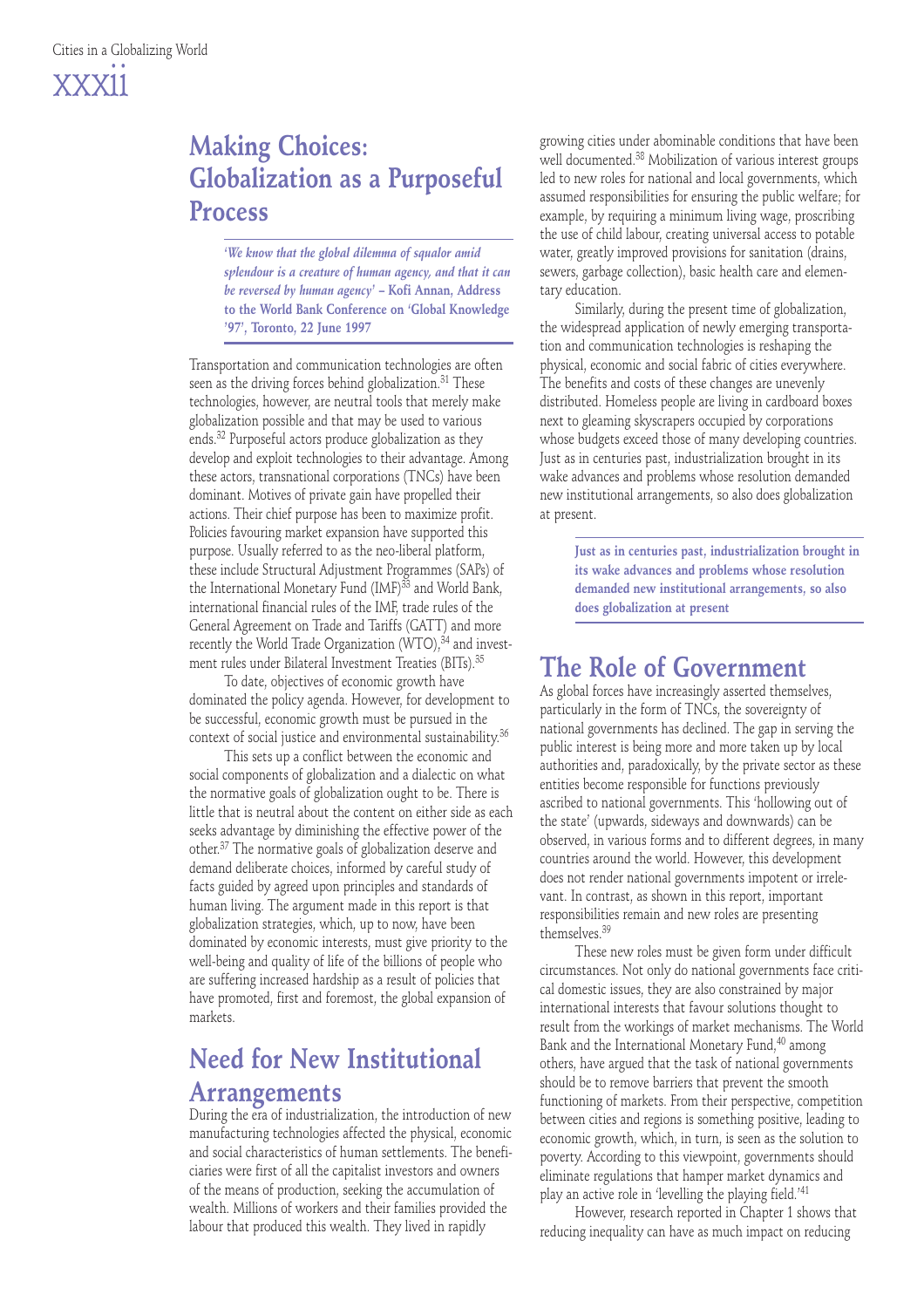poverty as does increasing economic growth. Moreover, evidence, presented in this report and elsewhere, indicates that the notion of completely free markets is a myth. In reality, governments always shape market dynamics and outcomes; for example, through tariffs on trade, quotas for immigration, licensing requirements, taxation of income and property, anti-trust legislation and regulation of the supply of credit. An especially conspicuous contradiction is the renewed drive for stricter border controls to keep out immigrants and refugees, while at the same time lifting restrictions to create border-free economic zones.<sup>42</sup> Government intervention is often required to ensure that the strong centripetal tendencies of unregulated markets do not result in oligopoly or even monopoly that would adversely affect the leading indicators of market effectiveness: price and quality. These interventions reflect the influences of contending interest groups on policy,<sup>43</sup> and they produce outcomes that benefit some a great deal more than others.

Nor are 'open' markets a panacea. Indeed, there is growing recognition that opening new regions for expanding markets often creates or reinforces patterns of uneven development, as investors prefer some locations to others.<sup>44</sup> Acknowledging these concerns, the European Union, for example, created the European Regional Development Fund to promote infrastructure projects that enhance the productive capacity and strengthen the economy of disadvantaged regions. It also established the European Social Fund in support of vocational guidance and skill-improvement programmes to help young people and the long-term unemployed gain access to (better) jobs.<sup>45</sup> Debate exists about the adequacy of these initiatives, but research shows that different public policies can produce different living conditions in countries with similar experiences of globalization and technological change. It is clear that there will be a continuing need for strong government involvement.<sup>46</sup> This government role is shifting from that of provider to that of enabler, with an emphasis on the ability to act as a regulator, catalyst and partner. Markets, moreover, are not inclusive. Households with low incomes often cannot translate their needs into an effective market demand. It is not evident how profit-seeking suppliers can guarantee access to entitlements and assistance programmes without which such households are left to the mercy of market forces, unable to meet their basic needs for shelter, health care and food.

Markets also fail to generate solutions to serious environmental degradation, especially when powerful producers and consumers exploit distant natural resources. Economic calculations do not usually include the disruptions of ecosystems whose implications are far into the future or whose costs are borne by others rather than the profit makers.<sup>47</sup> Markets need to be regulated in ways that internalize such externalities and balance short-term private discount rates with long-term societal ones.<sup>48</sup>

The connection between the logic of the market and the logic of liveability is anything but automatic. The markets that shape cities are first of all markets for land, and land is a finite commodity.49 More land cannot be

produced in a particular place in response to increased demand. When demand for land exceeds supply, price increases are the likely result. Projection of a demand trend into a future without countervailing regulatory pressure results in the speculative valuation of land. A growing proportion of urban dwellers face an impossible disjunction between the wages generated by city labour markets and the housing costs generated by the market for urban land. At the same time, 'marketable' uses for land, like housing for affluent individuals and commercial space for corporations, drive out non-marketable uses, like parks and green space, making the city as a whole less liveable.<sup>50</sup>

### **'Glocalization', the Rise of Civil Society and the Changing Nature of Urban Planning**

A recent analysis of spatial development patterns in Pacific Asia concludes that a strategy towards more resilient economies calls for policies that *localize* the potential for development across *national* space rather than global regions.<sup>51</sup> Just as national governments are not impotent onlookers on the global stage, but active participants with continuing responsibilities, so also can local governments play important roles. In fact, there is an inverse relationship between the significance of *distance* and the significance of *place*. As the constraints of geographical distance are becoming less important, the specific features of particular locales are becoming *more* important in the locational decision-making of businesses and households. Locational features impose certain restrictions but they also provide opportunities for local development choices that can be 'marketed'. Globalization necessarily materializes in specific institutional arrangements in specific places, many of which are in cities. 'Glocalization' is a term used to describe the dialectic interdependence of the local and global dimensions of economic, political and cultural processes. Local development is tightly linked to global forces, but not determined by machinations of international capital.<sup>52</sup> Therefore, far from exerting a deterministic, homogenizing effect, globalization processes allow for local differentiation. As will be argued later in this report, the outcomes of these processes reflect the claims that different interests make on urban places – more *or* less effectively. These interests include representatives of global capital that use cities as an organizational commodity to maximize profit, but they also include disadvantaged local population groups who need the city as a place to live. Cities are increasingly strategic sites in the realization of these claims. Against this background, the emergence of new forms of governance and the formation of civil society organizations in the interstices of existing arrangements reflect a 'globalizationfrom-below' whose articulation happens in transnational networks across urban nodes.<sup>53</sup>

The emergence of a new localism under globalization can be seen in three important ways.<sup>54</sup> First, we can observe a growing significance of organized civil society,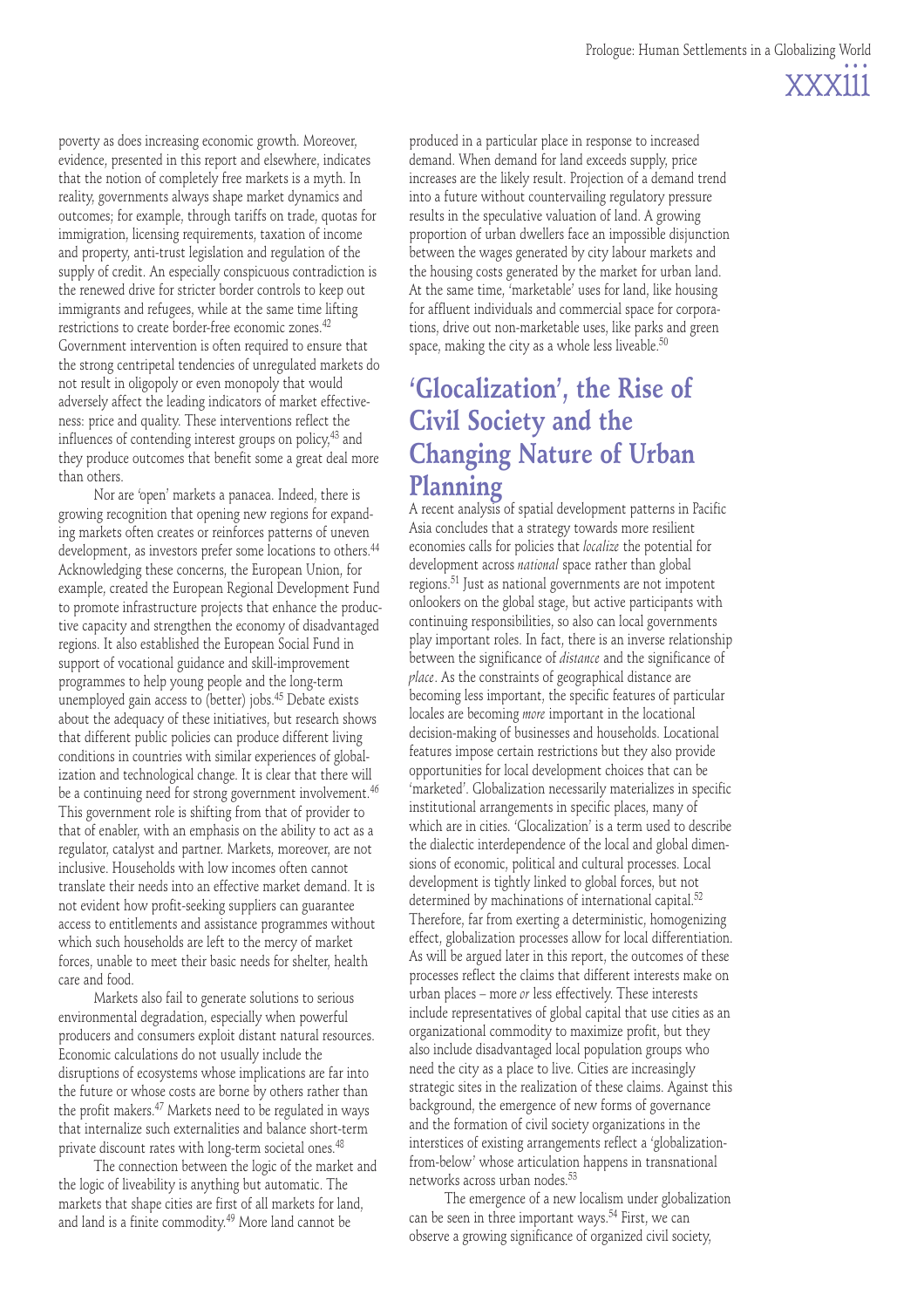xxxiv

particularly in countries of the developing world, but also in the north.<sup>55</sup> Civil society organizations and social movements emerged as central actors in Latin America during the 1960s and 1970s, when more direct forms of institutional demand making were not available. They left in their wake a strong NGO network that is increasingly working with municipal governments to improve services and participatory structures for the relatively disadvantaged majority. In the north, new attention to the local arises, to a considerable extent, from growing concerns about environmental risk and the consequences of uncontrolled urban development.56 In Africa, where civil society and associational life has been slower to develop, with some exceptions, global forces have created an informal sector that fosters non-state initiatives at the local level in which women play prominent roles.

Second, as civil society becomes more organized and effective, municipal institutions have been democratizing. There is some connection between these trends in that more active civil society both requires, and responds to more participatory local structures. Local elections with a choice among multiple parties have become increasingly common in Latin America, and in parts of Africa, South Asia and Southeast Asia. In many cases – such as South Africa, India and Brazil – this expansion of local democratic government has been reinforced by constitutional reforms. Although the full evidence is not yet in, there are encouraging signs that municipal performance is improving in response to democratization.57

Given an emerging civil society and democratic municipal institutions, a third element of 'the growing importance of the local' has to do with how communities make choices. Local political coalitions together with important groups from civil society are attempting to shape their cities and towns in ways that maximize what they consider the opportunities to be gained from globalization. Whether this involves campaigns against crime or plans to improve the local environment in order to attract tourists; or whether it involves strategies to reduce local taxes or develop a more comprehensive educational system in order to attract outside investment; in either case, municipal officials and their partners are increasingly alert to the potential benefits of competitive strategies.

As a result, in many cities there has been a shift in the policies of urban government from managerialism to entrepreneurialism. This entrepreneurial attitude views the city as a product that needs to be marketed. The emphasis on marketing underpins the restructuring of cities so that they appeal to global investors and favours the dominance of economic interests in urban planning. The particular historical character of a city tends to be subordinated in the quest for an international image, with local identity becoming a public relations artefact designed to aid marketing (see Chapter 2).

By the same token, cities that do not have the resources to attract outside interest and investment may find themselves even more bereft and impoverished. Local capacity building is essential to reduce the potential for such polarization. In this connection, it is encouraging that international cooperation in the form of city-to-city exchanges is growing in popularity. Public–private partnerships are also being broadened to include civil society groups and there is increasing evidence of the potential of community-based networks based on direct people-topeople interactions. Decentralized cooperation further supports local choices in urban development. These developments are reviewed in Chapter 14.

Globalization not only increases competition but also fragmentation, with contradictory effects on cities. To compete effectively, cities must act as collective units. However, their growing social, political, economic and physical fragmentation hampers their capacity to build coalitions, mobilize resources and develop sufficient governance structures. Given that metropolitan areas are the chief arenas for global competition, it is necessary to strengthen them by giving them greater authority and autonomy in resource allocation. However, the enabling role of governments must be broader than facilitating the functioning of markets and also includes responsibility for social cohesion, equity and conflict resolution.

The term 'metropolization of the world economy' has been used to describe the archipelagic spatial structure of emerging global urban networks.58 Megacities, comprising urban cores and associated hinterlands, are theoretically able to address all kinds of technical problems, including urban service provision and environmental management. However, they are facing difficult governance challenges, owing to obsolete systems tailored to traditional cities and inhabitants who are more concerned with their immediate individual and local neighbourhood interests than with their common future as citizens of the same city.<sup>59</sup>

Urban planners are inescapably caught up in this dynamic. The new planning is less codified and technical, more innovative and entrepreneurial. It is also more participatory and concerned with projects rather than whole urban systems. Planning expertise is increasingly sought not only by the state, but also by the corporate sector and civil society. Planners seek to forge agreements through negotiation and mediation among contesting parties. Planning is no longer lodged solely in urban government as a font of privileged knowledge about 'the public interest'. What is controversial is not urban planning per se, but its *goal*: whether it should be directed chiefly at efficiency, reinforcing the current distribution of wealth and power, or whether it should play a distributive role to help create minimum standards of urban liveability.<sup>60</sup>

As planning becomes more difficult to define as a state-based process of intervention, it finds expression in a greater diversity of forms, including the advocacy for and mobilization of community-based groups that seek to assert their rights to the city.<sup>61</sup> This development places marginality at centre stage. It stresses a notion of urban poverty that goes beyond monetary standards and consumption for basic needs. It offers insights from within households to show how poverty is a form of vulnerability and lack of power that is multidimensional and, further, how efforts at redress by households are not typically anti-systemic but oriented towards gaining benefits from more favourable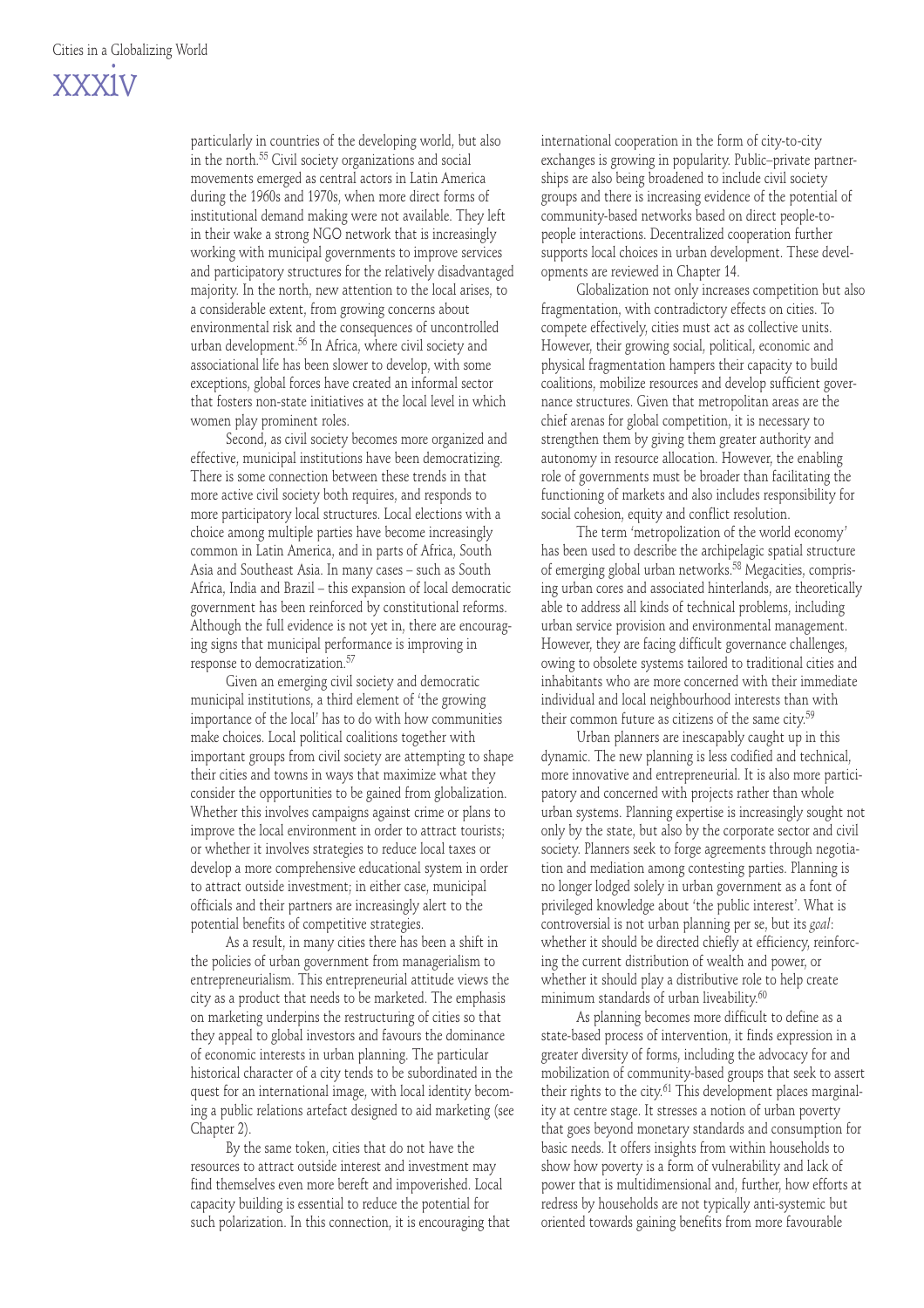## xxxv

inclusion in ongoing urban development processes.<sup>62</sup> These insights also provide a better understanding of the gendered nature of poverty and the important roles of women in attempts to eradicate it.<sup>63</sup>

Figure I.2 is a visual summary of how societal sectors interface at different scales vis-à-vis a range of issues. It indicates how actors in the public and private sectors as well as civil society, at all levels, may play a role in relevant approaches to those human settlement concerns that urgently demand attention. Foremost among these problems is the rapid growth of urban poverty and polarization. The challenges presented by these trends exceed the capabilities of governments. They require the formation of partnerships with the private sector as well as civil society. If such partnerships are to be effective, people living in poverty, and women among them in particular, must be empowered to deploy their unrealized potential as equal participants in the development of solutions to the problems that they experience first hand. It is clear, then, that appropriate capacity building and cooperative governing are vital elements of strategies to improve urban liveability for *all* people.

Whatever its merits as a representation of the multiple facets of human settlements development policies, Figure I.2 cannot capture the complex dynamics of realworld interactions, nor the distribution of resources and the real costs and benefits experienced by people. It is precisely these aspects that this report takes up.

## **Purpose of this Report**

**The purpose of this report is to review human settlement trends in the context of globalization; to analyse their implications for poverty, inequity and polarization; and to develop recommendations for planning, development and management policies and practices in support of those most at risk**



Against this background, one aim of this report is to examine conditions and recent trends in human settlements around the world. In doing so, it concerns itself particularly with implications of globalization for poverty (the inability to maintain a minimum standard of living), inequity (poverty amid affluence and the unequal access to redress) and polarization (inequities becoming worse). It also makes recommendations from a perspective of advocacy on behalf of those at greatest risk: typically the poor, women, children, the elderly, the disabled, refugees, immigrants and minority groups. Although it is critical to give special consideration to these population groups, it is equally important not to restrict the focus to their particular characteristics which would have the effect of reifying them as *a priori* 'vulnerable categories'. Their vulnerability is not a given. It does not exist in a vacuum. This makes it essential to adopt contextual perspectives that direct attention to the factors that put these groups at risk. Without such perspectives, efforts will be misdirected at symptoms, rather than aimed at root causes.

**Interfaces of societal sectors Figure I.2**

### **Notes**

- See UNCHS (Habitiat), 1996. For an earlier view of cities as engines of growth, see Klaassen et al, 1989.
- 2 Brockerhoff, 1999 reviews projected and actual urban growth rates in the developing countries since 1970. His analysis indicates a slow down of the anticipated urban transition. In the oft-cited case of Mexico City, based on simple extrapolation of a population increase from 5.4 million in 1960 to 13 million in 1980, the United Nations predicted a population of 31.3 million in 2000, whereas the actual number in that year was only about 18 million.

Brockerhoff's review indicates that observed trends warranting downward adjustments of urban growth rates are not limited to a few large cities, but are widespread in the developing world.These changed trends reflect the effects of relatively weak expansion of urban industries and price shifts unfavourable to manufactured goods, population ageing and migratory patterns. 3 UNDP, 1999.

- 4 World Bank, 1999a.
- 5 Data for Figure I.1 come from
	- the following sources; ISI:Web of Science, Social and Behavioral Sciences, Institute of Scientific

Information (ISI) (www.isinet.com/);WorldCat: over 42 million cataloging records created by libraries around the world in 400 languages (available through Online Computer Library Center (OCLC) (www.oclc.org/oclc/menu/home 1.htm), used by over 36,000 libraries in 74 countries); ArtFirst: articles found in the table of contents of nearly 12,500 journals covering science, technology, medicine, social science, business, the humanities and popular culture (source: OCLC); and Legal: articles from legal journals,

yearbooks, institutes, bar association organs, law reviews and government publications originating in the United States, Canada, Great Britain, Ireland, Australia and New Zealand (source: OCLC).

6 Commenting on 'The Urban Revolution', Klaus Töpfer has described cities as 'home to a wealth of cultural diversity, political dynamism, immensely productive, creative and innovative', while, at the same time, noting that cities are 'breeding grounds of poverty, violence, pollution, and congestion' which 'for many millions of people, [have] become a nightmare',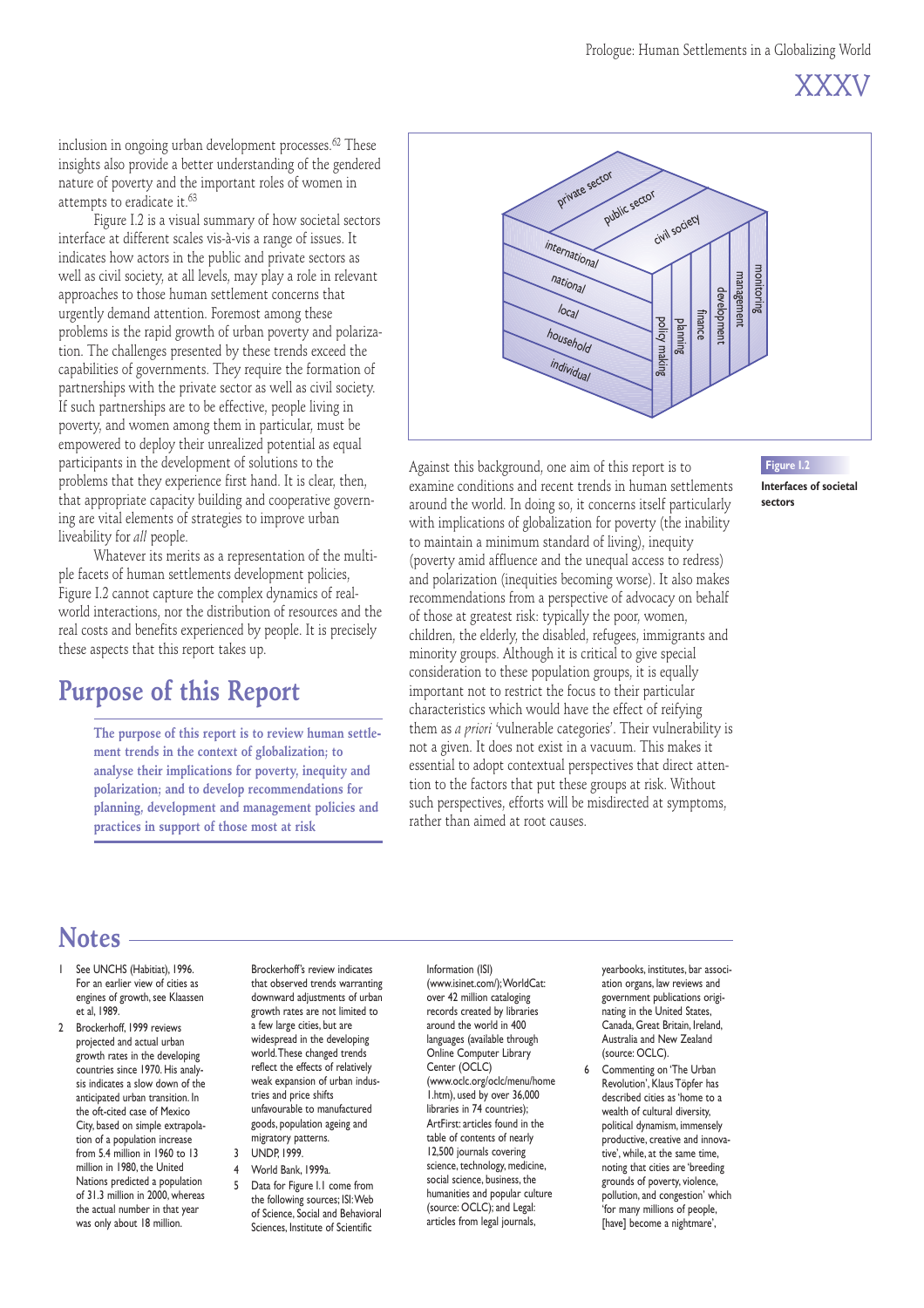## xxxvi

thus creating a 'tale of two cities' (Töpfer, 1999).

- See, for example, Foltz, 2000; Laut, 1990; Liu, 1998.The Silk Road is an interesting historical precursor of modern globalization; it has recently been used as the name for a proposed money system with low-cost electronic communication protocols, enabling small transactions, without a central bank, in an open system that supports network resource management, routing, interconnection with the internet and other information services, across trust boundaries with competing providers for all services (Hardy and Tribble, 1995).The Australian Department of Foreign Affairs and Trade similarly referred to the Silk Road in its recent report on facilitation of international trade through effective use of the internet (Australia, 1999); cf Bloor, 2000. For historical perspectives on economic globalization, see Henderson, 1999 and Chase-Dunn et al, 2000.
- 8 For example, economic globalization can include growth of international trade as well as increases in foreign investment. Likewise, political globalization can be seen in greater crossborder cooperation between national governments, but also in the 'twinning' of municipal governments (see Chapter 14) and in the rise of international networking of non-governmental organizations (NGOs) and civil society groups.
- 9 Especially important have been the benefits of antibiotics and vaccination.The best-known example is perhaps the eradication of the often fatal smallpox disease. Unfortunately, these gains stand along with setbacks resulting from new diseases, notably HIV/AIDS, which are taking their toll while patent protections limit the accessibility of medication on the basis of ability-to-pay, recently announced price cuts notwithstanding. For a recent examination of the link between globalization, urbanization and the spread of infectious disease, see Pirages and Runci, 2000. See also Lee and Dodgson, 2000 for a historical examination of cholera pandemics as a function of globalization.Aside from the spread of medication, noteworthy as well is the global work of organizations such as the 1999 Nobel Peace Prize-winning Médecins Sans Frontiers (www.msf.org/), an independent humanitarian medical aid agency, founded in 1971 with a commitment to providing medical aid wherever it is needed, regardless of race, religion, politics or

sex and raising awareness of the plight of the people in need.

- 10 A recent example is the development of high-yield, mosaic-disease-resistant cassava, the food staple of large numbers of households in East Africa. Optimism about these advances is tempered by concerns about unpredictable consequences of genetically engineered food products for environmental and human health.
- 11 According to the Institute for Democracy and Electoral Assistance (www.intidea.se/index.htm), since the fall of the Berlin Wall, more than 50 countries around the world organized elections for the first time in their existence. See Karatnycky, 2000, for a historical review; cf Franck, 1992.The Press Freedom Survey 2000 (www.freedomhouse.org/pfs200 0/) offers an assessment of recent changes in restrictions placed on printed and electronic media.
- 12 Hulchanski and Leckie (2000) provide a comprehensive chronology of United Nations activity concerning the human right to adequate housing.The Centre on Housing Rights and Evictions (COHRE) (www.cohre.org/), established in 1994 as a non-profit foundation, offers an informative web site with links to international organizations and data bases on economic, cultural and human rights; see also the web site for the Asian Coalition for Housing Rights (www.achr.net/). Castells (1996) has identified the growth of a diversified, worldwide women's movement as one of the most important grassroots developments under globalization. In this regard, see also Moghadam, 2000. For an excellent internet gateway to human rights, see www.hri.ca/.Adeola (2000) provides a discussion of a specific recent example of international environmental justice and human rights issues, highlighted by the Movement for the Survival of the Ogoni People (MOSOP) in Nigeria. See also Brooks, 2000, on the U'Wa people of the Colombian Andes, who have been fighting oildrilling on their land by Occidental Petroleum.
- 13 UNCHS (Habitat), 1998. 14 See MacDonald and Simioni, 1999.
- 15 See note 13 supra.
- 16 European Commission, 2000 provides an in-depth study of social exclusion in ten urban neighbourhoods in eight countries. See also Lawless et al, 1998; Madanipour et al, 1998. For social exclusion specifically in relation to housing, see, for

example, Marsh and Mullins, 1998; McGregor and McConnachie, 1995; Ratcliffe, 1998; Somerville, 1998;Taylor, 1998.

- 17 Power (1997; 1999) provides a wide-ranging examination of 20 crisis estates in Britain, Denmark, France, Germany and Ireland. Krantz et al (1999) oriented a similar study to the social and physical dimensions of housing projects on the periphery of cities in Britain, Denmark, France,The Netherlands and Sweden. Hall (1997) offers a comprehensive review and analysis of regeneration policies for problematic outlying British housing estates.
- 18 For segregation, see, for example, Goering et al, 1997; Carter et al, 1998; Briggs et al, 1999. Schwemm (1990) and Yinger (1995) offer excellent coverage of fair housing and discrimination. See also the special issue of Cityscape; *Journal of Policy Development and Research* (1999) 4(3), commemorating the 30th anniversary of the Fair Housing Act.Treatment of affordability questions can be found in, for example, Joint Center for Housing Studies, 2000 and the *Journal of Affordable Housing and Community Development*.
- 19 See UNDP, 1999.
- 20 Chapter I of this report provides fuller discussion of trends in inequality.
- 21 Adopted and opened for signature, ratification and accession by General Assembly resolution 2200A (XXI) of 16 December 1966; entry into force: 3 January 1976, in accordance with article 27. Ratified by 142 states as of 15 May 2000. See www.unhchr.ch/html/menu3/b/a \_cescr.htm.
- 22 This was a reaffirmation of article 25(1) of the Universal Declaration of Human Rights adopted in 1948.
- 23 See www.unchs.org/unchs/english/ha genda/ist-dec.htm.
- $24$  See www.unchs.org/unchs/english/ha genda/haghome.htm.
- 25 The Habitat Agenda is discussed in Chapter 3 of this report, which also examines related policy platforms that have resulted from other United Nations summits. Chapter 16 reviews the human right to housing.
- 26 See, for example,Axtmann, 1998; Cosgrove-Sacks, 1999; Schuurman, 2000; Simmons, 1999; UNDP, 1999;World Bank, 1999a.
- 27 In the Spring of 2000, a sixweek long internet-based discussion

(www.worldbank.org/devforum/f orum\_poverty.html) of the prepublication draft of the 1999/2000 World Development Report,'Attacking Poverty,' (World Bank, 1999a) (www.worldbank.org/html/extp b/wdr99.htm) attracted more than 1500 subscribers and participants from many countries, who frequently commented on aspects of globalization.A subsequent electronic forum on 'Globalization and Poverty', (www.worldbank.org/devforum/f orum\_globalization.html) held in May 2000, under the joint auspices of the World Bank (www.worldbank.org) and the Panos Institute (www.oneworld.org/panos/hom e/homepage.html), involved over 4200 participants from more than 120 countries, an estimated 30 per cent of them from the developing world.As well, the UK Department for International Development (DFID), jointly with OneWorld, conducted in Spring, 2000, an electronic consultation (www.oneworld.net/consultation/dfid/) to obtain feedback on the draft of a White Paper on the changes resulting from globalization and the opportunities and challenges this presents for faster progress in reducing poverty and promoting sustainable development in the poorest countries.This six-week .<br>forum solicited input from NGOs, academics, DFID staff, development workers, ICT and knowledge specialists, media and interested members of the public, in particular on information and communication technologies.

- 28 For example, see Burgers, 1996, for a study showing how national welfare state arrangements and specific urban histories are important mediating variables in the particular local outcomes of international economic restructuring.
- 29 For example, Structural Adjustment Policies have led to the growing of exportable products to substitute for subsistence farming, as in Ghana where cocoa has taken the place of plantain on a large portion of available arable land. Consequently, food now accounts for one-third of its imports, which has not helped that country's farmers (for a grassroots generated, sustainable alternative to help address problems related to imposed cocoa cultivation, found widely in West Africa, see work by the Lend-a-Hand-Foundation in Cameroon (www.lend-ahand.org/index.htm). Globalization has also affected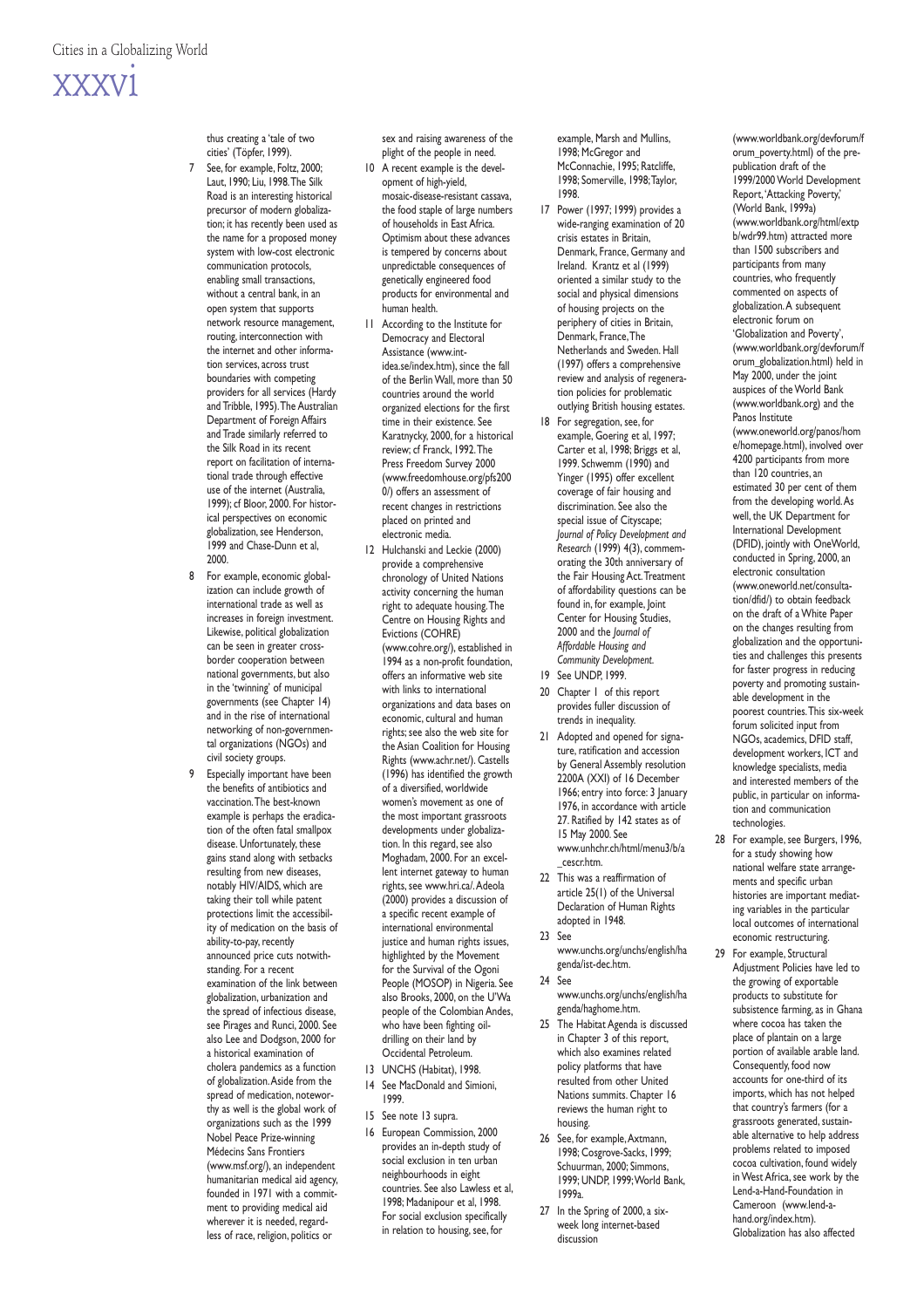peri-urban development; see, for example, Briggs and Mwamfupe, 2000, for a case study of an African city (Dar es Salaam). Losada et al (1998) review a Latin American city (Mexico City). Box 2.6 describes recent developments in the peri-urban zone of an Asian city, Manila.As another example of how globalization influences rural areas, modern information and communication technologies are increasingly harnessed in agricultural production and marketing (O'Meara, 2000). Farmers in Sri Lanka are using the internet to get information about produce prices in Colombo to negotiate better rates with brokers, increasing their income by as much as 50 per cent. In Papua New Guinea, the internet is being used to disseminate the knowledge of village elders, who can forecast storms weeks in advance by observing physical changes in plants and animals. In Africa, the internet is helping to avert famine by making farmers aware of the state of crops throughout particular regions or countries (Schenker, 1999). In Pondicherry, India, project staff of the Swaminathan Foundation distribute highly practical information in the local language (Tamil) through a village computer network, from the visiting dates of mobile medical clinics to warnings about wave height and wind direction for fishers in the Bay of Bengal, downloaded from a US Navy site (Dugger, 2000).

- 30 Although the focus in this report is primarily on cities, it is important to bear in mind that the rural–urban distinction is a fuzzy one and that there exist numerous economic, social and environmental connections; for example, through food production, migratory flows, kinship networks, wage remittances, production externalities, media and institutional infrastructure. Globalization tends to reinforce this functional integration, further illustrating earlier notions of the rural–urban continuum (Dewey, 1960; Duncan, 1957; Pahl, 1966) and the 'urban field' (Friedmann and Miller, 1965).The extent and the ways that globalization operates through a *hierarchical* urban pattern remains a largely empirical question (see, eg Douglass, 2000).
- 31 See for example UNDP, 1999, Chapter 2.
- 32 Globalization is *not* an autonomous process. It does *not* mechanistically 'run its course', as some have written. The literature is replete with

obfuscatory phrasing, denoting globalization as an independent variable and obscuring the significance of human agency. The following passage is characteristic: *'Imagine a wondrous new*

*machine … a machine that reaps as is destroys. It is huge and mobile, something like the machines of modern agriculture, but vastly more complicated and powerful. Think of this awesome machine running over open terrain and ignoring familiar boundaries. It plows across fields and fencerows with fierce momentum that is exhilarating to behold and also frightening. As it goes, the machine throws off enormous mows of wealth and bounty while it leaves behind great furrows of wreckage … no one is at the wheel. In fact, this machine has no wheel, nor any internal governor to control the speed and direction. It is sustained by its own forward motion … and it is accelerating,'* (Greider, 1997, p 11).

Most misleading is wording that inverts causality – for example, 'globalization unleashes forces' – found among proponents as well as detractors of globalization.

- 33 See www.imf.org/
- 34 See www.wto.org/
- 35 Barry Coates, Director of the World Development Movement. May 1, 2000.'Globalisation, Development and Poverty:What Do We Know?' Introduction to the on-line debate on Globalization and Poverty organized by the Panos Institute and the World Bank Institute.
- 36 See Sen, 1999 and Evans et al, 2001 for compelling reasoning in support of this argument. Relatedly, in a historical examination of worldwide trade patterns, Chase-Dunn et al, 2000 have argued that 'economic globalization creates a demand for political globalization because markets are unable to resolve the problems of distributive justice and uneven development that they create', leading to a consideration of the role of hegemonic legitimacy (p 93). Fortunately, there is nothing deterministic about the ideological content of globalization or the aspiration(s) it serves. In principle, the same technologies TNCs use to further their private interests can also be used to advance public welfare.This point is eloquently argued by Falk, 1999. For a similar view, see Dirlik,
- 1998; Marris, 1998. 37 The proposed Multilateral Agreement on Investment

(MAI), for example, seeks to override social and environmental regulatory mechanisms where they may become barriers to commerce. For an analysis of the campaign against the MAI, including the role of the internet in mobilizing global opposition, see Wood, 2000.

- See, for example, Booth, 1892; Engels, 1872; Riis, 1891;Veiller, 1910. 39 This is recognized even by
- proponents of classical liberalism, who see a minimalist role for national governments, upholding property and contract rules to provide a framework within which private actors interact freely on the basis of a decentralized world price mechanism (Sally, 2000).
- 40 See www.imf.org/.
- 41 See World Bank, 1999a. 42 See, for example, Sassen, 1999.
- 43 For example, labour unions seek protection against unfettered global competition that may threaten existing wage levels and global corporations lobby to prevent rival companies from cutting into their profit margins, while environmental interest groups press for regulations to safeguard natural ecosystems.
- 44 See Hudson and Williams, 1999, for a well-documented treatment of uneven development in the European Union and a persuasive case for the continuing relevance of national governments. See also Rodriguez-Pose, 1999. In a recent examination of the relationship between European economic integration and urban inequalities in Western Europe, McCarthy (2000) concludes that the prospects for reducing the already high income inequalities between cities by means of economic growth are not promising because many situational characteristics that are important for urban competitiveness and growth cannot be improved through the policy efforts of poorer local and national governments alone and the level of EU-funding is insufficient.
- 45 See Chapman and Murie, 1996; European Commission, 2000.
- Further, while research has found a correlation between open markets and economic growth, the causality of this relationship has not been established. Successful economies may open themselves up to external trade, but open economies are not necessarily successful. Indeed, some of the better-performing countries have imposed their own terms on their participation in globalization processes (eg China, Singapore, South Korea).
- 47 For a good discussion of these points, see Hardoy, Mitlin and Satterthwaite (2001), especially Chapters 5 and 8. See also Haughton, 1999, for a discussion of principles and policy approaches in support of environmental justice and the sustainable development of cities, and Wirth, 2000.
- For a fuller discussion of this point, see Evans et al, 2001, Chapter 1.
- 49 See Polanyi, 1957.
- This, in turn, may force those seeking an affordable place to live and work to 'sprawl' into peripheral areas where land is generally cheaper.
- 51 See Douglass, forthcoming.
- 52 See Douglass, 1998.
- See, for example, Cheru, 2000; Friedmann, 1998; Evans, 2000; Pile and Keith, 1997.
- The following paragraphs draw on 'Urban Governance And Politics In A Global Context: The Growing Importance Of The Local', a paper by Richard Stren, University of Toronto, November 1998.
- This is particularly seen through the environmental, women and human rights movements.
- 56 For example, it is at the local level that anxieties over unregulated toxic emissions are confronted by community groups attempting to influence municipal by-laws and regulations.This is the case in the developing as well as the more developed economies. See, eg Douglass and Friedmann, 1998; and Evans et al, 2001. In the US, Good Neighbor Agreements (GNAs) have emerged as a nonlitigious method of dispute resolution among companies, their workers, environmentalists and local communities in the face of declining governmental power and rising corporate power. Facilitated by Right-to-Know legislation and databases (see www.rtk.net/), dozens of GNAs have been proposed and signed. For an analysis of the establishment of an enforceable, legally binding agreement that holds a transnational corporation accountable to a local community, see Pellow, 2000. Urban sprawl has also become a divisive issue in many local communities, producing a spate of citizen initiatives and counter-reactions by developers and builders. See, for example, the web site of the Sierra Club (www.sierraclub.org/sprawl/) and the Initiative and Referendum Institute (www.ballotwatch.org/).
- 57 Chapter 4 reviews newly emerging approaches to metropolitan government and the